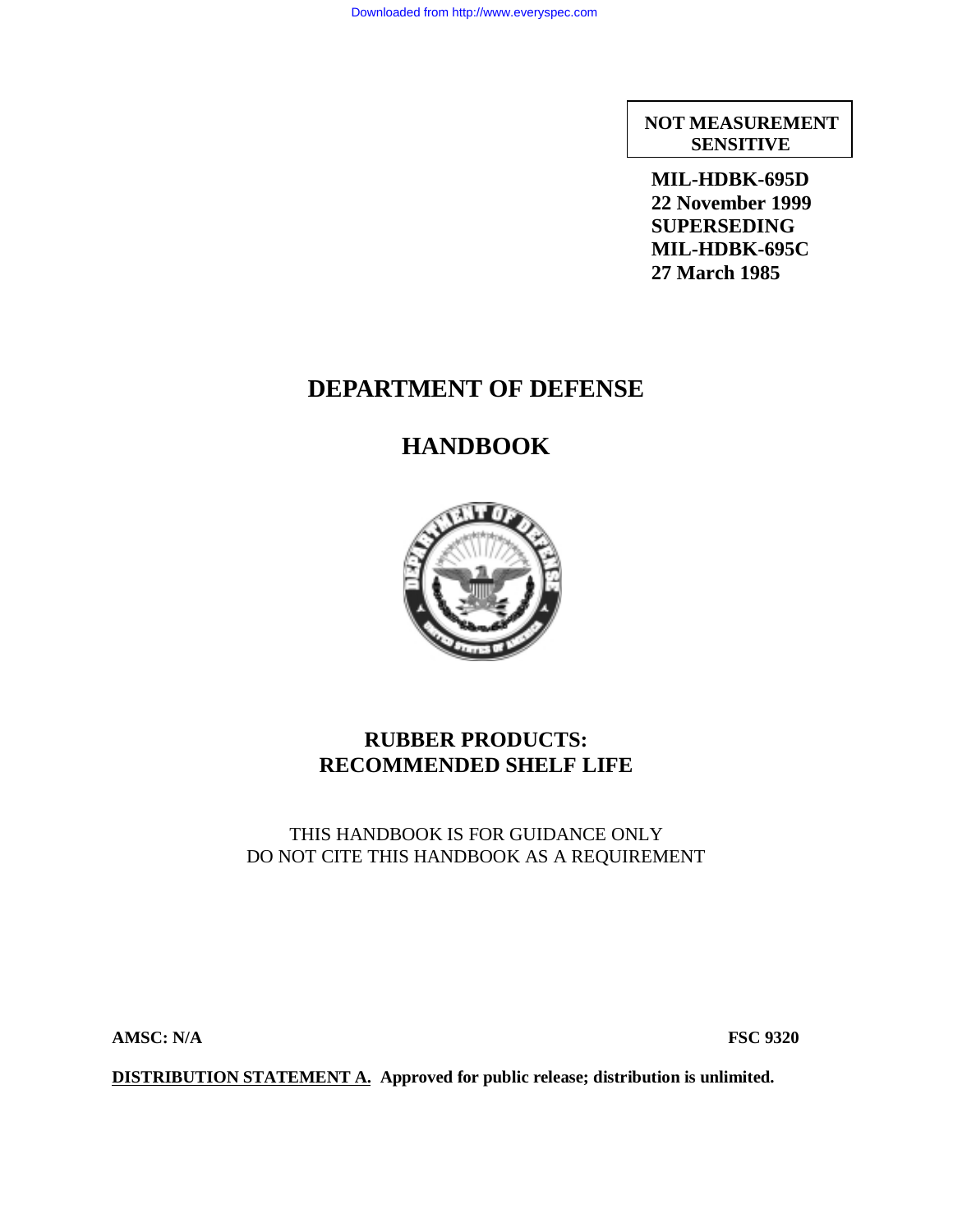### **FOREWORD**

1. This handbook is developed by the Department of Defense with the assistance of recognized technical societies in accordance with established procedure. This handbook is approved for use by all Departments and Agencies of the Department of Defense (DOD).

2. This handbook is for guidance only. If cited as a requirement, the contractor does not have to comply. The handbook covers elastomeric products of Military, Federal, and recognized industry specifications. It provides guidance as to the time periods during which these elastomeric products may be stored without deterioration.

3. Beneficial comments (recommendations, additions, deletions) and any pertinent data, which may be of use in improving this document, should be addressed to ASC/ENOI, Bldg 560, 2530 Loop Road West, Wright-Patterson Air Force Base OH 45433-7101 by using the Standardization Document Improvement Proposal (DD Form 1426) appearing at the end of this document, or by letter.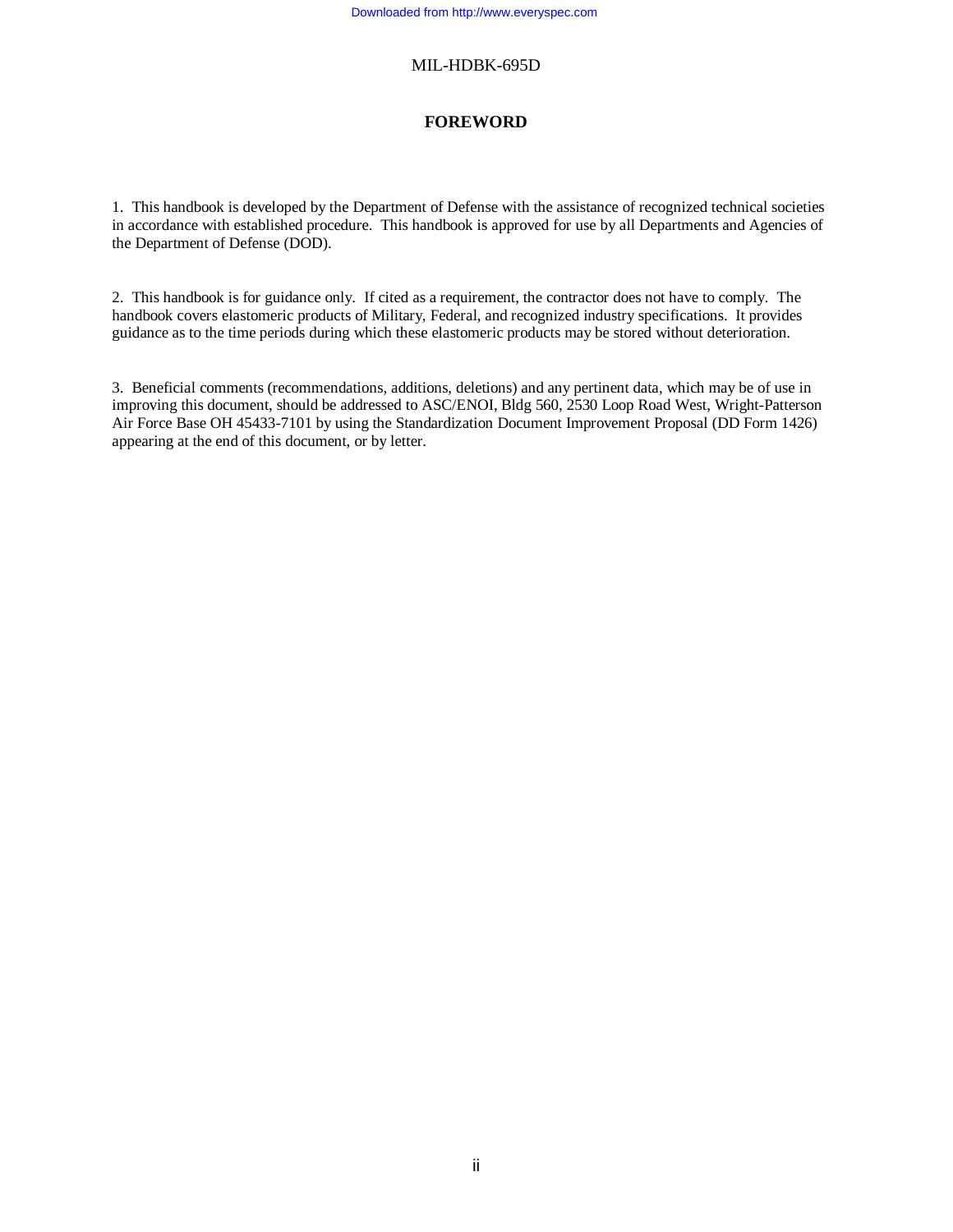# **CONTENTS**

| PARAGRAPH |                             | PAGE           |
|-----------|-----------------------------|----------------|
| 1.        | <b>SCOPE</b>                |                |
| 2.        | APPLICABLE DOCUMENTS        | 2              |
| 3.        | <b>DEFINITIONS</b>          | 3              |
| 4.        | <b>GENERAL REQUIREMENTS</b> | 3              |
| 5         | DETAILED REQUIREMENTS       | $\overline{4}$ |
| 6.        | <b>NOTES</b>                | $\overline{4}$ |

## **LIST OF TABLES**

| TABLE I.  | Age resistance generally associated with products fabricated from<br>various rubbers. | 5  |
|-----------|---------------------------------------------------------------------------------------|----|
| TABLE II. | Military specifications.                                                              | 6  |
|           | TABLE III. Military standards.                                                        | 23 |
|           | TABLE IV. Federal specifications.                                                     | 24 |
|           | TABLE V. Aerospace Materials Specifications.                                          | 29 |
|           | TABLE VI. American Society for Testing and Materials Specifications.                  | 31 |
|           | TABLE VII. National Aerospace Standards.                                              | 33 |
|           | TABLE VIII. Society of Automotive Engineers Standards.                                | 36 |
|           | APPENDIX A - RELATED DOCUMENTS                                                        | 39 |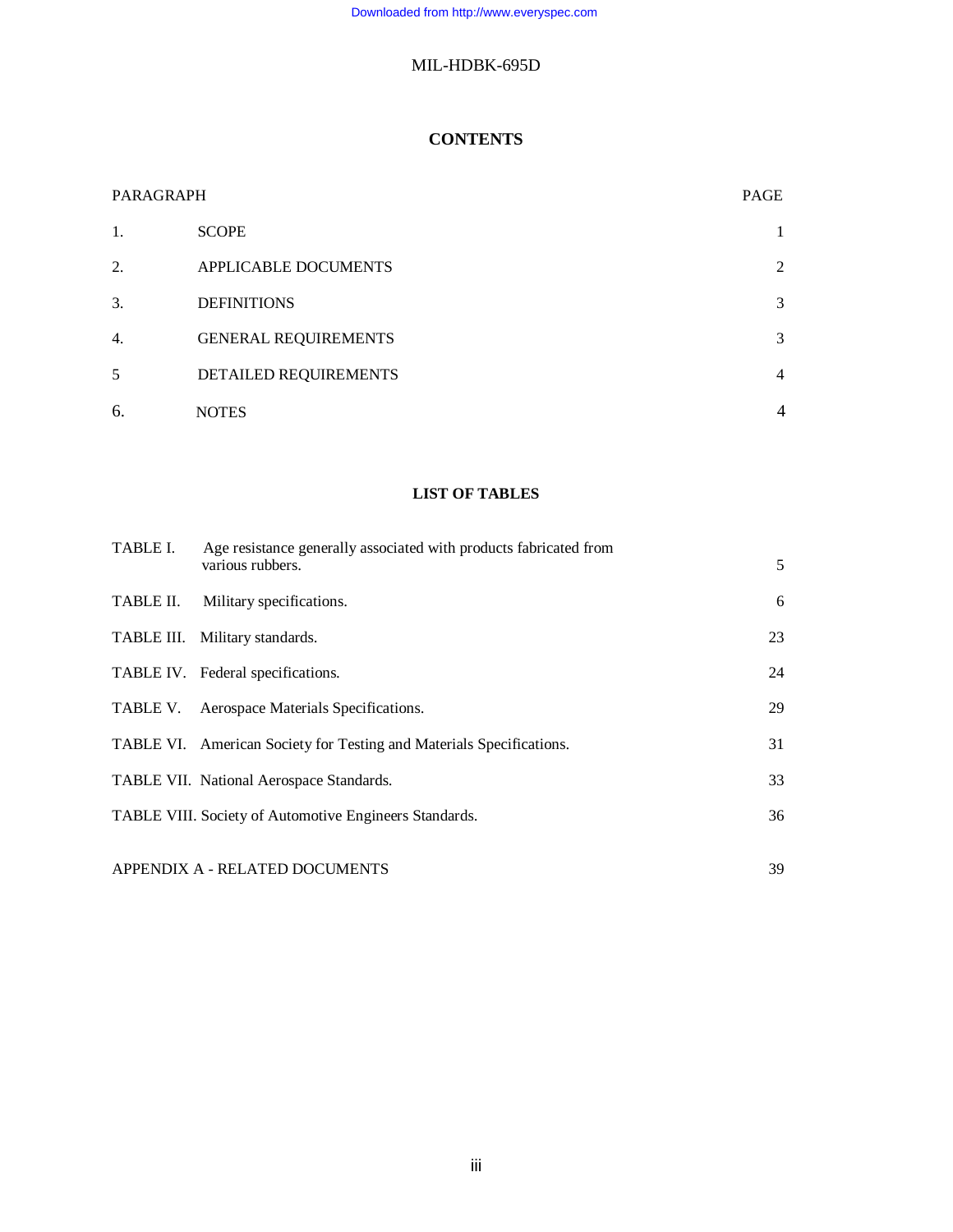### **1. SCOPE**

### **1.1 Purpose.**

This handbook establishes guidelines for time periods for the expected life of elastomeric products during shelf storage. The use of the expected shelf storage lives listed herein is NOT MADE MANDATORY by this handbook. The decision as to whether or not a product will have a limit placed upon the time that it may remain in storage is a function of the agency responsible for the product's ultimate use.

### **1.2 Scope.**

The handbook covers only those elastomeric products described by Government specifications and standards or by nationally recognized technical society specifications and standards. The documents defining the items covered by this handbook were selected from the following sources:

a. *Department of Defense Index of Specifications and Standards* (DODISS) (available from Defense Automated Printing Service (DAPS), ATTN: DODSSP, Code NPP-9, Bldg. 4/D, 700 Robbins Avenue, Philadelphia, PA 19111-5094).

b. *Aerospace Materials Specifications* (AMS) Index and *Society of Automotive Engineers* (SAE) Handbook (both available from Society of Automotive Engineers (SAE), 400 Commonwealth Drive, Warrendale, PA 15096- 0001).

c. *National Aerospace Standards* (NAS) (published and distributed by Aerospace Industries Association of America, Inc., 1250 I Street NW, Suite 1100, Washington DC 20005-3924).

d. *American Society for Testing and Materials* (ASTM) Specifications (available from American Society for Testing and Materials, 100 Barr Harbor Drive, West Conshohocken, PA 19428-2959).

### **1.2.1 Products included.**

The types of elastomeric products covered by this handbook are as follows:

a. Products fabricated solely from rubber. These include solid rubber, cellular rubber and hard rubber (ebonite) items.

b. Composites in which the rubber is present as a discrete phase. Examples are cables, fabric reinforced gaskets, non-aerospace hose, rubber coated fabrics, shock mounts and tires.

c. Kits, accessories and outfits. The shelf life for these items should be determined by the component with the earliest expiration date.

### **1.2.2 Products excluded.**

The types of products excluded from this handbook are as follows:

- a. Rubber-base adhesives, coatings, sealers, and liquid rubber materials packaged in cans or tubes.
- b. Rubber tapes.
- c. O-rings and other molded seals. Refer to *SAE ARP5316* for recommended shelf lives.

d. Aerospace hoses and hose assemblies. Consult *SAE AS1933A* for age limits for acceptance of aerospace hoses and hose assemblies.

e. Unvulcanized rubber, such as tread repair stock and tank lining sheet stock.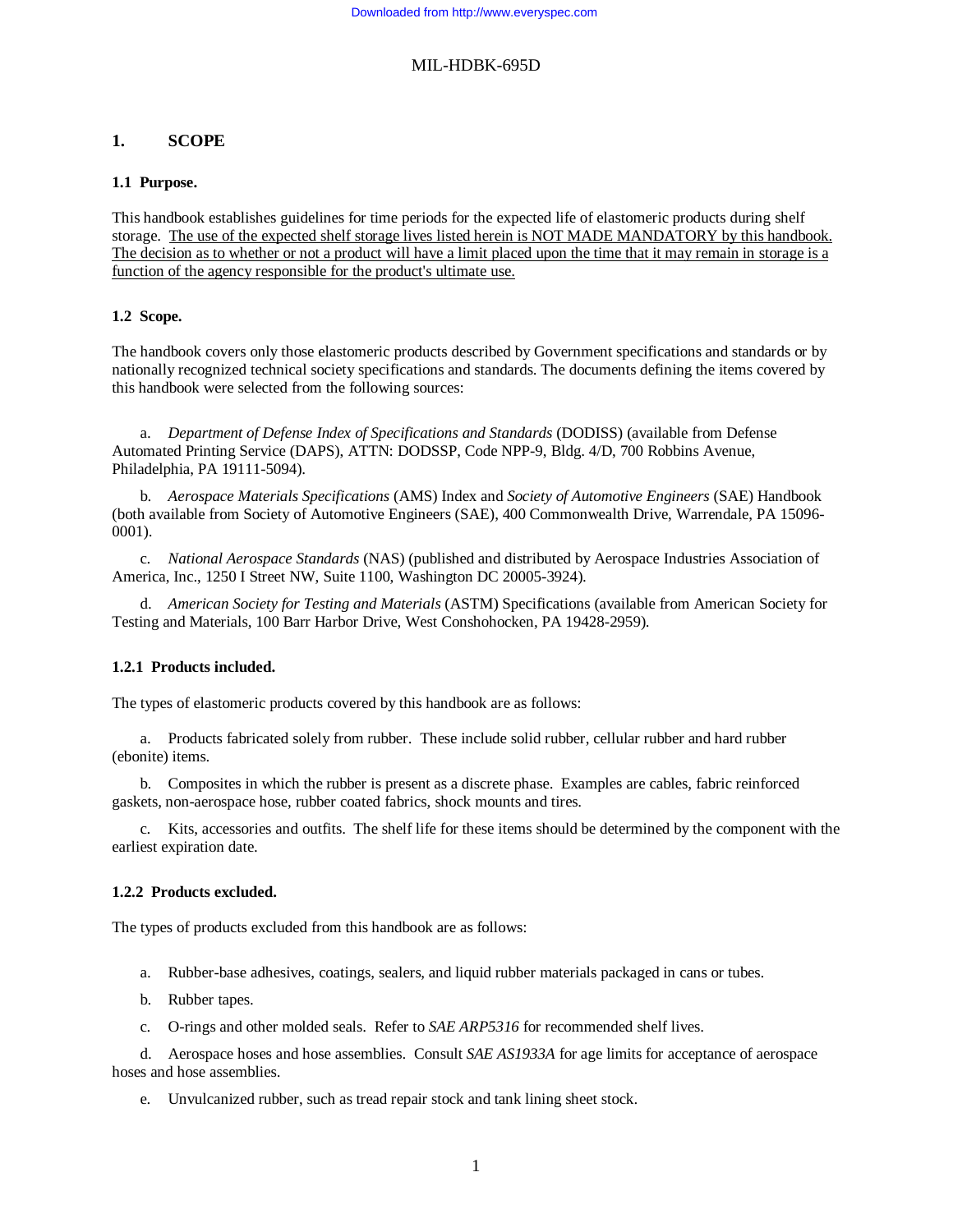f. Composites in which the rubber is in admixture with other ingredients, for example, rubber-asbestos packings and rubber-cork gaskets.

g. Subassemblies, assemblies and systems which contain elastometric items as component parts, such as small arms, weapons, vehicles, aircraft, missiles and space vehicles.

h. Products fabricated from flexible materials that are not elastomeric, for example, some plastics.

### **1.3 Application.**

The information contained in this handbook is intended as a guide for use by those agencies whose responsibility it is to place control requirements on rubber products, as well as by those activities whose responsibility it is to control the age of products stocked in Government storage facilities. The handbook is not intended for use in controlling the age of rubber products prior to their acceptance by the Government or by Government contractors. The handbook does not make mandatory the disposition of rubber products that have been in storage longer than the periods recommended. The decision as to whether or not to dispose of "overage" products is a function of the storage, supply or using facilities. Responsible activities should make every attempt to limit the procurements of rubber products to the extent that large volumes of "overage" products will not be accumulated in storage. Where feasible and economically practical, "overage" products should be tested to determine whether or not they meet the requirements of the applicable specifications. Procurement documents should require the mold marking of the cure date, such as the year and month on the rubber product (or on its package) and careful records kept of the cure date of all stored rubber products. When age limitations of the detail specification listed herein conflict with the requirements herein, the requirements of the detail specification will govern.

### **2. APPLICABLE DOCUMENTS**

### **2.1 General.**

The documents listed below are not necessarily all of the documents referenced herein, but are needed to fully understand the information provided by this handbook.

### **2.2 Government documents.**

*Department of Defense Index of Specifications and Standards* (DODISS) (available from Defense Automated Printing Service (DAPS), ATTN: DODSSP, Code NPP-9, Bldg. 4/D, 700 Robbins Avenue, Philadelphia, PA 19111- 5094).

### **2.3 Non-Government publications.**

The following documents form a part of this document to the extent specified herein. Unless otherwise specified, the issues of the documents that are DoD adopted are those listed in the latest issue of the DoDISS, and supplement thereto.

| SAE AS 1933         | Age Controls for Hose Containing Age-Sensitive Elastomeric Material |
|---------------------|---------------------------------------------------------------------|
| <b>SAE ARP 5316</b> | Storage of Aerospace Elastomeric Seals and Seal Assemblies Which    |
|                     | Include an Elastomer Element Prior to Hardware Assembly             |

(Application for copies should be addressed to the Society of Automotive Engineers, Inc., 400 Commonwealth Drive, Warrendale, PA 15096-0001.)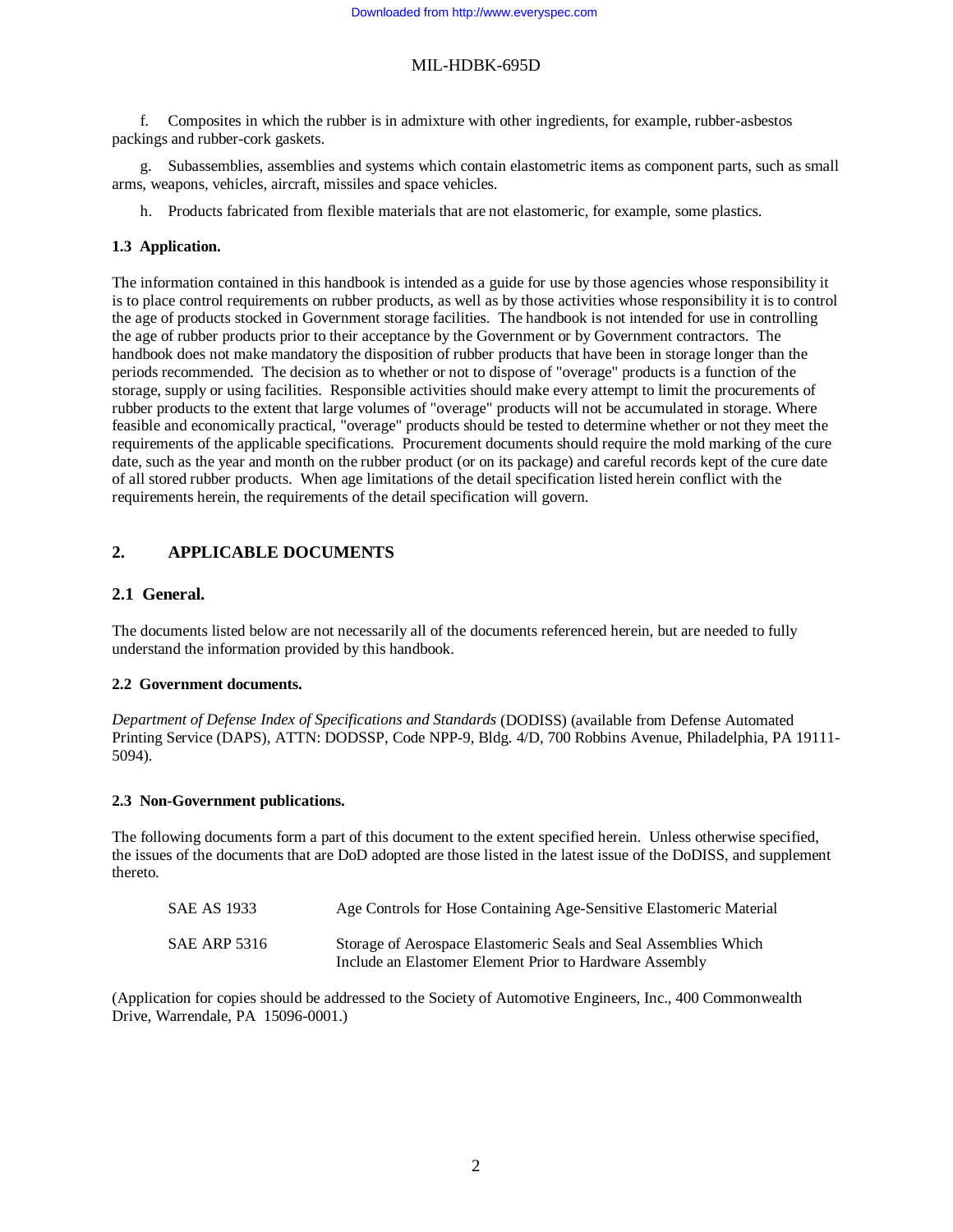### **3. DEFINITIONS**

**3.1 Age resistance** - Resistance to deterioration in storage by environmental factors, such as heat, light and ozone.

**3.2 Cure date** - The date the rubber is fully cured. Two methods in expressing the cure date are as follows:

a. Shelf life to a maximum of 3 years. Cure date stated in terms of month of calendar year and the year, i.e., 6-83.

b. Shelf life in excess of 3 years. Cure date stated in terms of the quarter of calendar year and the year, i.e., 2Q-83.

**3.3 Shelf life** - The maximum period of time, from cure date, to the date the elastomeric product is used as a component part in subassemblies, assemblies and systems. During the shelf life time, the stored elastomeric product is expected to retain its characteristics as originally specified.

**3.4 Acceptance Life** - This is the maximum life at the age at acceptance. The age limit at acceptance for hoses and hose assemblies is 32 quarters. See SAE AS1933 for aerospace hoses.

**3.5 Service Life** - A general term used to quantify the average or mean life of an item while in use. Service life, which is depicted in years, is the number of years of economical service reasonably expected of equipment as established in applicable DoD, Service, and/or Agency manuals, bulletins, regulations, instruction manuals, and/or the technical judgement of the item and/or equipment manager.

### **4. GENERAL REQUIREMENTS**

### **4.1 Introduction.**

The most important factors involved in the shelf life of rubber products are (1) the initial quality level of the product, (2) the quality assurance provisions of the specification under which the item was procured, and (3) the age resistance of the rubber from which the product was fabricated. The relative importance of these factors is difficult to assess, especially because the age resistance of the raw rubber does not always correspond to the age resistance of the finished product. For example, consider two items both fabricated from the same nitrile base polymer, one meeting a specification having comprehensive requirements; the other meeting a specification with loose requirements. In the first instance, it is quite probable that good age resistance will be "built in" to the product by virtue of the optimum compounding ingredients and fabrication techniques that must be employed in order to manufacture the high quality product required by the specification. In the latter instance, it is likely that the product will have lesser resistance, consistent with the minimal demands of the specification.

### **4.2 Basis for detailed requirements.**

The following guidelines were used to establish the expected shelf life periods listed.

- a. It was assumed that each rubber product met the initial requirements of the applicable specification.
- b. It was assumed that each rubber product was packaged and stored in the manner prescribed, in order to minimize deterioration due to such factors as temperature, humidity, ozone, sunlight, oils, solvents, corrosive liquids and fumes, insects and rodents.
- c. The severity of the specification requirements for an item was considered, especially those requirements that related to age resistance, such as resistance to accelerated air aging, resistance to ozone, compression set and cyclic performance at temperature extremes.
- d. The type of rubber from which the item was fabricated was one of the most important criteria used in assigning the expected shelf life value.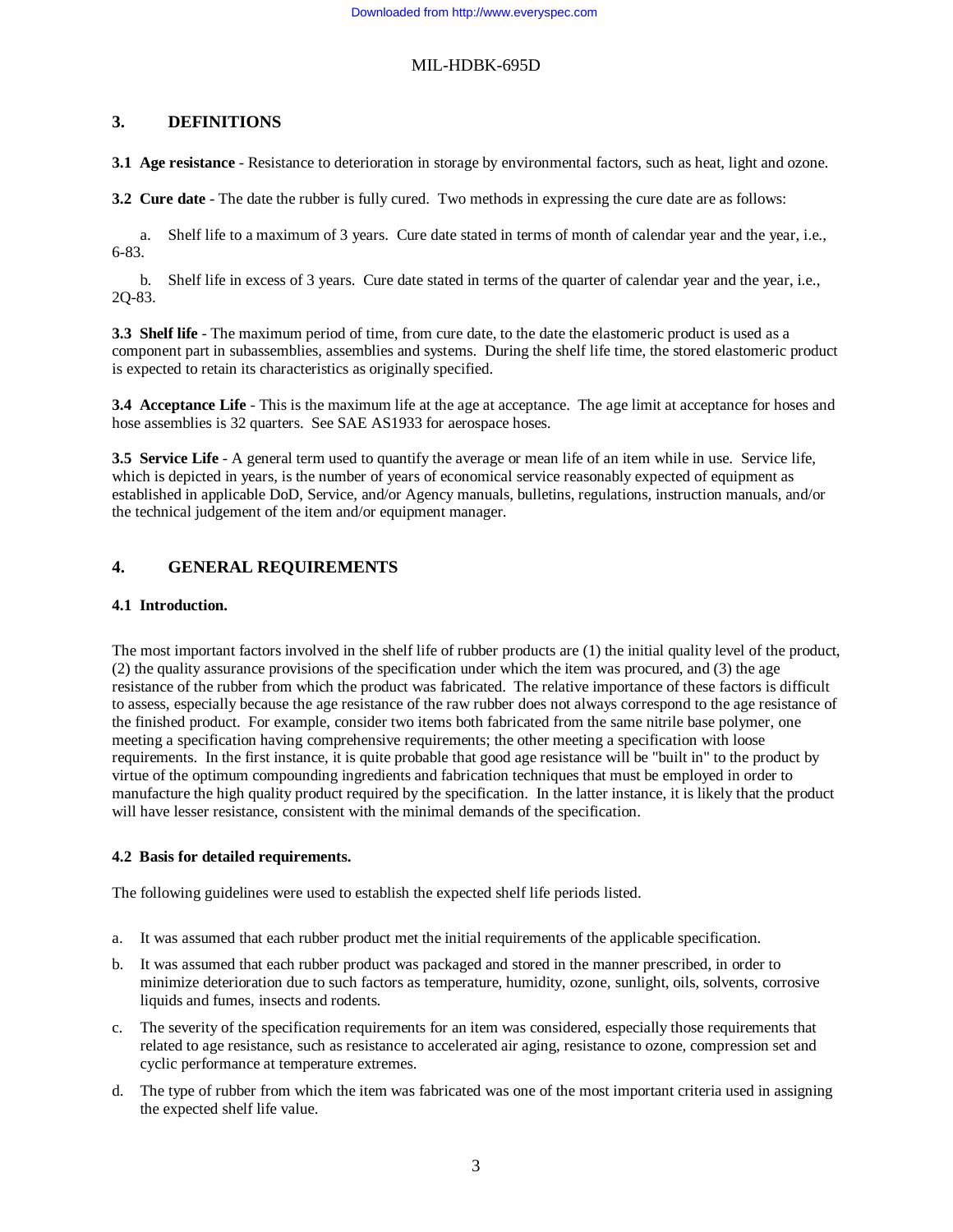## **5. DETAILED REQUIREMENTS**

*Table I* indicates the age resistance generally associated with products based on various types of rubber. *Tables II* through *VIII*, inclusive, give the expected shelf storage life for rubber products defined by military, government and technical society specifications and standards. The shelf life of rubber products that contain two or more different types of rubber (such as the tube and jacket of a wire cable) is generally based on the least age resistant rubber.

### **6. NOTES**

(This Section contains information of a general or explanatory nature that may be helpful.)

### **6.1 Intended use.**

This handbook is intended to establish guidelines for time periods for the expected shelf life of rubber products during storage. The information contained in this handbook is intended as a guide for use by those agencies whose responsibility is to place control requirements on rubber products, as well as those activities whose responsibility is to control the age of products stocked in Government storage facilities.

### **6.2 Subject term (key word) listing.**

Age control Elastomeric seal Rubber products Shelf life

### **6.3 Changes from previous issue.**

Marginal notations are not used in this revision to identify changes with respect to the previous issue due to the extent of the changes.

Navy - SH Air Force - 11

Review Activities: Army - GL, CR, MI, CR4, AR Navy - AS, YD, OS DLA - GS, IS Air Force - 99

Custodians: Preparing Activity: Army - MR Air Force - 11

Project No. 9320-0032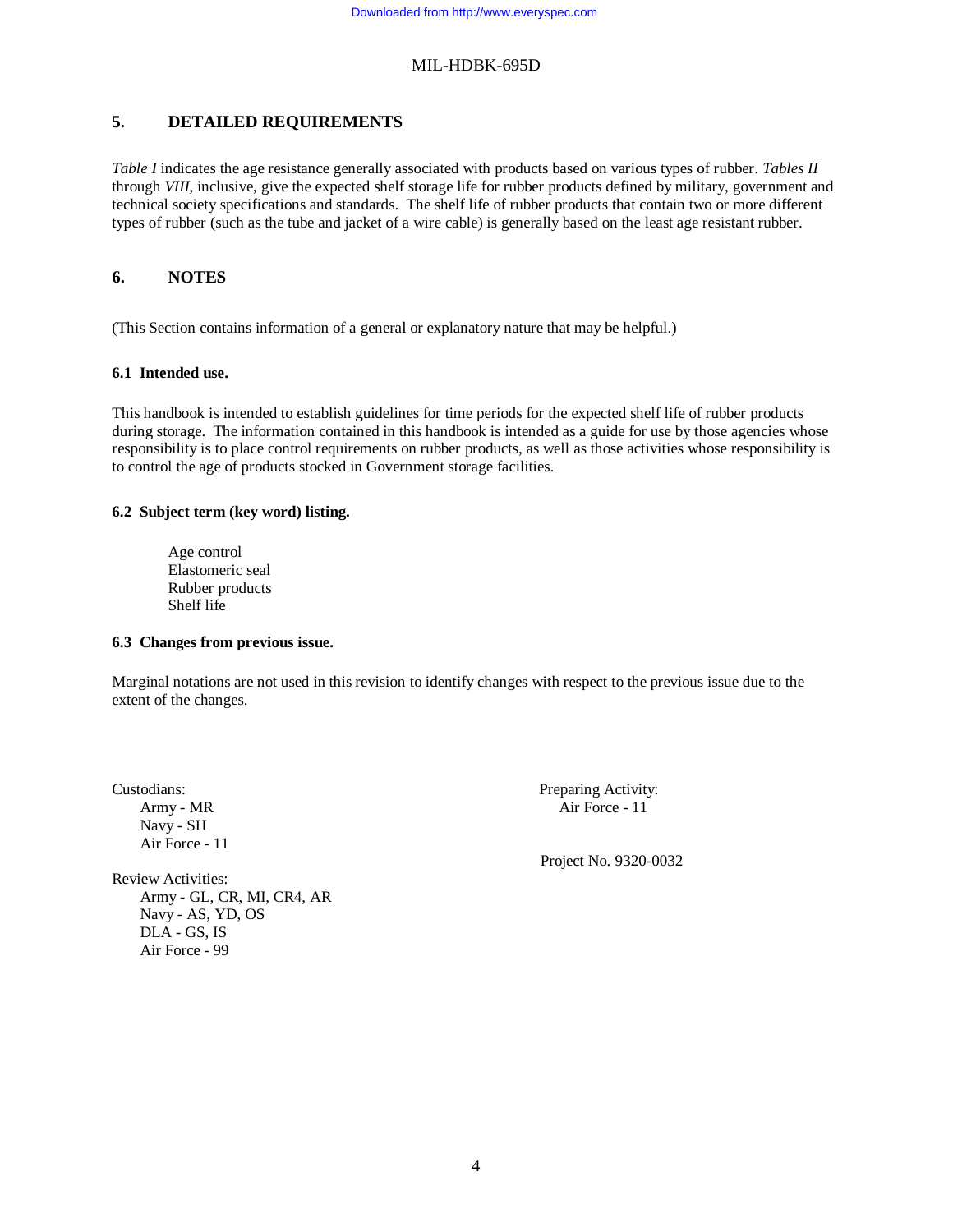| Type of Rubber                       | Common or<br><b>Trade Name</b> | <b>ASTM D1418</b><br>Abbreviation | ASTM D2000<br>Abbreviation | MIL-STD-417<br>Designation |
|--------------------------------------|--------------------------------|-----------------------------------|----------------------------|----------------------------|
|                                      | Up to 20 Years                 |                                   |                            |                            |
|                                      |                                |                                   |                            |                            |
| Silicone                             | Silicone                       | Q                                 | FE                         | <b>TA</b>                  |
| Fluorosilicone                       | Silastic LS                    | <b>FVMQ</b>                       | <b>FK</b>                  | <b>TA</b>                  |
| Polysulfide                          | Thiokol                        | T                                 | BK                         | <b>SA</b>                  |
| Fluorocarbons                        | Fluorel, Viton                 | <b>FKM</b>                        | HK                         |                            |
| Polyacrylate                         | Acrylic                        | ACM, ANM                          | DF, DH                     | TB                         |
| Perfluorcarbon                       | <b>KALREZ</b>                  | <b>FFKM</b>                       |                            | ÷.                         |
|                                      | 5 to 10 Years                  |                                   |                            |                            |
| <sup>1</sup> Butadiene/              | Nitrile, NBR                   | <b>NBR</b>                        | BF, BG,                    | SB                         |
| acrylonitrile                        |                                |                                   | <b>CH</b>                  |                            |
| Chlorosulfonated                     |                                |                                   |                            |                            |
| polyethylene                         | Hypalon                        | <b>CSM</b>                        | CE                         |                            |
| Isobutylene/Isoprene                 | Butyl                          | <b>IIR</b>                        | AA, BA                     | RS                         |
| Polychloroprene                      | Neoprene                       | <b>CR</b>                         | BC, BE                     | <b>SC</b>                  |
| Polyether Urethane                   | Urethane                       | EU                                | <b>BG</b>                  |                            |
| Polypropylene oxide                  | Propylene oxide                | <b>GPO</b>                        |                            | $\blacksquare$             |
| Ethylene/propylene<br>diene          | Ethylene propylene terpolymer  | <b>EPDM</b>                       | BA, CA                     |                            |
| Ethylene/propylene                   | Ethylene propylene copolymer   | <b>EPM</b>                        | BA, CA                     |                            |
| Epichlorohydrin<br>homopolymer       | Hydrin 100, Herclor H          | CO                                |                            |                            |
| Epichlorohydrin<br>ethylene oxide    | Hydrin 200, Herclor C          | ECO                               |                            |                            |
|                                      |                                |                                   |                            |                            |
|                                      | 3 to 5 Years                   |                                   |                            |                            |
| ${}^{1}$ Butadiene/<br>acrylonitrile | Nitrile, NBR                   | <b>NBR</b>                        | BF, BG,<br>BK, CH          | <b>SB</b>                  |
| Butadiene/styrene                    | <b>SBR</b>                     | <b>SBR</b>                        | AA, BA                     | <b>RS</b>                  |
| Cis-polybutadiene                    | <b>Butadiene</b>               | <b>BR</b>                         | AA                         | RN                         |
| Cis 1, 4, poly-isoprene              | Natural, pale crepe            | NR                                | AA                         | <b>RN</b>                  |
| Cis 1, 4, poly-isoprene              | Synthetic natural              | IR                                | AA                         | <b>RN</b>                  |
| <sup>2</sup> Polyester urethane      | Urethane                       | AU                                | $\overline{\phantom{a}}$   | $\blacksquare$             |
|                                      |                                |                                   |                            |                            |

# **TABLE I. Age resistance generally associated with products fabricated from various rubbers.**

<sup>1</sup>See *table II* through *VIII*.<br><sup>2</sup> Some polyester urethanes have very poor resistance to water and humidity.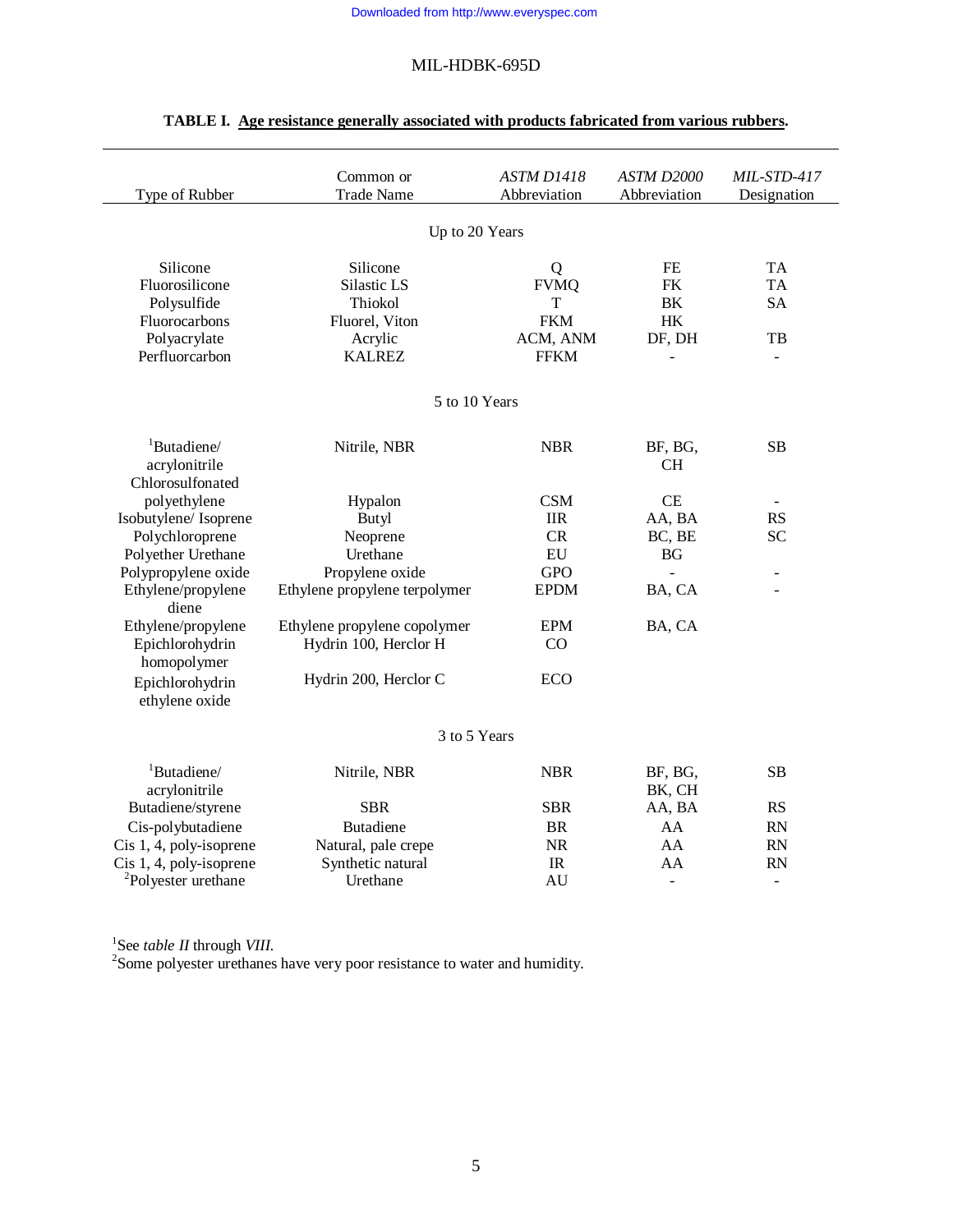| Expected Shelf<br>Storage Life<br>Years   | $10^{10}$<br>$\tilde{\xi}$<br>$\infty$                                                                                                                                                                                                                                                 | $\frac{8}{8}$<br>$\mathfrak{g}$                                                          | $\epsilon$<br>ω<br>ς                                                                                                                                      | $\epsilon$<br>$\epsilon$                                                                                                                               |
|-------------------------------------------|----------------------------------------------------------------------------------------------------------------------------------------------------------------------------------------------------------------------------------------------------------------------------------------|------------------------------------------------------------------------------------------|-----------------------------------------------------------------------------------------------------------------------------------------------------------|--------------------------------------------------------------------------------------------------------------------------------------------------------|
| Commonly Used<br>${\rm El}$ astomers $^2$ |                                                                                                                                                                                                                                                                                        | <b>NBR</b><br>$\mathbf{I}$                                                               |                                                                                                                                                           |                                                                                                                                                        |
| Elastomers <sup>1</sup><br>Required       | g<br>旨                                                                                                                                                                                                                                                                                 | $\circ$                                                                                  | NR or SYN <sup>3</sup><br><b>SBR</b><br><b>SBR</b>                                                                                                        | NBR<br>SBR<br>g                                                                                                                                        |
| Title                                     | Cables, Radio frequency; Coaxial, Dual Coaxial, Twin<br>Conductor, & Twin Lead:<br>$\begin{array}{l} \text{Core Dielectric}\\ \text{Types D, E and H}\\ \text{Type J}\\ \text{Type L}\\ \text{Jacket:}\\ \text{Type L}\\ \text{Type V}\\ \text{Type VI}\\ \text{Type VII} \end{array}$ | Gasket Nonmetallic, Synthetic Rubber<br>Cable, (Wire), Two Conductor, Parallel (Ripcord) | Leads, Electrical, Arc Welding (see J-L-2744)<br>Overshoe, Rubber (Man's, 5 Buckle Type)<br>Types IV, V and VI<br>(see $A - A - 50362$ )<br>Type I and II | Cloth, (Cotton Duck), Laminated, Synthetic Rubber<br>Rubber Gasket Material, 45 Durometer Hardness<br>Impregnated, Oil Resistant<br>Class I<br>Class I |
| <b>Status</b>                             |                                                                                                                                                                                                                                                                                        | Inactivated 1998<br>Inactivated 1997                                                     | Cancelled 1995<br>Cancelled 1991                                                                                                                          |                                                                                                                                                        |
| Number                                    | $MIL-C-17$                                                                                                                                                                                                                                                                             | MIL-G-432<br>MIL-C-442                                                                   | MIL-L-741<br>MIL-0-836                                                                                                                                    | MIL-PRF-900<br>MIL-C-882                                                                                                                               |

TABLE II. Military specifications. **TABLE II. Military specifications.**

NOTES:

6

<sup>1</sup>If no elastomer is listed, none is required by the specification.<br><sup>2</sup>1f no elastomer is listed, the elastomer commonly used is unknown.<br><sup>3</sup>SYN - synthetic (for other abbreviations see Table I). 21f no elastomer is listed, the elastomer commonly used is unknown. 1If no elastomer is listed, none is required by the specification. 3SYN - synthetic (for other abbreviations see Table I).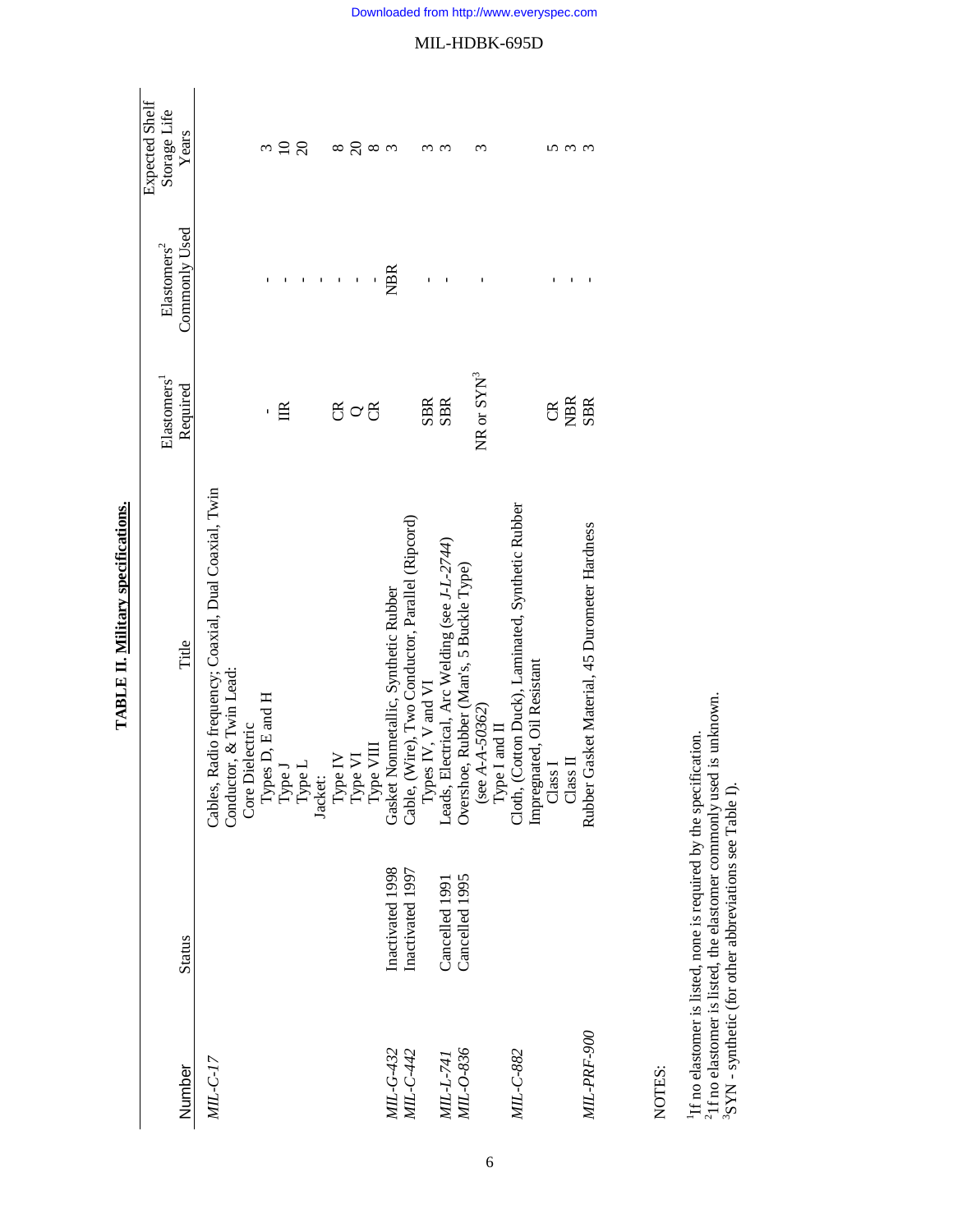|              |                |                                                                                                                                                                                                                                                                       | Elastomers     | ${\rm Elastomers}^2$ | Expected Shelf<br>Storage Life |
|--------------|----------------|-----------------------------------------------------------------------------------------------------------------------------------------------------------------------------------------------------------------------------------------------------------------------|----------------|----------------------|--------------------------------|
| Number       | <b>Status</b>  | Title                                                                                                                                                                                                                                                                 | Required       | Commonly Used        | Years                          |
| MIL-M-910    |                | Mats, Floor, Standing                                                                                                                                                                                                                                                 |                |                      | 3                              |
| MIL-C-915    |                | Cable and Cord, Electrical for Shipboard Use,                                                                                                                                                                                                                         |                |                      |                                |
|              |                | (Gen. Spec. for)                                                                                                                                                                                                                                                      |                |                      |                                |
|              |                |                                                                                                                                                                                                                                                                       | SYN & CR       |                      |                                |
|              |                |                                                                                                                                                                                                                                                                       | SYN & CR       |                      |                                |
|              |                |                                                                                                                                                                                                                                                                       | IR & CR        |                      | ∞                              |
|              |                |                                                                                                                                                                                                                                                                       | SYN & CR       |                      | $\Omega$                       |
|              |                |                                                                                                                                                                                                                                                                       | NR & CR        |                      | $\Omega$                       |
|              |                | Type CVSF<br>Type DCOP (see MIL-C-24643)<br>Type DHOF<br>Type DSS<br>Type RSCF<br>Type RSS<br>Type RSS<br>Type MSS<br>Type MSS<br>Type NSS<br>Type TCOP (see MIL-C-24643)<br>Type TCOP (see MIL-C-24643)<br>Type TCOP (see MIL-C-24643)<br>Type TCOP (see MIL-C-24643 | IR & CR        |                      | $\infty$                       |
|              |                |                                                                                                                                                                                                                                                                       | IR & CR        |                      | $\infty$                       |
|              |                |                                                                                                                                                                                                                                                                       | SYN & CR       |                      |                                |
|              |                |                                                                                                                                                                                                                                                                       | IR & CR        |                      | ${}^{\circ}$                   |
|              |                |                                                                                                                                                                                                                                                                       | SYN & CR       |                      | ທ                              |
|              |                |                                                                                                                                                                                                                                                                       | $\mathfrak{B}$ |                      | $\infty$                       |
|              |                |                                                                                                                                                                                                                                                                       | SYN & CR       |                      | S                              |
|              |                |                                                                                                                                                                                                                                                                       | IR & CR        |                      | $\infty$                       |
|              |                |                                                                                                                                                                                                                                                                       | SYN & CR       |                      | $\Omega$                       |
|              |                |                                                                                                                                                                                                                                                                       | SYN & CR       |                      | $\Omega$                       |
|              |                |                                                                                                                                                                                                                                                                       | IIR & CR       |                      | ${}^{\circ}$                   |
|              |                |                                                                                                                                                                                                                                                                       | SYN & CR       |                      |                                |
|              |                |                                                                                                                                                                                                                                                                       | g              |                      | ∞                              |
|              |                |                                                                                                                                                                                                                                                                       | SYN & CR       |                      |                                |
| MIL-G-1086   | Cancelled 1992 | Gasket Material, Synthetic Rubber (For Bolted Steel &                                                                                                                                                                                                                 |                |                      |                                |
|              |                | Aluminum Tanks) (see MIL-R-6855)                                                                                                                                                                                                                                      |                |                      |                                |
|              |                | ${\rm Type~I}$                                                                                                                                                                                                                                                        | $\mathbf{I}$   | g                    | ∞                              |
|              |                | Type $\Pi$                                                                                                                                                                                                                                                            | $\mathbf I$    | <b>NBR</b>           | $\sim$                         |
| MIL-PRF-1149 |                | Gasket Material Synthetic Rubber, 50 and 65 Durometer                                                                                                                                                                                                                 |                |                      |                                |
|              |                | Hardness                                                                                                                                                                                                                                                              |                |                      |                                |
|              |                |                                                                                                                                                                                                                                                                       |                |                      | $\infty$ m                     |
|              |                |                                                                                                                                                                                                                                                                       | CER            |                      |                                |
|              |                |                                                                                                                                                                                                                                                                       | $\mathbb{E}$   |                      |                                |
|              |                | $\begin{array}{c} \textrm{Class 1 - Types I & \& H \\ \textrm{Class 2 - Types I} & \& H \\ \textrm{Class 3 - Types I} & \& H \\ \textrm{Class 5 - Types I} & \& H \\ \textrm{Class 6 - Types I} & \& H \end{array}$                                                   | <b>NBIR</b>    |                      | $\frac{1}{2}$                  |
| MIL-R-1229   | Cancelled 1987 | Rubber Sheet Packing, Solid, Wire Cloth Inserted Symbol<br>o superseding document)<br>2354 (n                                                                                                                                                                         | Ţ              | <b>SBR</b>           | 3                              |
|              |                |                                                                                                                                                                                                                                                                       |                |                      |                                |

TABLE II. Military specifications (cont'd). **TABLE II. Military specifications (cont'd).**

NOTES:

 $^{1}\text{H}$  no elastomer is listed, none is required by the specification.  $^{2}$  If no elastomer is listed, the elastomer commonly used is unknown. 1If no elastomer is listed, none is required by the specification.

 $21f$  no elastomer is listed, the elastomer commonly used is unknown.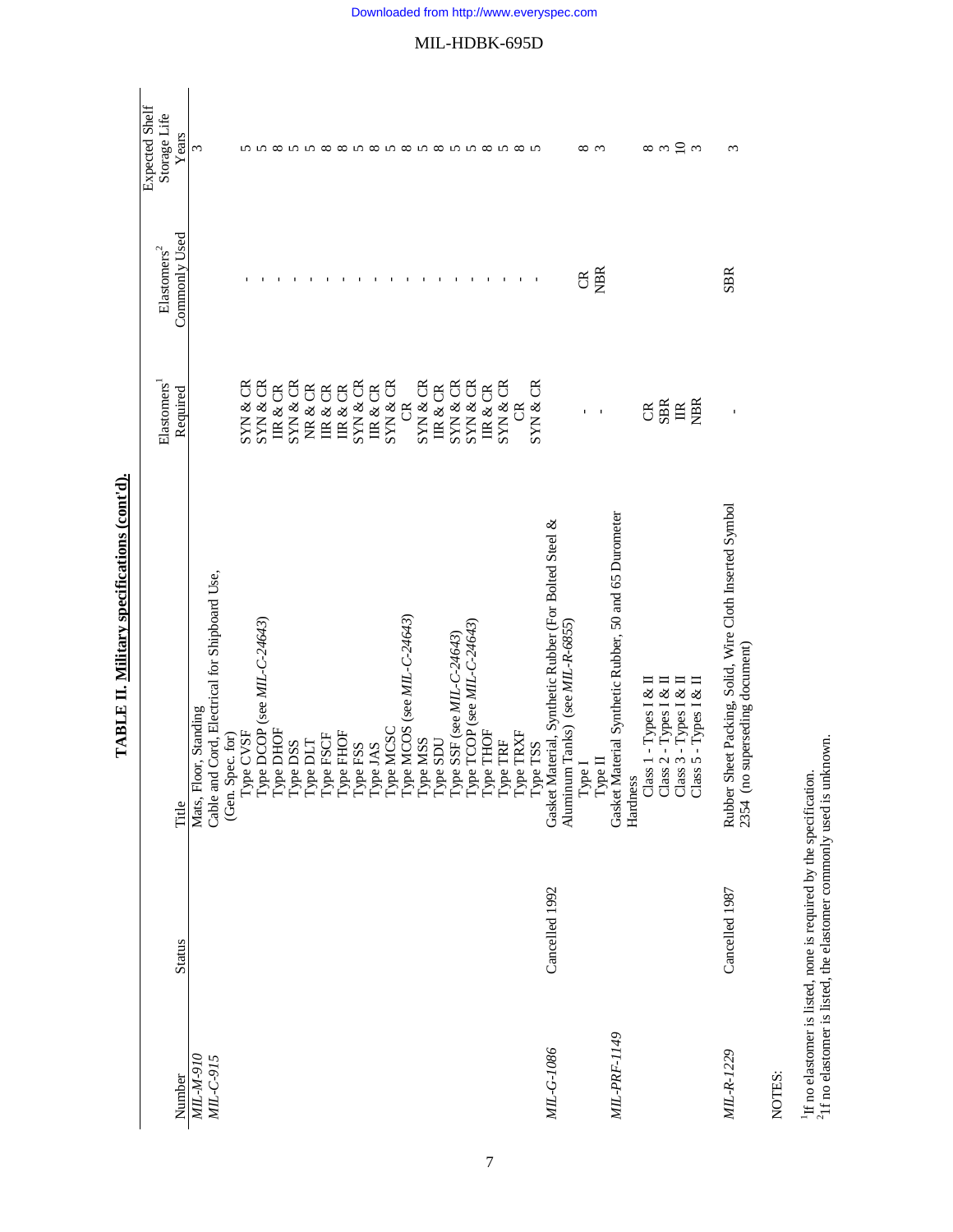|                          |                  |                                                               |                         |                          | <b>Expected Shelf</b> |
|--------------------------|------------------|---------------------------------------------------------------|-------------------------|--------------------------|-----------------------|
|                          |                  |                                                               | Elastomers <sup>1</sup> | ${\rm El}$ astomers $^2$ | Storage Life          |
| Number                   | <b>Status</b>    | Title                                                         | Required                | Commonly Used            | Years                 |
| $MIL-R-1832$             | Cancelled 1997   | Rubber Band, Parachute Suspension Line                        |                         |                          |                       |
|                          |                  | (no superseding document)<br>Type I                           | E                       |                          | 3                     |
| MIL-T-1956               |                  | Waterproof, Special Purpose, 10 Feet Long by 8<br>Tarpaulin,  |                         |                          |                       |
|                          |                  | Feet Wide                                                     |                         |                          |                       |
|                          |                  | All Classes                                                   |                         |                          | ς                     |
| MIL-C-2486               | Inactivated 1997 | Cable, Special Purpose, Electrical WM-46/U                    | <b>SBR</b>              |                          | S                     |
| MIL-P-2693               | Cancelled 1986   | Packing Material, Cold Storage Door Gasketing,                |                         |                          |                       |
|                          |                  | Nonwatertight (no superseding document)                       |                         |                          |                       |
|                          |                  |                                                               |                         | g                        | ∞                     |
|                          |                  | Type A<br>Type                                                |                         | NR (core)                | $\mathbf{\Omega}$     |
| MIL-J-2829               | Cancelled 1986   | Joint Sealing Packing (no superseding document)               |                         |                          |                       |
|                          |                  | Types I & II - Classes 1 & 2                                  |                         | E                        | ∞                     |
| MIL-B-2885<br>MIL-P-2911 | Cancelled 1995   | Boots, Firemen's (see A-A-50371)                              | $NR$ or $SYN$           |                          | $\epsilon$            |
|                          | Cancelled 1993   | Packing Assembly, Hydraulic, Conical & V Types                |                         |                          | $\epsilon$            |
|                          |                  | (no superseding document)                                     |                         |                          |                       |
| MIL-PRF-2912             |                  | Synthetic Rubber Compound, Acid & Oil Resistant (For          |                         |                          |                       |
|                          |                  | Lining Battery Compartments on Submarines)                    |                         |                          |                       |
|                          |                  | $-T$ ypes I & II<br>Class 1                                   | g                       |                          | ഗ                     |
|                          |                  | $Class 2 - Types 1 & R \Pi$                                   | <b>NBR</b>              |                          | $\epsilon$            |
| MIL-D-2921               | Cancelled 1988   | Disks, Rubber (Cellular, Hard) (no superseding document)      |                         |                          |                       |
|                          |                  | Type A<br>Type B - Class a<br>Type B - Class b                | Reclaim                 |                          |                       |
|                          |                  |                                                               | <b>SBR</b>              |                          | $\omega$              |
|                          |                  |                                                               | <b>NBR</b>              |                          | $\omega$ $\omega$     |
| MIL-G-3036               | Cancelled 1998   | Grommets - Elastic, Hot-Oil & Coolant-Resistant               |                         | <b>NBR</b>               |                       |
|                          |                  | (see NASM 3036)                                               |                         |                          |                       |
| MIL-R-3065               |                  | Rubber, Fabricated Products (see MIL-STD-417)                 |                         |                          |                       |
| MIL-DTL-3100             |                  | Wheels, Solid Elastomer Tired, for Track Laying Vehicles      |                         | <b>SBR</b>               | 5                     |
| MIL-C-3133               |                  | Cellular Elastomeric Materials, Molded or Fabricated Parts    |                         |                          | $\infty$              |
|                          |                  | (See $MIL$ - $STD$ - $670$ )                                  |                         |                          |                       |
| MIL-D-3377               | Cancelled 1986   | Diaphragms, Synthetic Rubber                                  |                         |                          | $\omega$              |
| <i>MIL-1-3190</i>        |                  | Sleeving, Electrical, Flexible, Coated, General<br>Insulation |                         |                          |                       |
|                          |                  | Specification for                                             |                         |                          |                       |

# TABLE II. Military specifications (cont'd). **TABLE II. Military specifications (cont'd).**

NOTES:

 $^1\rm H$  no elastomer is listed, none is required by the specification.  $^2\rm H$  no elastonter is listed, the elastomer commonly used is unknown.  ${}^{2}$ If no elastonter is listed, the elastomer commonly used is unknown. 1If no elastomer is listed, none is required by the specification.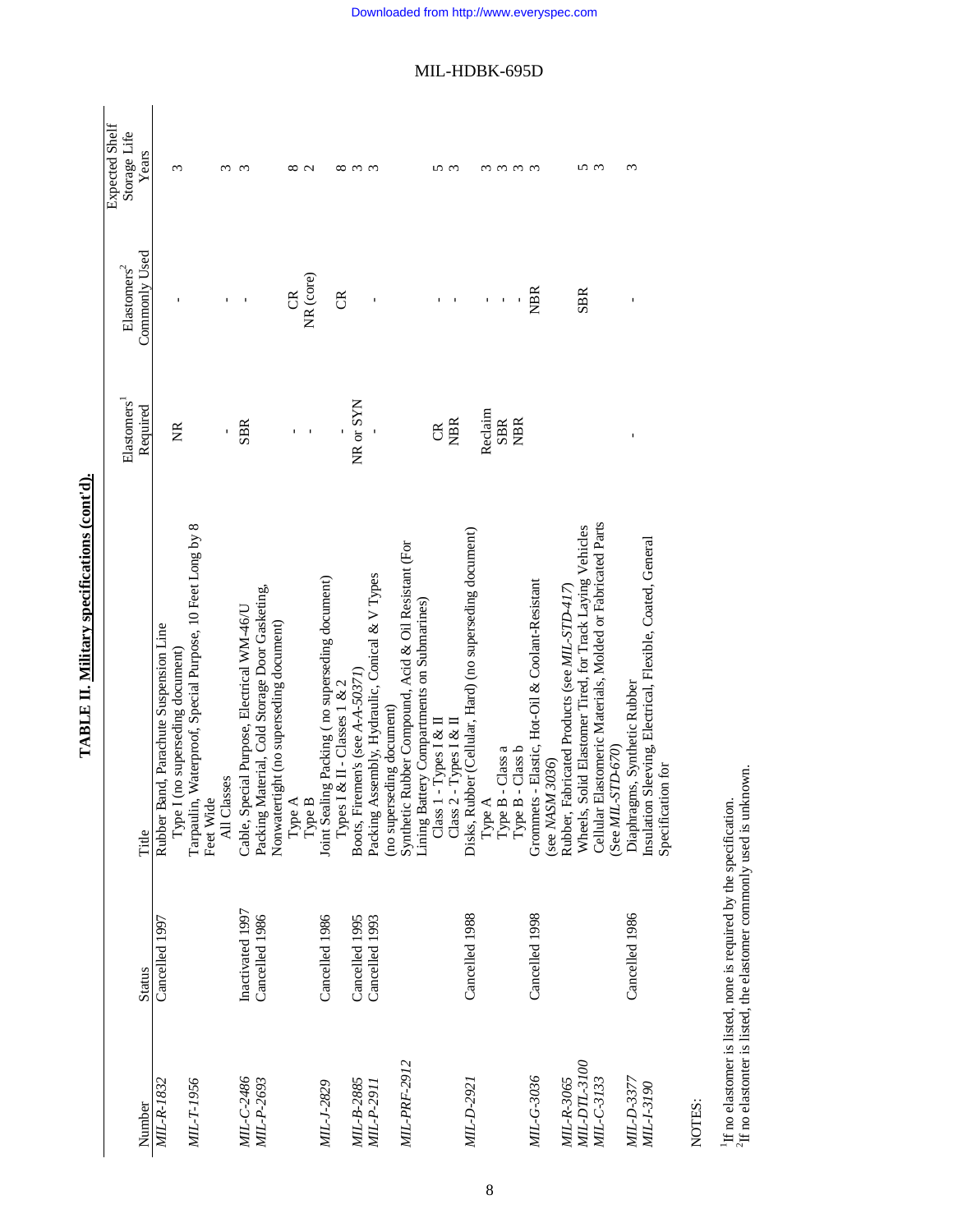|              |                  |                                                                                                                                                                                              | Elastomers <sup>1</sup> | ${\rm Elastomers}^2$      | Expected Shelf<br>Storage Life |
|--------------|------------------|----------------------------------------------------------------------------------------------------------------------------------------------------------------------------------------------|-------------------------|---------------------------|--------------------------------|
| Number       | <b>Status</b>    | Title                                                                                                                                                                                        | Required                | Commonly Used             | Years                          |
| MIL-C-3432   |                  | Cable, (Power and Special Purpose) and Wire, Electrical (300<br>and 600 volts)<br>Class C                                                                                                    | <b>SBR</b>              |                           |                                |
|              |                  | Class 0                                                                                                                                                                                      |                         | (insulator)<br><b>SBR</b> | ო ო                            |
|              |                  | $\textsc{Class}\, \mathsf{L}$                                                                                                                                                                |                         |                           |                                |
|              |                  | $\overline{\text{as}}$ D<br>$\frac{1}{2}$                                                                                                                                                    | SBR<br>SBR              | $\mathbf{I}$              | ო ო                            |
|              |                  |                                                                                                                                                                                              | (insulator)             |                           |                                |
| $MIL-R-3533$ |                  | Synthetic: Sheet, Strip & Molded<br>Types I & II - Classes 1 & 2<br>Rubber,                                                                                                                  |                         | <b>NBR</b>                | 3                              |
| MIL-C-3702   |                  | Cables, Power, Electrical: Ignition, High Tension<br>Grade B                                                                                                                                 |                         |                           |                                |
|              |                  | Grade C                                                                                                                                                                                      |                         | $\sim$ g $\sim$           | $\Omega$                       |
|              |                  | Grade D                                                                                                                                                                                      |                         |                           | $\frac{10}{28}$ m              |
| MIL-R-3842   | Cancelled 1993   | Rubber Stamp Kit, Food Inspection                                                                                                                                                            |                         |                           |                                |
|              |                  | (no superseding document)                                                                                                                                                                    |                         |                           |                                |
| MIL-C-3849   | Inactivated 1991 | Cord, Electrical (Tinsel) (See MIL-1-3930)                                                                                                                                                   |                         |                           |                                |
| MIL-H-3868   | Cancelled 1994   | Hose Assemblies, Nonmetallic: Grease Gun, High & Low<br>Pressure (see SAE-J516 & J517)                                                                                                       | $\mathbf I$             |                           | 3                              |
| MIL-C-3885   | Inactivated 1999 | Cable Assemblies & Cord Assemblies, Electrical (For Use in                                                                                                                                   | NR or SYN               |                           | S                              |
|              |                  | Electronic, Communication & Associated Electrical<br>Equipment)                                                                                                                              | (jacket)                |                           |                                |
| MIL-1-3930   | Inactivated 1999 | Insulating & Jacketing Compounds, Electrical (For Cables,<br>Wires)<br>Cords $&$                                                                                                             |                         |                           |                                |
|              |                  | $\begin{array}{l} {\rm Type~IS}\\ {\rm Type~IS-L}\\ {\rm Type~II}\\ {\rm Type~II-S}\\ {\rm Type~II-S}\\ {\rm Type~II-S}\\ {\rm Type~II-H}\\ {\rm Type~II-H}\\ {\rm PPE~II-KN}\\ \end{array}$ | <b>SBR</b>              |                           |                                |
|              |                  |                                                                                                                                                                                              | <b>SBR</b>              |                           |                                |
|              |                  |                                                                                                                                                                                              |                         |                           |                                |
|              |                  |                                                                                                                                                                                              | EEE                     |                           |                                |
|              |                  |                                                                                                                                                                                              |                         |                           |                                |
|              |                  |                                                                                                                                                                                              | EEEEE                   |                           | mmmmmmmm                       |
|              |                  | Type JS<br>Type JS-L                                                                                                                                                                         |                         |                           |                                |
|              |                  |                                                                                                                                                                                              |                         |                           |                                |
|              |                  | ${\rm Type\ JN}$<br>${\rm Type\, IR}$                                                                                                                                                        | $\widetilde{\Xi}$       |                           |                                |
|              |                  | Type JN-L                                                                                                                                                                                    | ජි ජි                   |                           | $\infty$ v                     |
| MIL-H-3992   |                  | Hose & Hose Assembly, Rubber: Air & Vacuum Brake,                                                                                                                                            |                         |                           |                                |
|              |                  | All Types & Classes<br>Automotive                                                                                                                                                            |                         | $\blacksquare$            | $\epsilon$                     |
| NIOTEC.      |                  |                                                                                                                                                                                              |                         |                           |                                |

TABLE II. Military specifications (cont'd). **TABLE II. Military specifications (cont'd).**

NOTES:

<sup>1</sup>If no elastomer is listed, none is required by the specification.<br><sup>2</sup>1f no elastomer is listed, the elastomer commonly used is unknown.  $21f$  no elastomer is listed, the elastomer commonly used is unknown. 1If no elastomer is listed, none is required by the specification.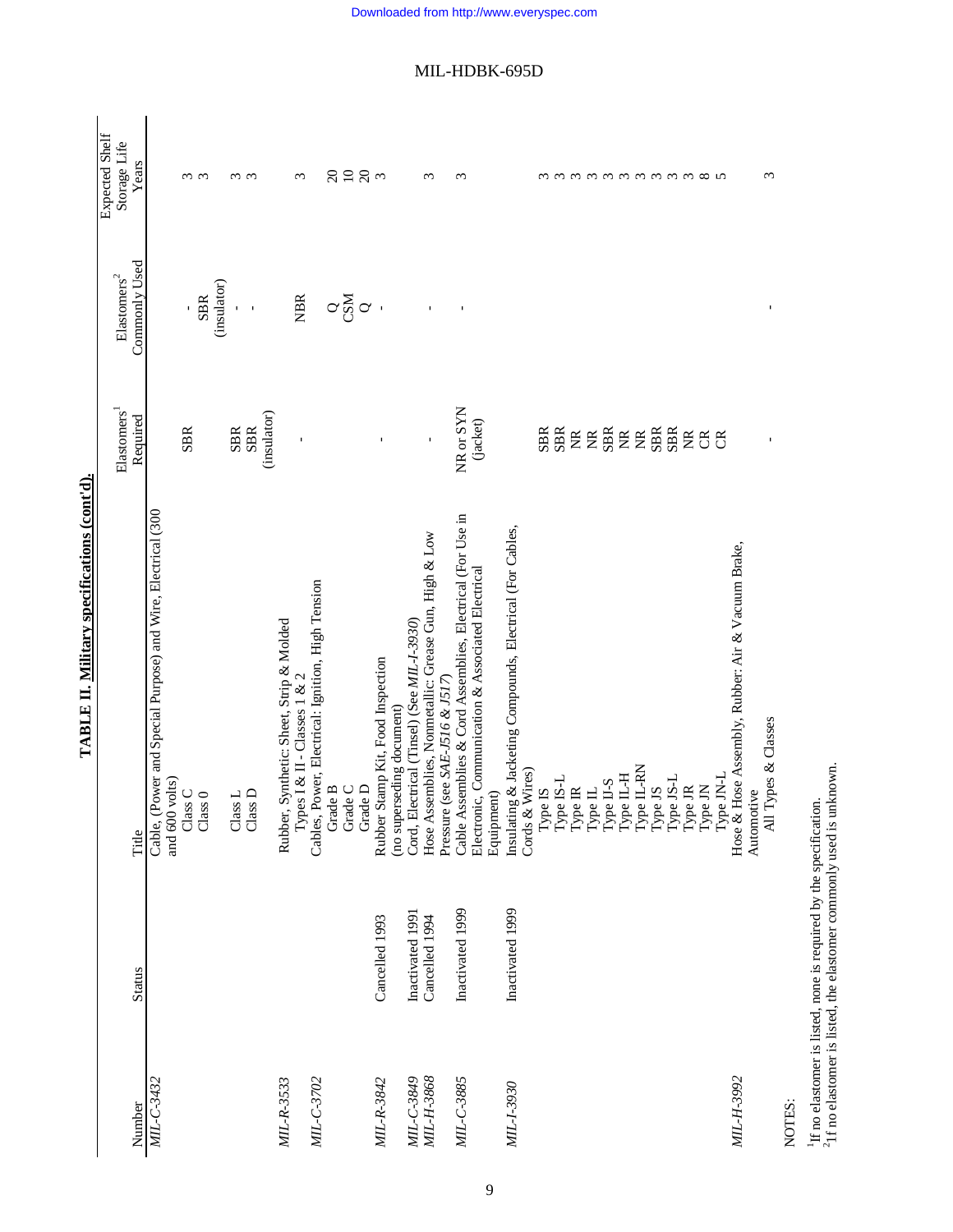| Expected Shelf<br>Storage Life | Years         | 3                                                                                                   | 3                                         |                                        | $\omega$ $\omega$                       |                                    |                                                    |                   | $\frac{3}{2}$        |                                                          |                           |               |               |                                      | mmnnn                      |                                                                                |                                      |                                                     | $\Omega$                             |                                                | $\infty$     |                                                                                                                          |     | ω         | $\epsilon$                        | ${}^{\circ}$                            | 4                                                   |                                                               | 5                      |                                | S                      |                                | 3                      |                                |
|--------------------------------|---------------|-----------------------------------------------------------------------------------------------------|-------------------------------------------|----------------------------------------|-----------------------------------------|------------------------------------|----------------------------------------------------|-------------------|----------------------|----------------------------------------------------------|---------------------------|---------------|---------------|--------------------------------------|----------------------------|--------------------------------------------------------------------------------|--------------------------------------|-----------------------------------------------------|--------------------------------------|------------------------------------------------|--------------|--------------------------------------------------------------------------------------------------------------------------|-----|-----------|-----------------------------------|-----------------------------------------|-----------------------------------------------------|---------------------------------------------------------------|------------------------|--------------------------------|------------------------|--------------------------------|------------------------|--------------------------------|
| ${\rm Elastomers}^2$           | Commonly Used |                                                                                                     |                                           | SBR (core)                             |                                         |                                    |                                                    |                   |                      |                                                          |                           |               |               |                                      | NR & SYN                   |                                                                                |                                      |                                                     |                                      |                                                | <b>NBR</b>   | <b>NBR</b>                                                                                                               |     |           |                                   | $\Gamma$                                | $\mathbf{I}$                                        |                                                               | ජි                     |                                | <b>SBR</b>             |                                | ž                      |                                |
| Elastomers <sup>1</sup>        | Required      |                                                                                                     |                                           |                                        | 11, Grade A (core),<br>MIL-R-6130, Type | (superseded by SAE-<br>AMS-R-6130) |                                                    |                   | ž<br>g               |                                                          |                           | ž             | E             |                                      |                            | (insulation)<br><b>SBR</b>                                                     |                                      |                                                     | ℺                                    |                                                | $\mathbf{I}$ |                                                                                                                          |     | ž         |                                   | NR or SYN                               |                                                     |                                                               |                        |                                |                        |                                |                        |                                |
|                                | Title         | Hose, Cotton, Rubber Lined, Water, Braided Construction<br>With Couplings (no superseding document) | Hose, Rubber Bromochloromethane Resistant | Bumpers, Rubber Duplex Round<br>Type I | Type II                                 |                                    | Insulating & Jacketing Compounds for Use in Cords, | Cordages & Cables | Insulation<br>Jacket | Rubber; Cellular Sheet Molded & Hand-built Shapes; Latex | Foam (see SAE-AMS-R-5001) | Composition 1 | Composition 2 | Inner Tube, Pneumatic Tire, Aircraft | Tires, Pneumatic, Aircraft | Cable, Power, Electrical, Polychloroprene Sheathed, Buna<br>Compound Insulated | Boots, Dust & Water Seal (For Toggle | Pushbutton Switches & Rotary Actual Parts), General | Specification For All Types & Styles | Accumulators, Aircraft Hydropneumatic Pressure | Type I       | Cord; Elastic, Exerciser & Shock Absorber for Aeronautical<br>Tanks; Self-Sealing Oil Aircraft (no superseding document) | Use | All Types | Webbing, Textile, Elastic, Cotton | Cable & Wire, Power, Electric, Portable | Hose, Rubber (Fuel, Oil, Coolant Water and Alcohol) | Rubber, Cellular, Chemically Blown<br>SAE-AMS-R-6130)<br>(see | Grade A - Types I & II | Conditions Soft, Medium & Firm | Grade B - Types I & II | Conditions Soft, Medium & Firm | Grade C - Types I & II | Conditions Soft, Medium & Firm |
|                                | <b>Status</b> | Cancelled 1996                                                                                      | Cancelled 1966                            | Inactivated 1997                       |                                         |                                    | Inactivated 1997                                   |                   |                      | Cancelled 1998                                           |                           |               |               |                                      |                            |                                                                                |                                      |                                                     |                                      | Inactivated 1996                               |              | Cancelled 1987                                                                                                           |     |           |                                   |                                         |                                                     | Cancelled 1998                                                |                        |                                |                        |                                |                        |                                |
|                                | Number        | MIL-H-4497                                                                                          | MIL-H-4536<br>MIL-B-4792                  |                                        |                                         |                                    | MIL-1-4997                                         |                   |                      | <b>MIL-R-5001</b>                                        |                           |               |               | MIL-T-5014                           | MIL-PRF-5041               | MIL-C-5136                                                                     | MIL-B-5423                           |                                                     |                                      | MIL-A-5498                                     |              | MIL-T-5579<br>MIL-C-5651                                                                                                 |     |           | MIL-W-5664                        | MIL-C-5756                              | <b>МІL-DTL-6000</b>                                 | MIL-R-6130                                                    |                        |                                |                        |                                |                        |                                |

# TABLE II. Military specifications (cont'd). **TABLE II. Military specifications (cont'd).**

NOTES:<br><sup>1</sup>If no elastomer is listed, none is required by the specification.<br><sup>2</sup> If no elastomer is listed, the elastomer commonly used is unknown. 1If no elastomer is listed, none is required by the specification.  $2$  If no elastomer is listed, the elastomer commonly used is unknown.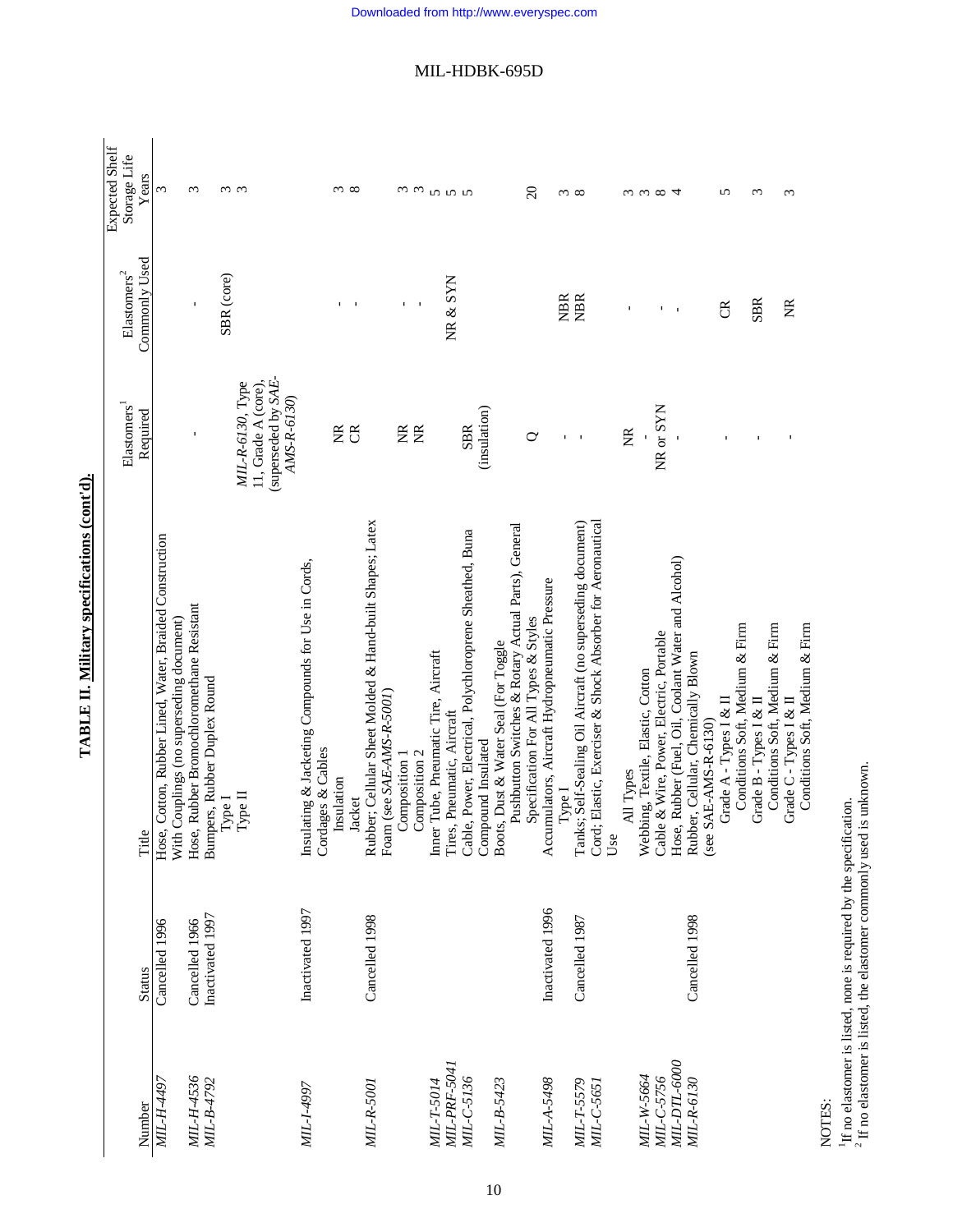|              |                                  |                                                           | Elastomers <sup>1</sup>   | ${\rm Elastomers}^2$ | Expected Shelf<br>Storage Life, |
|--------------|----------------------------------|-----------------------------------------------------------|---------------------------|----------------------|---------------------------------|
| Number       | <b>Status</b>                    | Title                                                     | Required                  | Commonly Used        | Years                           |
| MIL-DTL-600  |                                  | Hose, Rubber (Fuel, Oil, Coolant Water and Alcohol)       |                           |                      | 4                               |
| MIL-R-6130   | Cancelled 1998                   | Rubber, Cellular, Chemically Blown                        |                           |                      |                                 |
|              |                                  | (see SAE-AMS-R-6130)                                      |                           |                      |                                 |
|              |                                  | Grade A - Types I & II                                    |                           | g                    | 5                               |
|              |                                  | Conditions Soft, Medium & Firm                            |                           |                      |                                 |
|              |                                  | Grade B - Types I & II                                    |                           | <b>SBR</b>           | $\epsilon$                      |
|              |                                  | Conditions Soft, Medium & Firm                            |                           |                      |                                 |
|              |                                  | Grade C - Types I & II                                    |                           | E                    | $\epsilon$                      |
|              |                                  | Conditions Soft, Medium & Firm                            |                           |                      |                                 |
| MIL-C-6166   | Cancelled 1993                   | Cord: Headset-Microphone, CX-1301/AR                      |                           | Ţ                    | S                               |
|              |                                  | (no superseding document)                                 |                           |                      |                                 |
| MIL-C-6183   | Cancelled 1998                   | Cork and Rubber Composition Sheet, for Aromatic Fuel and  |                           |                      |                                 |
|              |                                  | Oil Resistant Gaskets (see AMS-C-6183)                    |                           |                      |                                 |
| МІL-В-6362   |                                  | Boots, Extreme Cold Weather, N-1B                         | ž                         |                      |                                 |
| MIL-H-6399   | Cancelled 1999                   | Hose, Rubber, Wire-Wound, Synthetic, Ice Eliminating      |                           | $\sim$ 1             | n w                             |
|              |                                  | System (use SAE-AS-6399)                                  |                           |                      |                                 |
| MIL-H-6439   |                                  | Hose, Rubber, Aircraft Paint Finish Remover               | $\mathbf{I}$              |                      |                                 |
| MIL-DTL-6615 |                                  | Hose Assemblies, Rubber, Fuel and Water with Reattachable | ජි                        |                      | ოო                              |
|              |                                  | Couplings, Low Temperature                                |                           |                      |                                 |
| MIL-N-6748   | Cancelled 1996                   | Nipple, Electrical Terminal (no superseding document)     | $\circ$                   |                      | $\Omega$                        |
| MIL-R-6855   | Cancelled 1998                   | Rubber; Synthetic, Sheets, Strips, Molded or Extruded     |                           |                      |                                 |
|              |                                  | Shapes (see SAE-AMS-R-6855)                               |                           |                      |                                 |
|              |                                  | Class 1 - All Grades                                      |                           | <b>REX</b>           |                                 |
|              |                                  | Class 2 - All Grades                                      | $\blacksquare$            | $\mathfrak{B}$       |                                 |
|              |                                  | Class 3 - All Grades                                      | $\mathbf{I}$              | <b>SBR</b>           |                                 |
|              |                                  | Class 4 - All Grades                                      | $\blacksquare$            | $\mathfrak{B}$       |                                 |
|              |                                  | Class 5 - All Grades                                      |                           | <b>SBR</b>           |                                 |
| MIL-R-6891   | Cancelled 1950                   | Rubber, Anodic                                            |                           | $\widetilde{z}$      |                                 |
| MIL-H-7365   |                                  | Hose, Air Duct, For Ground Heaters                        |                           |                      |                                 |
| MIL-M-7585   | Cancelled 1983                   | Mask, Oxygen (use MIL-M-27274, Inactivated 1996)          | $\mathbf{\infty}$         |                      | $\Omega$                        |
| MIL-C-7637   | Cancelled 1988                   | Cloth, Coated, Chloroprene, Fiberglass                    |                           |                      |                                 |
|              |                                  | Types I & II (see AMS 3783)                               | g                         |                      |                                 |
| MIL-H-7938   | Cancelled 1992<br>Cancelled 1999 | Hose, Rubber, Flame-Resistant (no superseding document)   | NBR (Tube)                |                      | うすい                             |
| MIL-C-7966   |                                  | Cloth, Coated, Rubber, Nylon Base Varieties S & P         | NR or SYN                 | $\mathbf I$          |                                 |
| MIL-C-8068   |                                  | Cloth, Coated, Nylon, Rubber-Coated, Fuel Resistant       |                           |                      |                                 |
|              |                                  | ${\rm Type\,I}$                                           |                           | <b>NBR</b>           | $\omega$ $\omega$               |
|              |                                  | Type II                                                   | $\mathbf{I}$              |                      |                                 |
| MIL-C-8603   | Inactivated 1997                 | Clamps, Loop Type, Support                                |                           |                      |                                 |
|              |                                  | Type II, Classes A & B                                    |                           | <b>NBR</b>           | 3                               |
|              |                                  | Type II                                                   |                           | $\mathbf{r}$         | $\frac{8}{8}$                   |
|              |                                  | Type IV, Classes A & B                                    | $\mathtt{\sim}\mathtt{g}$ |                      |                                 |

TABLE II. Military specifications (cont'd). **TABLE II. Military specifications (cont'd).**

11

NOTES:<br><sup>1</sup>If no elastomer is listed, none is required by the specification.<br><sup>2</sup>If no elastomer is listed, the elastomer commonly used is unknown. 1If no elastomer is listed, none is required by the specification.  ${}^{2}\text{H}$  no elastomer is listed, the elastomer commonly used is unknown.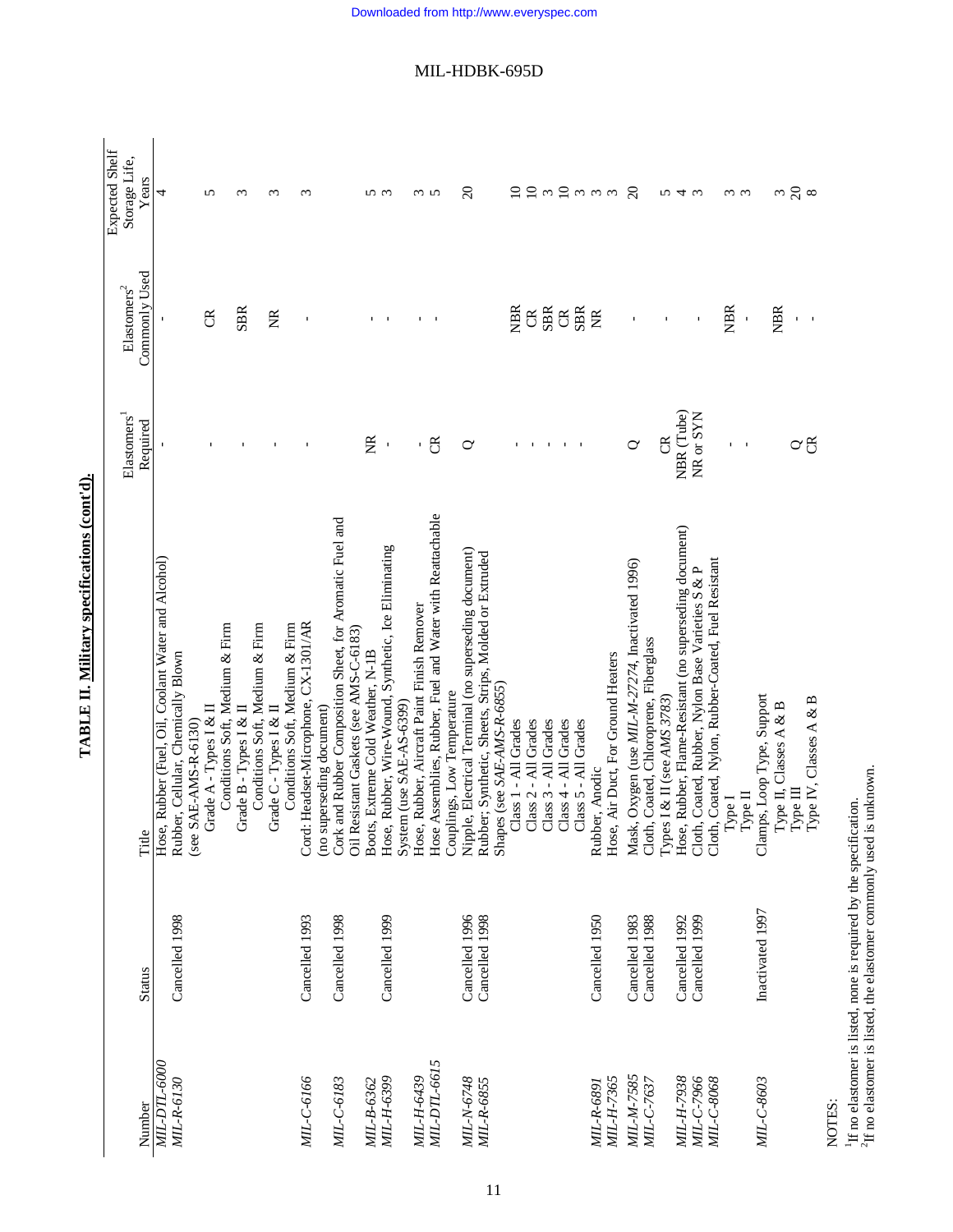|                            |                                    |                                                                                                                  |                             |                            | Expected Shelf    |
|----------------------------|------------------------------------|------------------------------------------------------------------------------------------------------------------|-----------------------------|----------------------------|-------------------|
|                            |                                    |                                                                                                                  | Elastomers <sup>1</sup>     | $E$ lastomers <sup>2</sup> | Storage Life      |
| Number                     | <b>Status</b>                      |                                                                                                                  | Required                    | Commonly Used              | Years             |
| MIL-W-8777                 | Inactivated 1998                   | Title<br>Wire, Electrical, Silicone-Insulated Copper, 600 Volt, 200 C<br>$\cdots$ and a contract of Notice 200 C | ℺                           |                            | $\Omega$          |
| MIL-A-8897                 | Cancelled 1987                     | Accumulators, Hydraulic, Cylindrical 3,000 psi                                                                   |                             |                            |                   |
|                            |                                    | Aircraft, Type II Systems                                                                                        |                             |                            | ω                 |
|                            |                                    | (see MIL-A-5498, Inactivated 1996)                                                                               |                             |                            |                   |
| MIL-C-9074                 |                                    | Cloth, Laminated, Sateen, Rubberized                                                                             | NR or SYN                   |                            |                   |
| MIL-P-10018                |                                    | Pail, Collapsible, 10 Quart Capacity                                                                             | <b>SYN</b>                  |                            | ო ო ო             |
| MIL-C-10065                | Inactivated 1997                   | Cables, Special Purpose, Electrical (Multipair Audio                                                             | <b>SBR</b>                  |                            |                   |
|                            |                                    | Frequency)                                                                                                       |                             |                            |                   |
| MIL-F-10135                | Cancelled 1995                     | Faceblanks, Field Protective Mask, Natural Rubber, General                                                       | E                           |                            | 3                 |
|                            |                                    | Specification (no superseding document)                                                                          |                             |                            |                   |
| MIL-C-10351                | Cancelled 1999                     | Cloth, Laminated & Coated for Waterproof Containers                                                              |                             |                            |                   |
|                            |                                    | Types I & II                                                                                                     | NR or SYN                   |                            |                   |
| MIL-C-10369                | Inactivated 1998                   | Cables, Telephone, Field, For Rapid Payout (MX-306 A/G)                                                          |                             | <b>SBR</b>                 | $\omega$ $\omega$ |
| MIL-C-10392                | Inactivated 1997                   | Cables, Electrical (Audio, Miniature)                                                                            | <b>SBR</b>                  |                            |                   |
| MIL-C-10797                | Cancelled 1998                     | Cloth, Coated, Glass, Silicone Rubber-Coated                                                                     | $\circ$                     |                            | $\Omega$          |
|                            |                                    | (see $A - 55280$ )                                                                                               |                             |                            |                   |
| MIL-H-10868                | Cancelled 1995                     | Hose Assembly, Rubber, Utility, Gasoline (1/4 Inch Inside                                                        | ECO (Tube)                  |                            | 5                 |
|                            |                                    | Diameter) (no superseding document)                                                                              |                             |                            |                   |
| NIL-B-11040                |                                    | Belt, V: Engine Accessory Drive                                                                                  | NR or SYN                   |                            | 6                 |
| MIL-C-11097                | Cancelled 1991                     | Cable, Telephone (W-50-A) (no superseding document)                                                              | <b>SBR</b>                  |                            | $\sim$            |
|                            |                                    |                                                                                                                  | (insulation)                |                            |                   |
| MIL-C-11390                |                                    | Cloth, Laminated: Cotton, Balloon, 3-Ply, Air Retaining,                                                         | g                           |                            | 5                 |
|                            |                                    | Chloroprene                                                                                                      |                             |                            |                   |
| MIL-PRF-11588              |                                    | Hose Assembly, Rubber, Synthetic, Liquid Petroleum Fuels,<br>Dispensing Collapsible                              |                             |                            |                   |
|                            |                                    | All Types                                                                                                        | NBR (Tube)                  |                            |                   |
| MIL-P-11719                | Cancelled 1997                     | Packing, Preformed; Pneumatic Hose Couplings, Universal                                                          |                             |                            | ო ო               |
|                            |                                    | (no superseding document)                                                                                        |                             |                            |                   |
| MIL-DTL-11891              |                                    | Track Shoe Assemblies, Track Shoe Pads and Track Shoe                                                            |                             |                            |                   |
|                            |                                    | Sets, Vehicular Rubberized                                                                                       |                             |                            |                   |
|                            |                                    | Types I & II                                                                                                     |                             | SBR NR or BR               |                   |
| MIL-C-11997<br>MIL-S-12100 | Inactivated 1999<br>Cancelled 1996 | Shock Mounts M-447, M-448, M-449 & Bracket FT-512<br>Cord Assembly, Electrical CX-3151()/U Retractile            | NR (insulation)<br>NR or CR |                            | ო ო ო             |
|                            |                                    | (no superseding document)                                                                                        |                             |                            |                   |
| MIL-C-12189                |                                    | Cloth, Coated, Butyl Coated, Toxicological Agents,                                                               |                             |                            |                   |
|                            |                                    | Protective                                                                                                       |                             |                            |                   |
|                            |                                    | All Types & Classes                                                                                              | $\mathbb{R}$                |                            | $\Omega$          |

TABLE II. Military specifications (cont'd) **TABLE II. Military specifications (cont'd)**

NOTE:

<sup>1</sup>If the elastomer is not listed, none is required by the specification.<br><sup>2</sup>1f the elastomer is not listed, the elastomer commonly used is unknown. 21f the elastomer is not listed, the elastomer commonly used is unknown. 1If the elastomer is not listed, none is required by the specification.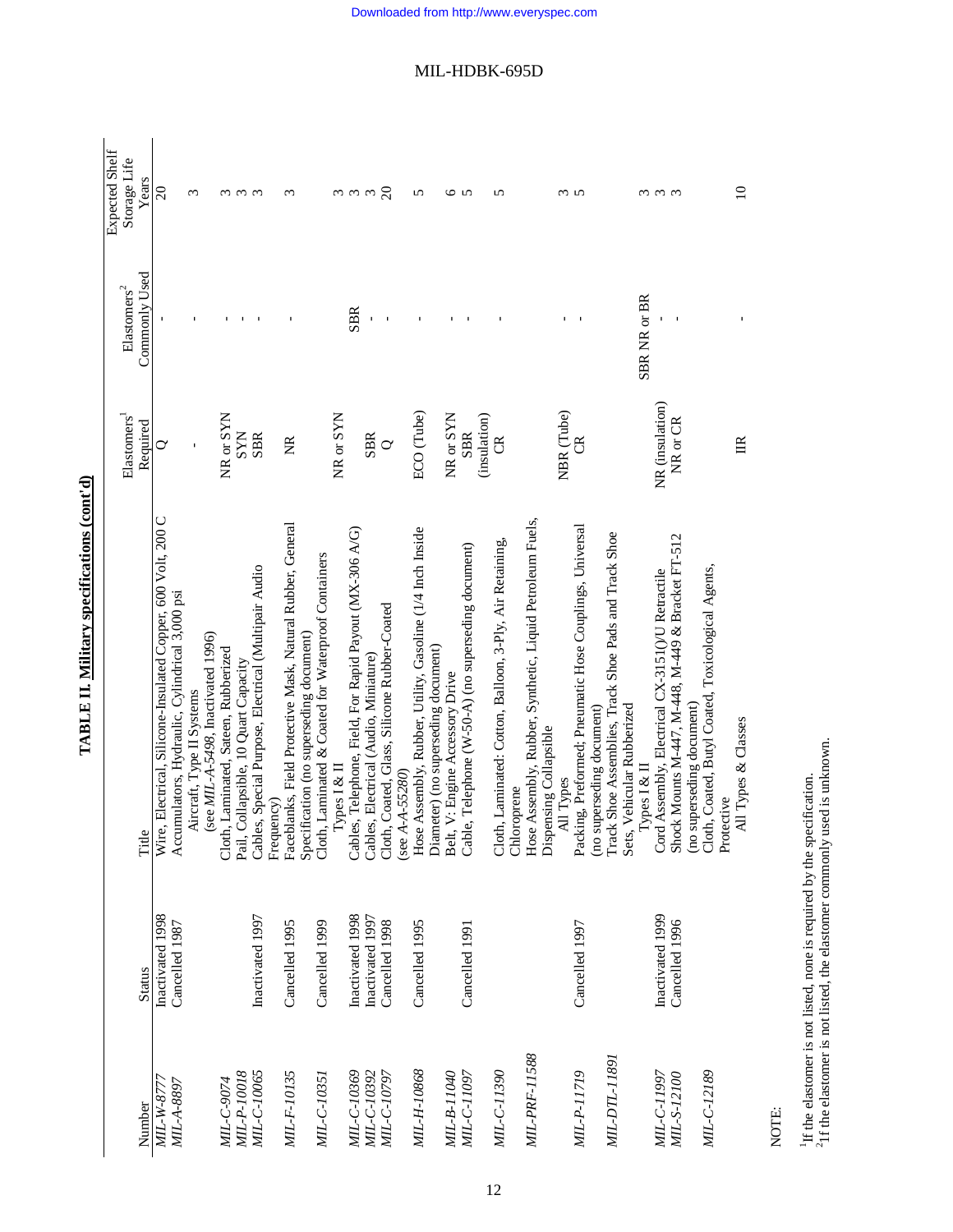| i                                           |
|---------------------------------------------|
| ;<br>i<br>i                                 |
| $\frac{1}{2}$<br>ij<br>$\ddot{\phantom{a}}$ |
| ľ                                           |
| ŗ<br>í                                      |
|                                             |

|                            |                                  |                                                                                                     |                           |                               | Expected Shelf    |
|----------------------------|----------------------------------|-----------------------------------------------------------------------------------------------------|---------------------------|-------------------------------|-------------------|
|                            |                                  |                                                                                                     | Elastomers <sup>1</sup>   | ${\rm El}$ astomers<br>$\sp2$ | Storage Life      |
| Number                     | <b>Status</b>                    | Title                                                                                               | Required                  | Commonly Used                 | Years             |
| MIL-G-12223                |                                  | Gloves Toxicological Agents Protective                                                              | $\mathbb{E}$              |                               | $\supseteq$       |
| МІІ-Е-12397                |                                  | Eraser, Rubber-Pumice (For Testing Coated Optical<br>Elements)                                      |                           | Ĕ                             | $\epsilon$        |
| MIL-P-12420                | Cancelled 1996                   | Plastic Material Cellular, Elastomeric                                                              | Vinyl, NBR or             | ı                             | 3                 |
| MIL-C-12423                | Inactivated 1997                 | All Types & Classes (no superseding document)<br>Cable, Telephone WD-33/U                           | other rubber              | <b>SBR</b>                    | 5                 |
|                            |                                  |                                                                                                     |                           | (insulation)                  |                   |
| MIL-T-12459                | Cancelled 1997                   | Tire, Pneumatic: For Military Ground Vehicles<br>(see $SAE$ - $J2014$ )                             | NR or SYN                 |                               | 5                 |
| MIL-M-12863                | Cancelled 1996                   | MT-1177 ()/U, MT-1178 ()/U & MT-1179 ()/U<br>Mounts, Vibration (Vibration Mounts                    | NR or CR                  |                               | $\infty$          |
|                            |                                  | (no superseding document)                                                                           |                           |                               |                   |
| MIL-W-13075                | Inactivated 1991                 | Wire, Electrical (Wire W-124, W-125 & W-128)                                                        | <b>SBR</b>                |                               | ო ო               |
| MIL-C-13077                | Inactivated 1997                 | Cable, Special Purpose, Electrical (Cordage CO-212 &<br>Cable, Special Purpose, Electrical WD-32/U) | <b>SBR</b>                |                               |                   |
| MIL-W-13169                | Inactivated 1997                 | Wire, Electrical (For Instrument Test Leads)                                                        | <b>SBR</b>                |                               | $\sim$            |
| MIL-G-13210                | Inactivated 1996                 | Gaskets, Rubber                                                                                     | NR or SYN                 |                               |                   |
| MIL-C-13273                | Inactivated 1997                 | Cord, Electrical (Retractile, 2, 3 & 4 Conductor, WD-9/U,                                           | ž                         |                               | $\omega$ $\omega$ |
|                            |                                  | WT-2/U, WF-4/U                                                                                      | (insulation)              |                               |                   |
| MIL-DTL-13444              |                                  | Hose Rubber: & Hose Assembly Rubber: Fuel & Oil (For                                                |                           |                               |                   |
|                            |                                  | Automotive Application)<br>Types I & II                                                             |                           | NBR (Tube)                    |                   |
| MIL-C-13486                |                                  | le, Special Purpose Electrical: Low-Tension, Heavy<br>Cabi                                          |                           |                               | ო ო               |
|                            |                                  | Duty, Single Conductor & Multiconductor                                                             |                           |                               |                   |
|                            |                                  | Types $I \& II$                                                                                     |                           | CR (Jacket)                   |                   |
| MIL-DTL-1353.              |                                  | Hose, Rubber & Hose Assemblies: Hydraulic, Flexible                                                 | NBR (Tube)                |                               | ო ო               |
| MIL-PRF-13719              |                                  | Hose Assembly, Rubber; Hydraulic Brake                                                              | $SBR$ or $CR$<br>(Tube)   |                               |                   |
| MIL-C-13892                | Inactivated 1991                 | Cable, Telephone (Flexible)(Cords & Cordage, Multipair)                                             | NR or SBR                 | f,                            |                   |
| MIL-C-14055                | Inactivated 1999                 | Cup, Hydraulic Brake Actuating Cylinder: Synthetic Rubber                                           | <b>SBR</b>                |                               | ო ო ო             |
| MIL-R-14328                | Cancelled 1997                   | Rubber, Synthetic, Medium Soft, General Purpose Gasket                                              |                           | <b>SBR</b>                    |                   |
|                            |                                  | Material (For Extreme Climatic Conditions)<br>(no superseding document)                             |                           |                               |                   |
| <i>MIL-R-14364</i>         | Cancelled 1996                   | Rollers, Rubberized, Pneumatic: Bridge Erection                                                     | ජි                        |                               | 5                 |
|                            |                                  | (no superseding document)                                                                           |                           |                               |                   |
| MIL-C-14366<br>MIL-T-14398 | Cancelled 1999<br>Cancelled 1991 | Tanks, Fabric Collapsible: Water, Nylon Rubber-Coated<br>Cloth, Coated Nylon Twill, One Side Coated | <b>NGGE</b><br><b>NBR</b> |                               | w w               |
|                            |                                  | (See MIL-T-53048, Inactivated 1998)                                                                 |                           |                               |                   |

NOTES:

 $^1\rm H$  no elastomer is listed, none is required by the specification.  $^2\rm H$  no elastomer is listed, the elastomer commonly used is unknown.  ${}^{2}\text{H}$  no elastomer is listed, the elastomer commonly used is unknown. 1If no elastomer is listed, none is required by the specification.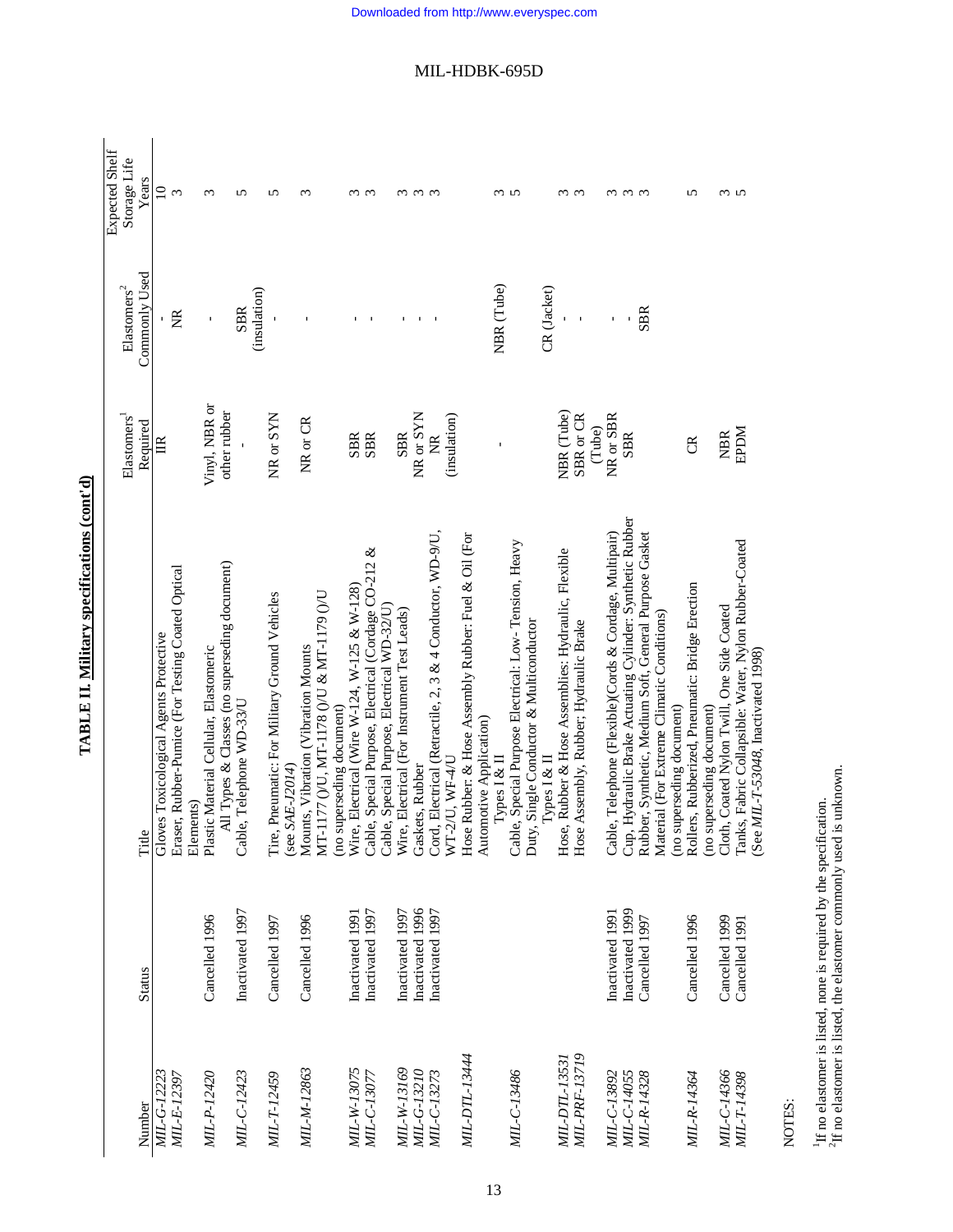| Number             | <b>Status</b>  | Title                                                                                                                 | Elastomers<br>Required | Commonly Used<br>${\rm El}$ astomers<br>$\sp2$ | Expected Shelf<br>Storage Life<br>Years |
|--------------------|----------------|-----------------------------------------------------------------------------------------------------------------------|------------------------|------------------------------------------------|-----------------------------------------|
| MIL-P-14401        | Cancelled 1993 | Pads, Cushioning; Personnel-Protection, Vehicular                                                                     |                        |                                                |                                         |
|                    |                | Types I & II, Class CS<br>(see $A - 52430$ )<br>T <sub>rman</sub> r e r                                               |                        | <b>SBR</b>                                     |                                         |
|                    |                | Types I & II, Class VS                                                                                                | Vinyl                  |                                                | mmm                                     |
|                    |                | Type I, Class FR                                                                                                      | $\mathbf{r}$           | NR or CR                                       |                                         |
| MIL-C-14505        |                | Cloth, Nylons Polychloroprene Coated (For Pneumatic                                                                   | $\mathfrak{S}$         |                                                |                                         |
| MIL-I-14511        | Cancelled 1992 | Insulation Sheet, Cellular, Plastic, Thermal (see A-A-52404)<br>Floating Equipment)                                   |                        |                                                |                                         |
| <i>MIL-P-14574</i> | Cancelled 1997 | Packing (Wiper Ring), Synthetic Rubber Cloth Insertion                                                                | $\mathbf{I}$           | $CR$ or $NBR$                                  | ო ო                                     |
|                    |                | (no superseding document)                                                                                             |                        |                                                |                                         |
| MIL-C-14625        | Cancelled 1990 | Curing Bags & Tubes, Tire Repair, Recapping and                                                                       |                        |                                                |                                         |
|                    |                | Retreading (no superseding document)                                                                                  |                        |                                                |                                         |
|                    |                | Type I, Classes 1 & 2<br>Л                                                                                            | $\widetilde{E}$        |                                                | 3                                       |
|                    |                |                                                                                                                       | (no marking)           |                                                |                                         |
|                    |                | Type II; Classes 1 & 2                                                                                                | $\mathbb{R}$           |                                                | $\Xi$                                   |
|                    |                |                                                                                                                       | (blue stripe)          |                                                |                                         |
| MIL-S-15058        | Cancelled 1987 | Rubber, Shaft Covering Materials (For Marine Propeller<br>Shafts) (no superseding document)<br>$I$ ypes I, II & III   |                        |                                                |                                         |
|                    |                | Class I                                                                                                               | g                      |                                                |                                         |
|                    |                |                                                                                                                       |                        |                                                |                                         |
|                    |                | $Class II$                                                                                                            | <b>SBR</b>             |                                                | <u>ທ ຕ ຕ</u>                            |
|                    |                | $\Box$ ass                                                                                                            | <b>NBR</b>             |                                                |                                         |
| MIL-H-0015100      | Cancelled 1997 | Hose, Rubber, Wire-Reinforced (Oil & Gasoline, Suction &<br>Discharge Smooth-Bore) (no superseding document)          |                        |                                                |                                         |
|                    |                | Types A & B                                                                                                           | NBR (Tube)             |                                                | $\epsilon$                              |
| MIL-C-15104        |                | Cloth, Coated, Fire Resistant, Berth & Bedding Cover                                                                  |                        |                                                | $\omega$ $\omega$                       |
| MIL-H-15217        | Cancelled 1997 | Hose, Rubber, Sandblast (see ISO 3861)                                                                                | NR or SYN              |                                                |                                         |
|                    |                |                                                                                                                       | (Tube)                 |                                                |                                         |
| MIL-DTL-15562      |                | Matting or Sheet, Floor Covering Insulating for High                                                                  | SYN or Reclaim         |                                                | $\epsilon$                              |
|                    |                | Voltage Application                                                                                                   |                        |                                                |                                         |
| MIL-PRF-15624      |                | Rubber Gasket Materials 50 Durometer hardness                                                                         |                        |                                                |                                         |
|                    |                | (Maximum)                                                                                                             |                        |                                                |                                         |
|                    |                | Class <sub>1</sub>                                                                                                    | g                      |                                                | ${}^{\circ}$                            |
|                    |                | $\Box$ ass $\Pi$                                                                                                      | <b>SBR</b>             | $\mathbf I$                                    | $\omega$ $\omega$                       |
|                    |                | $\frac{1}{2}$ ass $\frac{1}{2}$                                                                                       | <b>NBR</b>             | $\mathbf{u}$                                   |                                         |
| DOD-P-15816        | Cancelled 1989 | Parts, Hard Rubber for Use with Submarine Storage Batteries                                                           | NR or SYN              | $\blacksquare$                                 | $\overline{10}$                         |
| DOD-P-15817        |                | (no superseding document)                                                                                             |                        | <b>SBR</b>                                     |                                         |
|                    | Cancelled 1989 | Parts, Synthetic Rubber, For Use with Batteries or In Battery<br>Compartments of Submarines (no superseding document) |                        |                                                | 3                                       |

TABLE II. Military specifications (cont'd) **TABLE II. Military specifications (cont'd)**

NOTES:

 $^1\rm H$  no elastomer is listed, none is required by the specification.  $^2\rm H$  no elastomer is listed, the elastomer commonly used is unknown.  ${}^{2}\text{H}$  no elastomer is listed, the elastomer commonly used is unknown. 1If no elastomer is listed, none is required by the specification.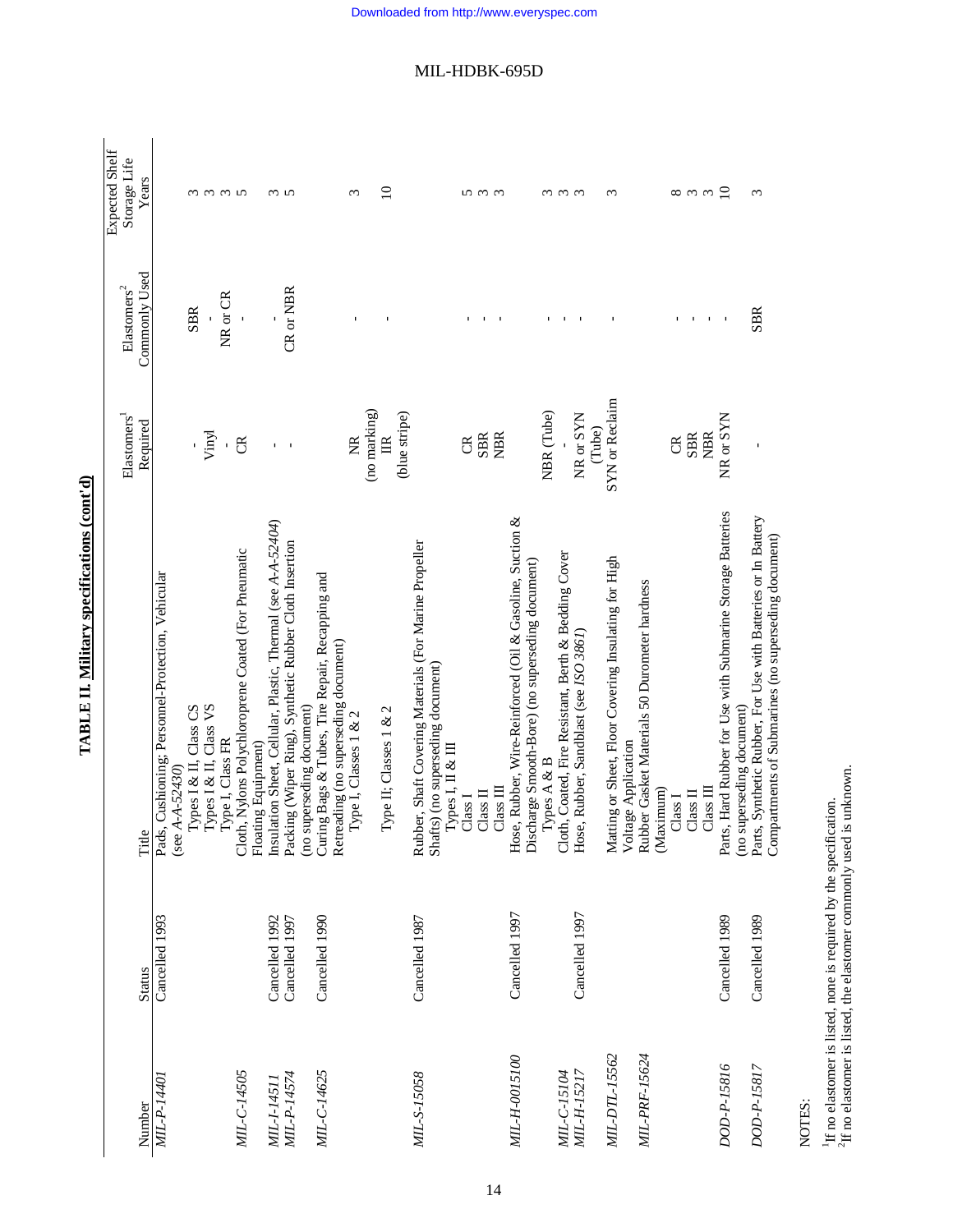|                            |                  |                                                                                                                     |                                 |                                             | Expected Shelf        |
|----------------------------|------------------|---------------------------------------------------------------------------------------------------------------------|---------------------------------|---------------------------------------------|-----------------------|
| Number                     | <b>Status</b>    | Title                                                                                                               | Elastomers<br>Required          | Commonly Used<br>$E$ lastomers <sup>2</sup> | Storage Life<br>Years |
| MIL-C-15987                |                  | Cable Assemblies, Power, Electrical (With Grounding for                                                             | 旨                               |                                             | ${}^{\circ}$          |
|                            |                  | 440-Volt Portable Equipment)                                                                                        |                                 |                                             |                       |
| MIL-R-16402                | Cancelled 1985   | Raincoat, Man, Nylon Rubber Coated, Green                                                                           | <b>NBR</b>                      |                                             | ო ო                   |
| MIL-1-16562                | Cancelled 1996   | Insulation, Synthetic, Rubber-Like, Chemically Expanded,<br>Cellular (Sheet Form) (no superseding document)         |                                 |                                             |                       |
| MIL-C-16839                |                  | Cable, Special Purpose, Electrical (Underwater Use)                                                                 | E                               |                                             |                       |
| MIL-R-16920                | Cancelled 1990   | Rubber Facing (For Rammer Heads)                                                                                    | NR or SYN                       |                                             | ო ო                   |
|                            |                  | (no superseding document)                                                                                           |                                 |                                             |                       |
| MIL-C-17415<br>MIL-M-17191 |                  | Mounts, Resilient; Portsmouth Bonded Spool Type<br>Cloth, Coated & Webbing, Inflatable                              | CR or SBR                       |                                             | r                     |
|                            |                  | Boat & Miscellaneous Use                                                                                            |                                 |                                             |                       |
|                            |                  | Natural Coatings                                                                                                    | Ž                               |                                             |                       |
|                            |                  | Synthetic Coatings                                                                                                  | $\mathfrak{S}$                  |                                             | $n \omega$            |
| MIL-DTL-17505              |                  | Hose & Hose Assembly, Rubber Oil & Gasoline, Suction &                                                              | NBR (Tube)                      |                                             |                       |
| MIL-M-17508                |                  | Mounts, Resilient; Types 6E2000<br>Discharge                                                                        |                                 |                                             |                       |
|                            |                  | 6E900, 7E450, 6E150 & 6E100                                                                                         |                                 |                                             |                       |
|                            |                  | Types 6E200, 6E900, & 7E450                                                                                         | CR or NBR                       |                                             |                       |
|                            |                  | Types 6E150 & 6E100                                                                                                 | Ž                               |                                             | ოოოო                  |
| MIL-D-17650                |                  | Disk, Valve, Rubber, Insert Type                                                                                    |                                 |                                             |                       |
| <i>MIL-C-17694</i>         |                  | Cable & Cable Assemblies, Special Purpose, Electrical,                                                              | insulation/                     |                                             |                       |
|                            |                  | Magnetic Minesweeping (Quad Cable)                                                                                  | SBR or CSM                      |                                             |                       |
|                            |                  |                                                                                                                     | $CR \text{ or } CSM$<br>jacket/ |                                             |                       |
| <i>MIL-B-17901</i>         |                  | Bearing Components, Bonded Synthetic Rubber, Water                                                                  |                                 |                                             | ς                     |
|                            |                  | Lubricated                                                                                                          |                                 |                                             |                       |
| <i>MIL-G-17927</i>         |                  | Gasket, Asbestos-Metallic Cover, Rubber Core                                                                        |                                 |                                             | ო ო                   |
| MIL-W-17965                | Cancelled 1987   | Webbing, Textile, Knitted, Nylon, Elastic, 4-1/4 Inch Width<br>(no superseding document)                            | E                               |                                             |                       |
| MIL-I-18057                | Cancelled 1986   | Insulation Sleeving, Electrical, Flexible, Glass Fiber, Silicon                                                     | 0                               |                                             | $\Omega$              |
|                            |                  | Rubber Treated (see MIL-1-3190)                                                                                     |                                 |                                             |                       |
| MIL-H-18158                | Inactivated 1999 | Stiffened, Retractable, Naval Shipboard Portable Ventilating<br>Hose Assembly, Air Duct, Low Pressure, Fabric, Wire | ජි                              |                                             | 5                     |
|                            |                  | Set Use                                                                                                             |                                 |                                             |                       |
| MIL-M-18351                |                  | Mattresses & Mattress Ticks, Berth, Synthetic Cellular<br>Rubber, Naval Shipboard                                   | g                               |                                             | $\epsilon$            |
|                            |                  | All Types                                                                                                           |                                 |                                             |                       |
| MIL-E-18648                | Cancelled 1955   | Eye Guards, Rubber, for Optical Instruments                                                                         |                                 |                                             | ξ                     |
|                            |                  | (no superseding document)                                                                                           |                                 |                                             |                       |

TABLE II. Military specifications (cont'd) **TABLE II. Military specifications (cont'd)**

NOTES:

 $^{1}$  If no elastomer is listed, none is required by the specification.  $^{2}$  If no elastomer is listed, the elastomer commonly used is unknown.  $21f$  no elastomer is listed, the elastomer commonly used is unknown. 1If no elastomer is listed, none is required by the specification.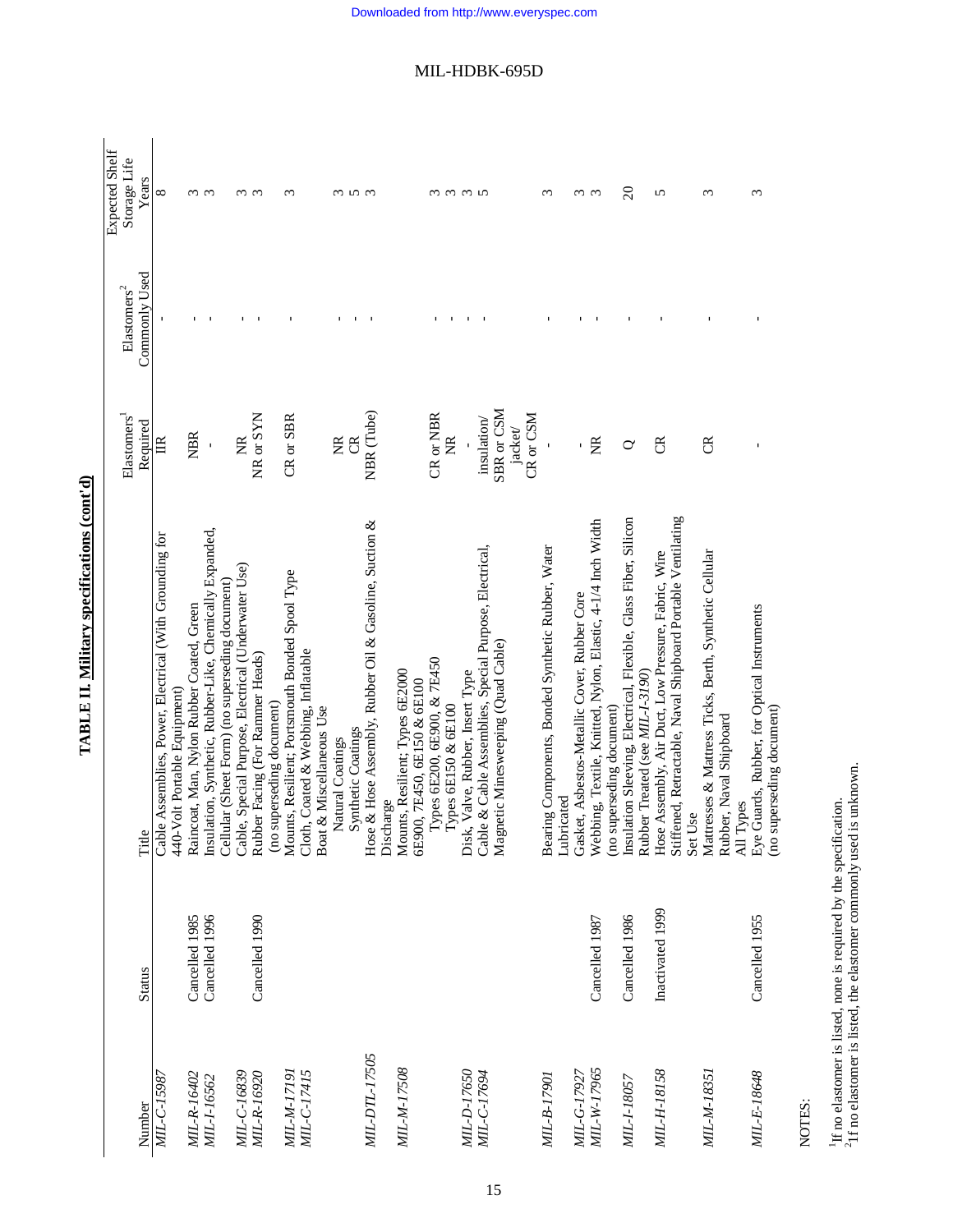|                            |                  |                                                                                                                                                   |                            |                             | Expected Shelf |
|----------------------------|------------------|---------------------------------------------------------------------------------------------------------------------------------------------------|----------------------------|-----------------------------|----------------|
|                            |                  |                                                                                                                                                   | Elastomers <sup>1</sup>    | ${\rm El}$ astomers<br>$^2$ | Storage Life   |
| Number                     | <b>Status</b>    | Title                                                                                                                                             | Required                   | Commonly Used               | Years          |
| MIL-C-19002<br>MIL-B-18799 | Cancelled 1977   | Bulbs, Flush, Water Closet Tank (no superseding document)<br>Cloth, Coated, & Tape, Coated Cloth Chloroprene on Nylon<br>Pneumatic Life Preserver |                            | NR or SYN                   | 3              |
|                            |                  | Type I                                                                                                                                            | ජි                         |                             | 5              |
| <b>MIL-M-19018</b>         | Cancelled 1987   | Mats, Floor, Rubber or Plastic, Light Gray, For Shipboard                                                                                         |                            |                             | $\epsilon$     |
| MIL-P-19152                | Inactivated 1998 | Packings, Hydraulic, High Pressure (for Hydropneumatic<br>Shower Stalls (no superseding document)<br>Systems)                                     |                            | <b>NBR</b>                  | n              |
| MIL-1-19254                | Cancelled 1974   | Insulation Blanket, Electrical, 20,000 Volts Rating, with,<br>Eyelets (see ASTM D1048)                                                            | NR or SYN                  |                             | S              |
| MIL-M-19379                |                  | Mounts, Resilient, Mare Island Types, Types 11M15,                                                                                                | $CR$ or $NBR$              |                             | S              |
| NIL-M-19417                | Inactivated 1997 | 11M25, & 10M50<br>Mask, Oxygen & Smoke, Full Face                                                                                                 |                            |                             |                |
| MIL-C-19635                |                  | Cloth, Coated, Non-Slip Table Covering                                                                                                            |                            |                             | $\sim$         |
| MIL-H-19639                | Cancelled 1956   | Hose Assemblies, Rubber, Paint Spray Equipment<br>ZZ-H-521)<br>(see                                                                               |                            |                             |                |
|                            |                  | Class <sub>I</sub>                                                                                                                                | g                          |                             |                |
|                            |                  | Class II                                                                                                                                          | SBR or NBR                 |                             | ς              |
|                            |                  |                                                                                                                                                   | (Tube)                     |                             |                |
|                            |                  | Class III                                                                                                                                         | CR (Cover)                 |                             |                |
| MIL-C-19654                | Cancelled 1989   | Cable, Telephone; Submarine (no superseding document)                                                                                             | SBR or SYN<br>(insulation) |                             |                |
| MIL-C-19699                |                  | Cloth, Coated (Nylon Taffeta)                                                                                                                     | g                          |                             |                |
| MIL-PRF-19759              |                  | Cloth, Waterproof                                                                                                                                 | g                          |                             |                |
| MIL-G-19769                | Inactivated 1995 | Gaskets, Synthetic Rubber, Oil Resistant, Slide Valve (For<br>21-Inch Submerged Torpedo Tubes)                                                    | <b>NBR</b>                 |                             | S              |
| MIL-C-19787                | Inactivated 1998 | Cable, Electric, Torpedo, 65 Conductor (For Torpedo<br>Control, Electric Setting)                                                                 | CR (Sheath)                |                             | ∽              |
| MIL-M-19863                |                  | Mount, Resilient, Type 5B5000                                                                                                                     | E                          |                             | S              |
| MIL-P-19918                | Cancelled 1996   | Packing, V Ring (no superseding document)                                                                                                         |                            | <b>NBR</b>                  | 3              |
| MIL-H-19992                | Cancelled 1975   | Hose Assemblies, Flexible (Pneumatic), High Pressure Oil<br>Resistant (no superseding document)                                                   | $\overline{1}$             | <b>NBR</b>                  | S              |
| MIL-G-20078                |                  | Gaskets, Metal Inserted Rubber, Armored Hatch                                                                                                     |                            |                             |                |
|                            |                  | Type B                                                                                                                                            | <b>MIL-R-900</b>           | <b>SBR</b>                  |                |

TABLE II. Military specifications (cont'd) **TABLE II. Military specifications (cont'd)**

NOTES:

<sup>1</sup>If no elastomer is listed, none is required by the specification.<br> $21f$  no elastomer is listed, the elastomer commonly used is unknown. 21f no elastomer is listed, the elastomer commonly used is unknown. 1If no elastomer is listed, none is required by the specification.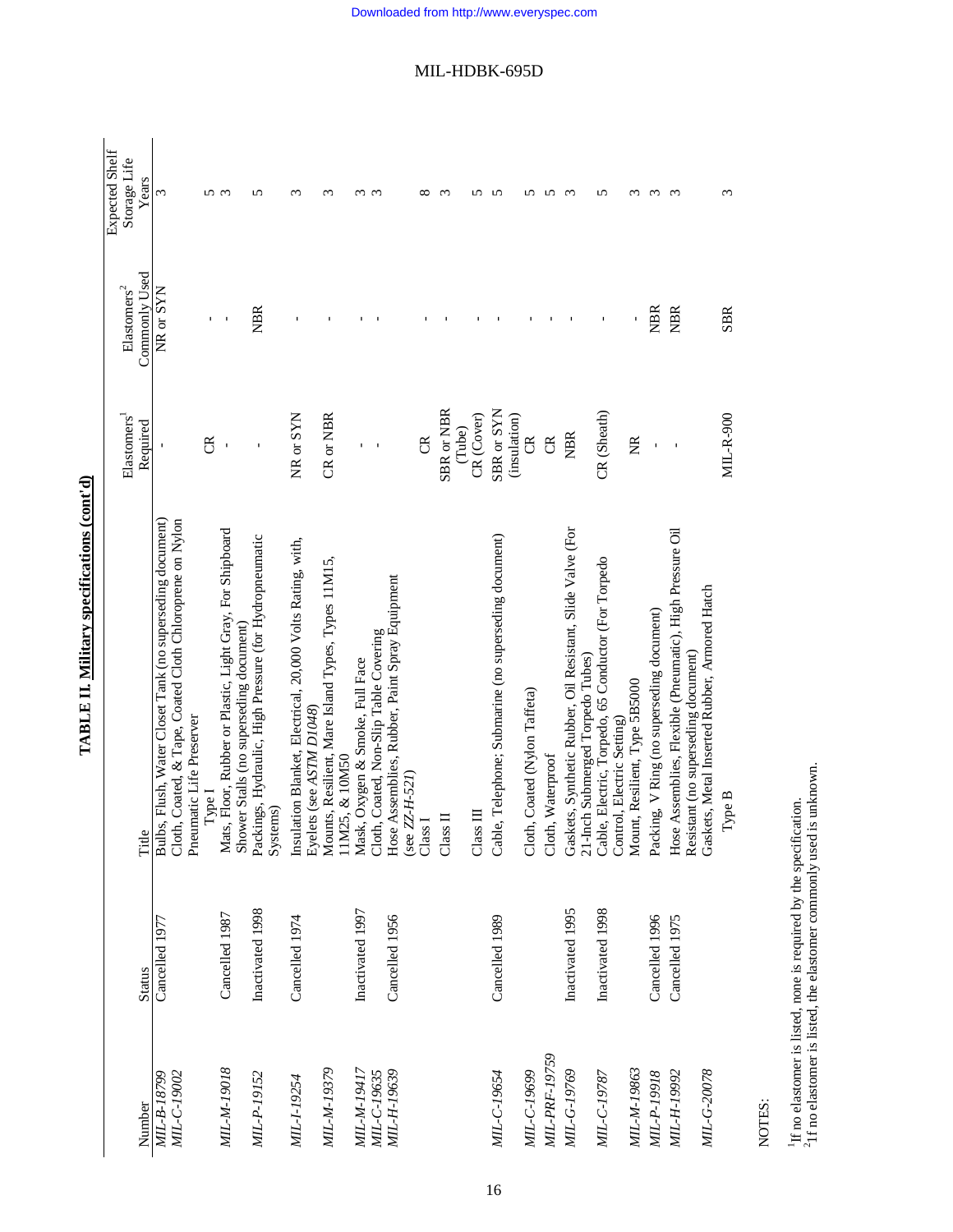|                            |                  |                                                                                                               | Elastomers            | ${\rm El}$ astomers<br>$^2$    | Expected Shelf        |
|----------------------------|------------------|---------------------------------------------------------------------------------------------------------------|-----------------------|--------------------------------|-----------------------|
| Number                     | <b>Status</b>    | Title                                                                                                         | Required              | Commonly Used                  | Storage Life<br>Years |
| MIL-PRF-20092              |                  | Rubber Sheets and Assembled and Molded Shapes, Cellular                                                       |                       |                                |                       |
|                            |                  | Synthetic, Open Cell (Foamed Latex)                                                                           |                       |                                |                       |
|                            |                  | Class 1 - Types I & II All Conditions                                                                         | g                     |                                | ოოო                   |
|                            |                  | Class 3 - Types I & II All Conditions                                                                         | g                     |                                |                       |
| MIL-DTL-20176              |                  | Hose & Hose Assembly, Rubber, Non-collapsible, Smooth<br>Bore, Light Weight, Sewage Discharge and Oily Waste  |                       | <b>NBR</b>                     |                       |
|                            |                  | Discharge                                                                                                     |                       |                                |                       |
| MIL-B-20278                | Inactivated 1995 | Bladders, Floation (Navy)                                                                                     | NR or SYN             |                                | $\epsilon$            |
| MIL-PRF-20696              |                  | Cloth, Coated, Nylon Waterproof                                                                               |                       |                                |                       |
|                            |                  | Types I & II, Classes 1 & 3                                                                                   | ජි                    | $\mathbf I$                    |                       |
|                            |                  | Cloth, Coated, Nylon Raft Bottom                                                                              | E                     | $\mathbf{I}$                   | <u>ທ ຕ ຕ</u>          |
| MIL-R-21252                |                  | Rubber Sheet, Solid, Synthetic, Shipboard Water Evaporator                                                    | <b>SBR</b>            | $\mathbf I$                    |                       |
|                            |                  | Gasketing                                                                                                     |                       |                                |                       |
| MIL-G-21569<br>MIL-S-21558 | Inactivated 1995 | Seals, Oil, Plain or Plain Encased                                                                            | ı                     | <b>NBR</b>                     | 5                     |
|                            |                  | Gaskets, Cylinder Liner Seal Synthetic Rubber                                                                 |                       |                                |                       |
|                            |                  | Class $\Pi$<br>Class <sub>I</sub>                                                                             | <b>NBR</b><br>$\circ$ | $\mathbf{I}$<br>$\blacksquare$ | $\Omega$<br>3         |
|                            |                  |                                                                                                               |                       |                                |                       |
| MIL-G-21610                |                  | Gaskets, Heat Exchanger, Various Cross Section Ring,<br>Synthetic Rubber                                      |                       |                                |                       |
|                            |                  | Type I                                                                                                        | <b>NBR</b>            |                                |                       |
|                            |                  | Туре П                                                                                                        |                       |                                |                       |
| MIL-M-21649                |                  | Mount, Resilient, Type 5M10,000-H                                                                             | σg                    |                                | ო  გო ო               |
| MIL-S-21923                | Cancelled 1996   | Synthetic Rubber Compound, Butadiene-Styrene Type,                                                            | <b>SBR</b>            |                                |                       |
|                            |                  | Ozone Resistant, For Low Temperature Service                                                                  |                       |                                |                       |
|                            |                  | (no superseding document)                                                                                     |                       |                                |                       |
| MIL-W-21985                | Cancelled 1998   | Wheel, Cushion Tread (Semi-Pneumatic) for Mobile Ground                                                       |                       |                                | 5                     |
|                            |                  | Support Equipment (see SAE-AS21985)                                                                           |                       |                                |                       |
| MIL-G-22050                |                  | Fluids, Steam and Air at Moderately High Temperatures<br>Gasket & Packing Material, Rubber For Use with Polar |                       | 旨                              | $\overline{10}$       |
| MIL-H-22240                |                  | Hose, Rubber, Petroleum Based Fuels and Water Services,                                                       |                       |                                |                       |
|                            |                  | Discharge Only, Smooth Bore, Lightweight Buoyant Type                                                         |                       |                                |                       |
|                            |                  | Type A & B                                                                                                    | NBR (Tube)            |                                | ო ო                   |
| MIL-M-22322                | Cancelled 1964   | Mounts, Resilient, Shear (For Use in Shipping Containers)                                                     | NR or SYN             |                                |                       |
|                            |                  | (no superseding document)                                                                                     |                       |                                |                       |
| MIL-C-22524                | Cancelled 1968   | Cloth, Coated, Fire, Water, Mildew & Weather Resistant<br>(see MIL-C-43006)                                   | <b>CSM</b>            |                                | $\Omega$              |
| MIL-DTL-22706              |                  | Duct and Scuff Cover, Pneumatic, Flexible                                                                     |                       |                                |                       |
| <i>MIL-C-22731</i>         | Cancelled 1964   | Cables, Controlled Mine (no superseding document)                                                             | <b>SBR</b>            |                                | ო ო                   |
|                            |                  |                                                                                                               | (insulation)          |                                |                       |

TABLE II. Military specifications (cont'd). **TABLE II. Military specifications (cont'd).**

NOTES:<br><sup>1</sup>If no elastomer is listed, none is required by the specification.<br><sup>2</sup>If no elastomer is listed, the elastomer commonly used is unknown. 1If no elastomer is listed, none is required by the specification.  ${}^{2}\text{H}$  no elastomer is listed, the elastomer commonly used is unknown.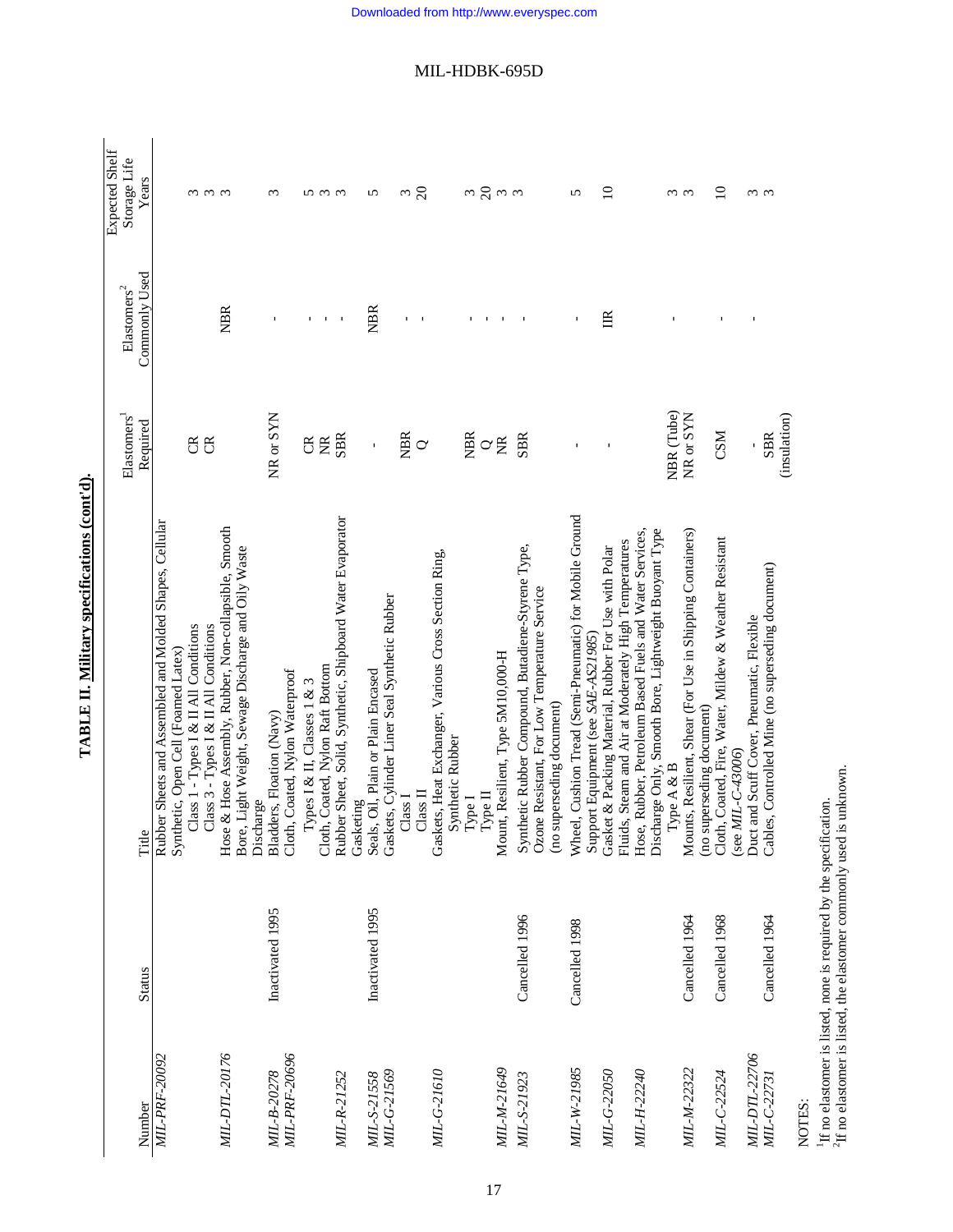# TABLE II. Military specifications (cont'd). **TABLE II. Military specifications (cont'd).**

Expected Shelf

Expected Shelf

|                    |                                                                             |                                                                                                                                   | $E$ lastomers <sup>1</sup> | ${\rm El}$ astomers<br>' | Storage Life           |
|--------------------|-----------------------------------------------------------------------------|-----------------------------------------------------------------------------------------------------------------------------------|----------------------------|--------------------------|------------------------|
| Number             | <b>Status</b>                                                               | Title                                                                                                                             | Required                   | Commonly Used            | Years                  |
| MIL-C-23020        | Inactivated 1997                                                            | Cable, Coaxial (For Submarine Use)                                                                                                | CR (Jacket)                |                          | <b>55</b>              |
| MIL-DTL-23053/1    | Cancelled 1999                                                              | Insulation sleeving, Electrical, Heat                                                                                             | ర్                         |                          |                        |
|                    |                                                                             | Shrinkable, Polychloroprene, Flexible<br>(use SAE-AMS-DTL-25053/1)                                                                |                            |                          |                        |
| MIL-DTL-23053/10   | Cancelled 1999                                                              | Insulation sleeving, Electrical Heat Shrinkable Silicone<br>Rubber Flexible                                                       | ℺                          |                          | $\Omega$               |
|                    |                                                                             | (use $SAE$ -AMS-DTL-25053/10)                                                                                                     |                            |                          |                        |
| MIL-C-23070        |                                                                             | Cloth, Laminated, & Tape Coated Cloth Polyisoprene,                                                                               | NR or IR                   |                          | $\epsilon$             |
|                    |                                                                             | Natural or Synthetic on Nylon                                                                                                     |                            |                          |                        |
| MIL-R-23074        | Inactivated 1998                                                            | Rubber Tile, Rubber-Air-Lead-Type (RAL)                                                                                           | g                          | $\mathbf{I}$             | $\infty$ $\infty$      |
| MIL-I-23578        | Cancelled 1983                                                              | Insulation Hose, Electrical & Insulation Hoods, Insulator<br>(see ASTM D1049 & D1050)                                             | NR or SYN                  | $\blacksquare$           |                        |
| MIL-G-23621        | Cancelled 1992                                                              | Guard, Splash, Wheel (see A-A-52402)                                                                                              | $NR$ or $SYN$              |                          | ω                      |
| MIL-G-23652        | Cancelled 1984                                                              | Gasket & Packing Material, Petroleum & Phosphate Ester                                                                            |                            |                          |                        |
|                    |                                                                             | Fluid Resistant (see MIL-R-83248, Inactivated 1997)<br>Types I & II                                                               |                            | FKM                      | $\Omega$               |
| MIL-C-23962        | Cancelled; no                                                               | Cloth Coated & Laminated Polychloroprene on Nylon &                                                                               | g                          |                          | 5                      |
|                    | replacement                                                                 | ape Polychloroprene, Unsupport                                                                                                    |                            |                          |                        |
| MIL-G-23983        | Cancelled 1999;<br>no replacement                                           | Gasket & Packing Materials Oil Resistant Rubber, Access<br>Hull Applications                                                      | ı                          | ජි                       | 5                      |
| MIL-H-24520        | Cancelled 1989d                                                             | Hose & Hose Assembly for Water Cooling of Electronic                                                                              | <b>NGGE</b>                |                          | 5                      |
| MIL-H-24580        |                                                                             | Hose Assemblies Synthetic Rubber, Noncollapsible, Fire<br>Equipment (no superseding document)                                     |                            |                          |                        |
|                    |                                                                             | Fighting                                                                                                                          |                            |                          |                        |
|                    |                                                                             | Types A & B                                                                                                                       | <b>RPDM</b>                |                          | 5                      |
| MIL-H-25579        |                                                                             | Hose Assembly, Terafluoroethylene, High Temperature                                                                               | IIR (Cover)                |                          | $\overline{10}$        |
|                    |                                                                             | Medium Pressure, General Requirements for                                                                                         |                            |                          |                        |
| MIL-R-25897        | Cancelled 1970                                                              | Rubber, Fluorocarbon Elastomer, High Temperature Fluid<br>Resistant (see MIL-R-83248, Inactivated 1997)                           | FKM                        |                          | $\Omega$               |
| <i>MIL-D-26124</i> | Cancelled 1990                                                              | Duct and Duct Assembly, Pneumatic, Flexible                                                                                       | $\mathbf{I}$               |                          | $\epsilon$             |
|                    |                                                                             | (see MIL-DTL-22706)                                                                                                               |                            |                          |                        |
| MIL-PRF-26385      |                                                                             | Hose, Oxygen and Pressurization, Ozone Resistant                                                                                  |                            |                          |                        |
| MIL-PRF-26514      |                                                                             | Polyurethane Foam, Rigid or Flexible for Packaging, Type I                                                                        | $\Delta U$                 | $\blacksquare$           | $\omega \omega \infty$ |
| MIL-DTL-2652.      |                                                                             | Hose & Hose Assembly, Nonmetallic, Fuel, Collapsible, Low<br>Temperature, With Non-reusable Couplings                             | CO, CR                     |                          |                        |
| MIL-H-26633        |                                                                             | Hose Assembly, Polytetrafluoroethylene, Oxygen                                                                                    | CR (Cover)                 |                          |                        |
| MIL-DTL-26666      |                                                                             | Hose Assembly, Pneumatic, High Pressure                                                                                           | CR (Cover)                 |                          |                        |
| MIL-C-26712        |                                                                             | Cloth, Coated, Nylon, Chloroprene-Coated                                                                                          | g                          | $\mathbf I$              | 8553                   |
| MIL-C-26861        | Cancelled 1995                                                              | Cushioning Material, Resilient Type, General *                                                                                    |                            |                          |                        |
| MIL-DTL-26894      |                                                                             | Hose Assembly, Rubber, Gasoline, Refueling, Low                                                                                   |                            | <b>NBR</b>               | $\omega$               |
|                    |                                                                             | Temperature                                                                                                                       |                            |                          |                        |
| NOTES:             | If no elastomer is listed, none is required by the specification.           |                                                                                                                                   |                            |                          |                        |
|                    | $^2\rm{If}$ no elastomer is listed, the elastomer commonly used is unknown. |                                                                                                                                   |                            |                          |                        |
|                    |                                                                             | *Future acquisition see: A-A-59135 Cancelled 1997, PPP-C-850, PPP-C-1120, PPP-C-1752, PPP-C-1797, MIL-PRF-26514, or MIL-PRF-83671 |                            |                          |                        |

# MIL-HDBK-695D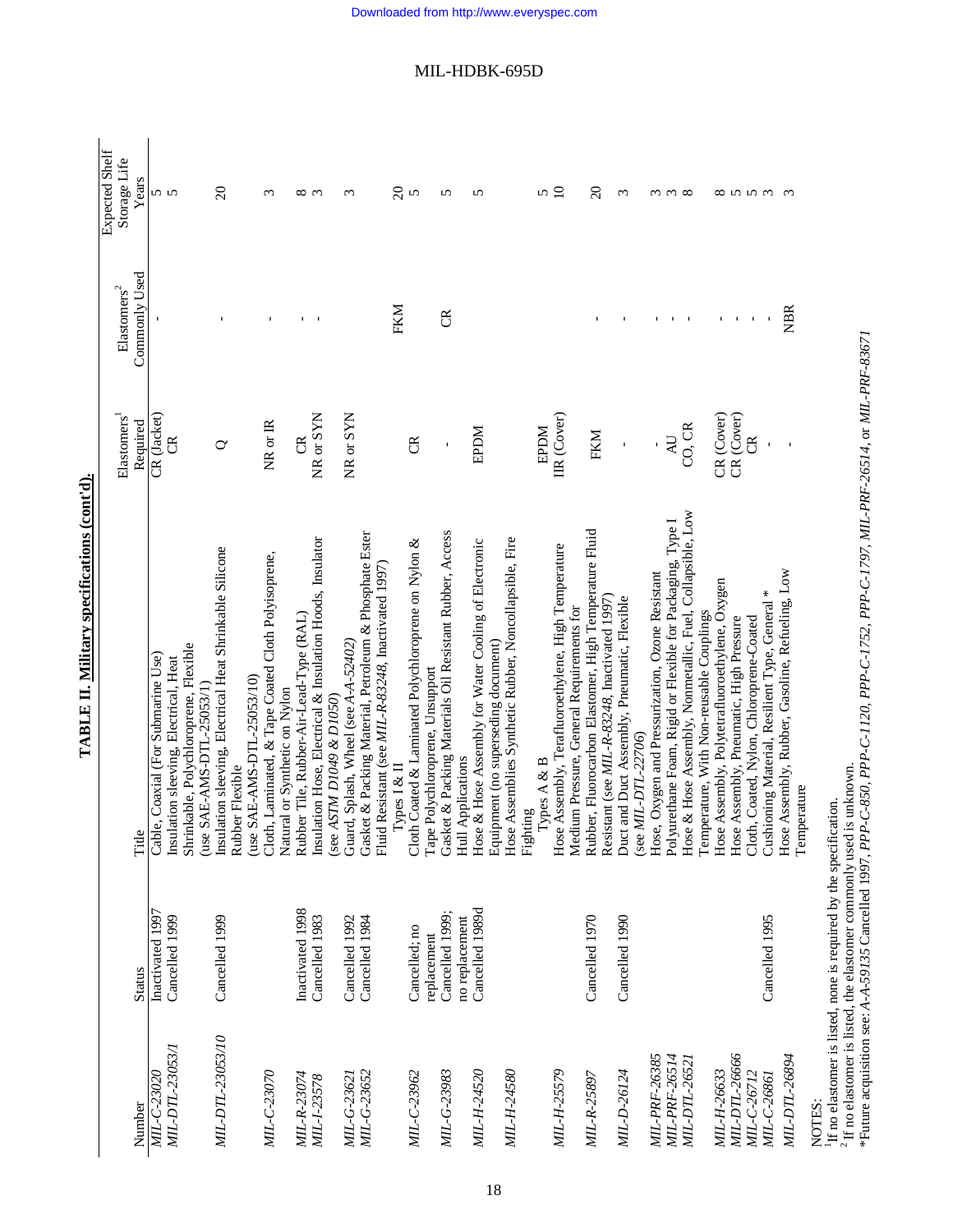| Ì              |  |
|----------------|--|
|                |  |
|                |  |
| í              |  |
|                |  |
|                |  |
|                |  |
|                |  |
| :              |  |
|                |  |
| :              |  |
|                |  |
| <br> <br> <br> |  |
|                |  |
|                |  |
| ŗ              |  |
| l              |  |
|                |  |

|               |                  |                                                          |                         |                      | Expected Shelf  |
|---------------|------------------|----------------------------------------------------------|-------------------------|----------------------|-----------------|
|               |                  |                                                          | Elastomers <sup>1</sup> | ${\rm Elastomers}^2$ | Storage Life    |
| Number        | <b>Status</b>    | $\ddot{\mathbf{O}}$<br>$\Xi$                             | Required                | Commonly Used        | Years           |
| MIL-C-27212   |                  | Cable, Power, Electrical, Airport Lighting Control       | E                       |                      | 3               |
|               |                  |                                                          | (insulation)            |                      |                 |
| MIL-M-27274   | Inactivated 1996 | Mask, Oxygen, MBU-5/P                                    |                         |                      | $\Omega$        |
| MIL-S-27332   | Inactivated 1997 | Seat Cushion Insert, Polyurethane Foam                   | $Q$<br>AU, EU           |                      | $\mathfrak{c}$  |
|               |                  | Plastic, General Spec For                                |                         |                      |                 |
| MIL-C-27347   | Cancelled 1988   | Cloth, Coated, Glass, Aluminum Face,                     | $\circ$                 |                      | $\Omega$        |
|               |                  | Silicone Rubber Back (see AMS 36730)                     |                         |                      |                 |
| MIL-H-27508   | Cancelled 1978   | Hose Assembly, Rubber GRK-6/E32R-1                       | NBR (Tube)              |                      | ς               |
|               |                  | (see $MIL-DTL-26521$ )                                   |                         |                      |                 |
| MIL-DTL-27516 |                  | Hose and Hose Assembly, Nonmetallic,                     |                         |                      | ∞               |
|               |                  | Suction and Discharge                                    | NRB (Tube)              |                      |                 |
| MIL-PRF-28523 |                  | Hose Assembly, Rubber, Hydraulic Pneumatic, Jetting (400 |                         |                      | ς               |
|               |                  | psi Working Pressure)                                    |                         |                      |                 |
| MIL-H-28596   | Cancelled 1998   | Hose Assembly, Rubber, Wire Reinforced                   |                         | IIR, CR, EPDM        | $\supseteq$     |
|               |                  | psig Saturated Steam Service (see A-A-59159)<br>200      |                         |                      |                 |
| MIL-DTL-29210 |                  | Hose Assembly, Rubber, Metal Lined, Wire Reinforced, 250 | IIR or EPDM             |                      | 5               |
|               |                  | psig, Standard and Superheated Steam Service             | (Tube)                  |                      |                 |
| MIL-T-36966   | Cancelled 1990   | Tubing, Nonmetallic, Rubber (see A-A-53848)              | Ĕ                       |                      | ς               |
| MIL-C-38149   | Cancelled 1997   | Cloth, Coated, Chlorobutyl, Metra-Aramid Fuel & Oxidizer | $\mathbb{R}$            |                      | $\overline{10}$ |
|               |                  | Resistant (no superseding document)                      |                         |                      |                 |
| MIL-S-40000   | Cancelled 1979   | Shoes, Gymnasium (men's & Women's) (use MIL-S-43961,     | $\widetilde{\Xi}$       |                      | S               |
|               |                  | cancelled 1989) (see A-A-50137)                          | (outersole)             |                      |                 |
| MIL-M-40024   | Cancelled 1990   | Mattress, Bed: Foam-Rubber, Ambulance Stretcher          | E                       |                      | ς               |
|               |                  | (see $A - 51305$ )                                       |                         |                      |                 |
| MIL-S-40043   |                  | ss, Rubber, Shoe<br>Sole                                 |                         |                      |                 |
|               |                  | Classes 1, 2 and 5                                       | NR or SYN               |                      |                 |
|               |                  | Classes 3, 4 and 6                                       | NR or SYN               |                      | $\omega$        |
| MIL-B-41816   |                  | Boots, Insulated, Cold Weather, Rubber (Wet-Cold/Dry-    | ž                       |                      | $\Omega$        |
|               |                  | Cold)                                                    |                         |                      |                 |
| MIL-A-41829   |                  | Apron, Utility, Impermeable, Rubber                      | ర్                      |                      | 5               |
|               |                  | Coated Fabric (General Purpose)                          |                         |                      |                 |
| MIL-S-43002   |                  | Shield, Pipe, Space Heater                               | $\rm \sim$              |                      | $\overline{c}$  |
| MIL-C-43006   |                  | Cloth and Strip, Laminated, Vinyl Nylon, High Strength,  | <b>CSM</b>              |                      | $\overline{10}$ |
|               |                  | Flexible                                                 |                         |                      |                 |
| MIL-C-43062   |                  | Cloth Coated, Cotton, Resin Modified                     | E                       |                      | ${}^{\circ}$    |
|               |                  | Butyl Coated, Acid & Fuel Resistant                      |                         |                      |                 |
| MIL-C-43285   |                  | Cloth Coated (Chloroprene Base Coated,                   | CR & CSM                |                      | $\subseteq$     |
|               |                  | Chlorosulphonated Polyethylene Top Coated)               |                         |                      |                 |

NOTES:

 $^1\rm H$  no elastomer is listed, none is required by the specification.  $^2\rm H$  no elastomer is listed, the elastomer commonly used is unknown.  ${}^{2}$ If no elastomer is listed, the elastomer commonly used is unknown. 1If no elastomer is listed, none is required by the specification.

MIL-HDBK-695D

19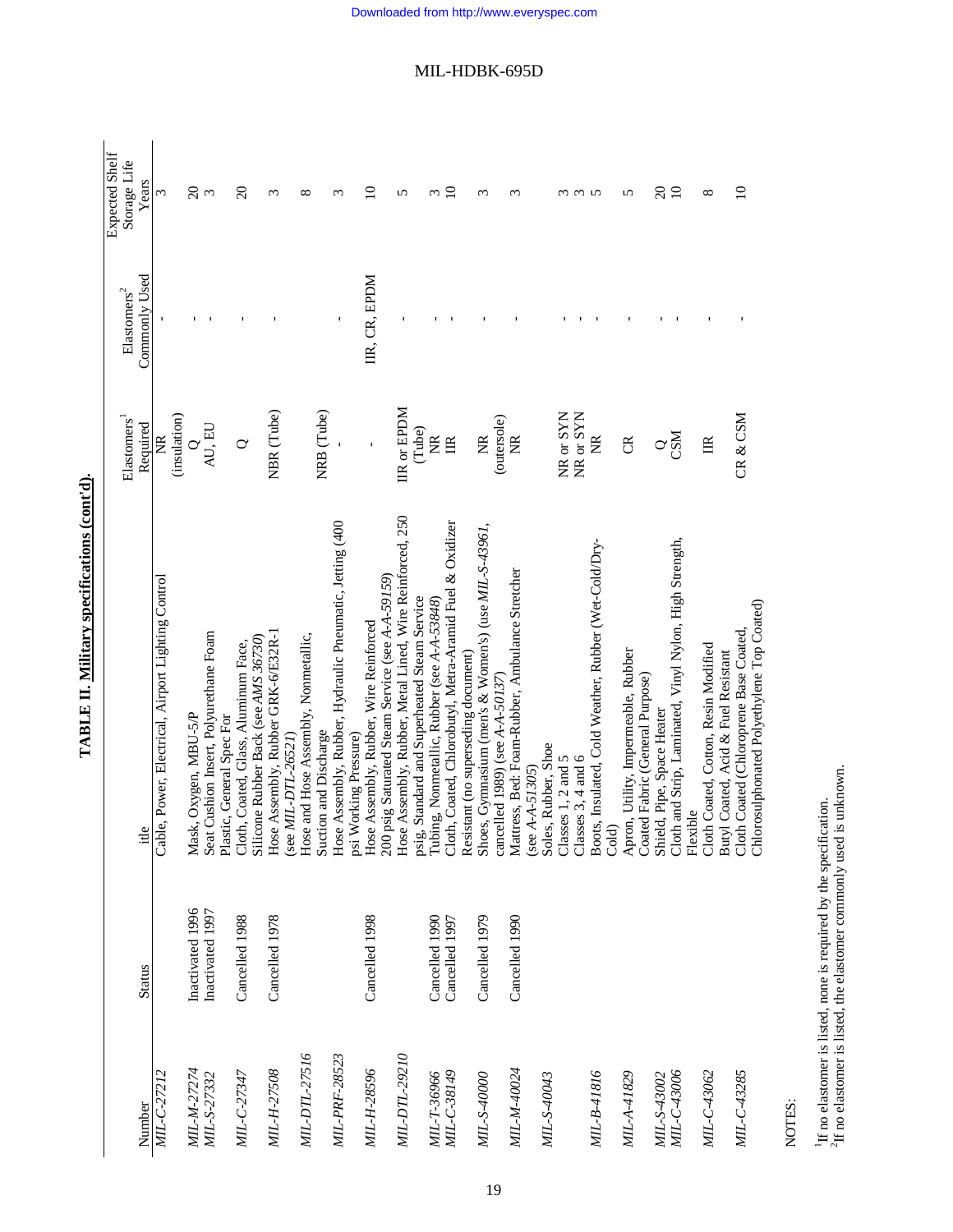| j                                                             |  |
|---------------------------------------------------------------|--|
|                                                               |  |
|                                                               |  |
|                                                               |  |
|                                                               |  |
|                                                               |  |
| l                                                             |  |
|                                                               |  |
|                                                               |  |
|                                                               |  |
|                                                               |  |
|                                                               |  |
|                                                               |  |
|                                                               |  |
|                                                               |  |
|                                                               |  |
|                                                               |  |
| č                                                             |  |
|                                                               |  |
|                                                               |  |
|                                                               |  |
|                                                               |  |
|                                                               |  |
| :                                                             |  |
|                                                               |  |
|                                                               |  |
|                                                               |  |
| ֧֦֧֦֧֖֖֧֧֧֧֖֧֧֖֧֧֖֚֚֚֚֚֚֚֚֚֚֚֚֚֚֚֚֚֚֚֚֚֚֚֚֚֚֝֝֓֝֬֝֓֝֬֝֓֝֬֝֬֝֬ |  |
|                                                               |  |
|                                                               |  |
|                                                               |  |
| $\frac{1}{2}$ is a set of $\frac{1}{2}$                       |  |
|                                                               |  |
|                                                               |  |
|                                                               |  |
|                                                               |  |
|                                                               |  |
| i                                                             |  |
|                                                               |  |
|                                                               |  |
|                                                               |  |

|               |                  |                                                            |                                  |                             | <b>Expected Shelf</b>                 |
|---------------|------------------|------------------------------------------------------------|----------------------------------|-----------------------------|---------------------------------------|
|               |                  |                                                            | Elastomers                       | ${\rm El}$ astomers<br>$^2$ | Storage Life                          |
| Number        | <b>Status</b>    | Title                                                      | Required                         | Commonly Used               | Years                                 |
| MIL-C-43303   |                  | Cord, Elastic, Cotton                                      | ž                                |                             |                                       |
| MIL-C-43379   | Cancelled 1969   | Cover Hawk Missile Transport & Launcher                    | CR or CSM                        |                             | $\frac{3}{10}$                        |
|               |                  | (use $MIL-DTL-26521$ )                                     |                                  |                             |                                       |
| MIL-PRF-43473 |                  | Cloth Coated Nylon Polyurethane Coated                     | AU or EU                         |                             | ოო $\frac{2}{3}$                      |
| MIL-C-43619   | Cancelled 1987   | Cloth, Netting, Cotton, Elasticized, Raschel Knit          | NR or SYN                        | л.                          |                                       |
| MIL-C-43656   | Cancelled 1999   | Cloth, Coated, Polyester, Silicone Rubber Coated           | $\circ$                          |                             |                                       |
|               |                  | (no superseding document)                                  |                                  |                             |                                       |
| MIL-S-43961   | Cancelled 1989   | Shoes, Gymnasium, Heavy Duty (see A-A-50137)               | NR or SYN                        |                             |                                       |
| MIL-M-43968   |                  | Mattress Pneumatic, (Insulated)                            |                                  |                             | ω                                     |
|               |                  | Classes $1 & 2$                                            | NR or SYN                        |                             |                                       |
| MIL-S-45005   | Cancelled 1995   | Seal, Plain & Seal, Plain, Encased: Fluid, Radial Single & |                                  | <b>NBR</b>                  | 5                                     |
|               |                  | Multiple Lip Seal (see A-A-52524)                          |                                  |                             |                                       |
| MIL-R-45036   | Cancelled 1996   | Rubber, Hard (Ebonite) Natural or Synthetic, Sheet, Strip, |                                  |                             |                                       |
|               |                  | Rod, Tubing & Molded Parts (no superseding document)       |                                  |                             |                                       |
|               |                  | Grades A, B, C & D                                         | NR or SYN                        |                             | $\delta$                              |
| MIL-B-45326   | Cancelled 1993   | Boot, Dust & Moisture Seal: Hydraulic Brake Cylinder,      |                                  | <b>SBR</b>                  | $\infty$                              |
|               |                  | Synthetic Rubber (see A-A-52410)                           |                                  |                             |                                       |
| MIL-M-45907   | Cancelled 1994   | Mount, Shipping Container, Resilient: Shock & Vibration    | E                                | ı                           | 3                                     |
|               |                  | Damping (see A-A-52486)                                    |                                  |                             |                                       |
| MIL-H-46089   | Cancelled 1999   | Rubber Sponge, Silicone (Closed Cell) (use ASTM-D1056)     |                                  | Ĭ.                          | $\Omega$                              |
| MIL-W-46759   | Cancelled 1974   | Wheel, Solid, Rubber, Tire, Rebuild of                     | $\alpha_{\rm SN}^{\rm X}$        | <b>SBR</b>                  | $\mathfrak{c}$                        |
|               |                  | (See $ML-DTL-3100$ )                                       |                                  |                             |                                       |
| MIL-PRF-46846 |                  | Rubber, Synthetic, Heat Shrinkable                         |                                  |                             |                                       |
|               |                  | Type I                                                     | E                                |                             |                                       |
|               |                  | Type II                                                    | $\circ$                          |                             |                                       |
|               |                  | Туре Ш                                                     | FKM                              |                             |                                       |
|               |                  | Type IV                                                    | $\mathbb{E}$                     |                             |                                       |
|               |                  | Type V                                                     | EPM                              |                             |                                       |
|               |                  | ${\rm Type}~{\rm VI}$                                      | <b>EPDM</b>                      |                             |                                       |
| MIL-B-50015   | Inactivated 1996 | Bulb, Aspirator                                            | $\widetilde{\Xi}$                |                             |                                       |
| MIL-F-50070   | Cancelled 1995   | Faceblank, C17 (no superseding document)                   | $\widetilde{\Xi}$                |                             |                                       |
| MIL-H-51059   | Cancelled 1996   | Hose, Fuel, Flame Thrower, M8 (no superseding document)    | NBR (Tube)                       |                             |                                       |
| MIL-F-51109   | Inactivated 1996 | Faceblank, Protective Mask C12R4                           | g                                |                             | <mark>ភេ</mark> ទ្ទិត ក្នុង កាត់<br>ស |
| MIL-H-52079   | Cancelled 1996   | Hose, Preformed: Semi-Flexible Reinforced (see A-A-52546)  |                                  |                             |                                       |
| MIL-H-52262   |                  | Hose Assembly, Rubber, Lightweight, Collapsible, 4-inch    | <b>SYN</b> (Cover)<br>NBR (Tube) |                             |                                       |
| MIL-C-52286   |                  | Cable & Assemblies, Power, Electrical (with Molded on      |                                  |                             |                                       |
|               |                  | Terminations)                                              |                                  |                             |                                       |
| MIL-DTL-52471 |                  | Hose & Hose Assemblies, Rubber, Hydraulic Pressure Type    | NBR (Tube)                       |                             | 3                                     |
|               |                  | (Gen. Spec. for)                                           |                                  |                             |                                       |

NOTES:<br><sup>1</sup>If no elastomer is listed, none is required by the specification.<br><sup>2</sup>If no elastomer is listed, the elastomer commonly used is unknown. 1If no elastomer is listed, none is required by the specification.  ${}^{2}$ If no elastomer is listed, the elastomer commonly used is unknown.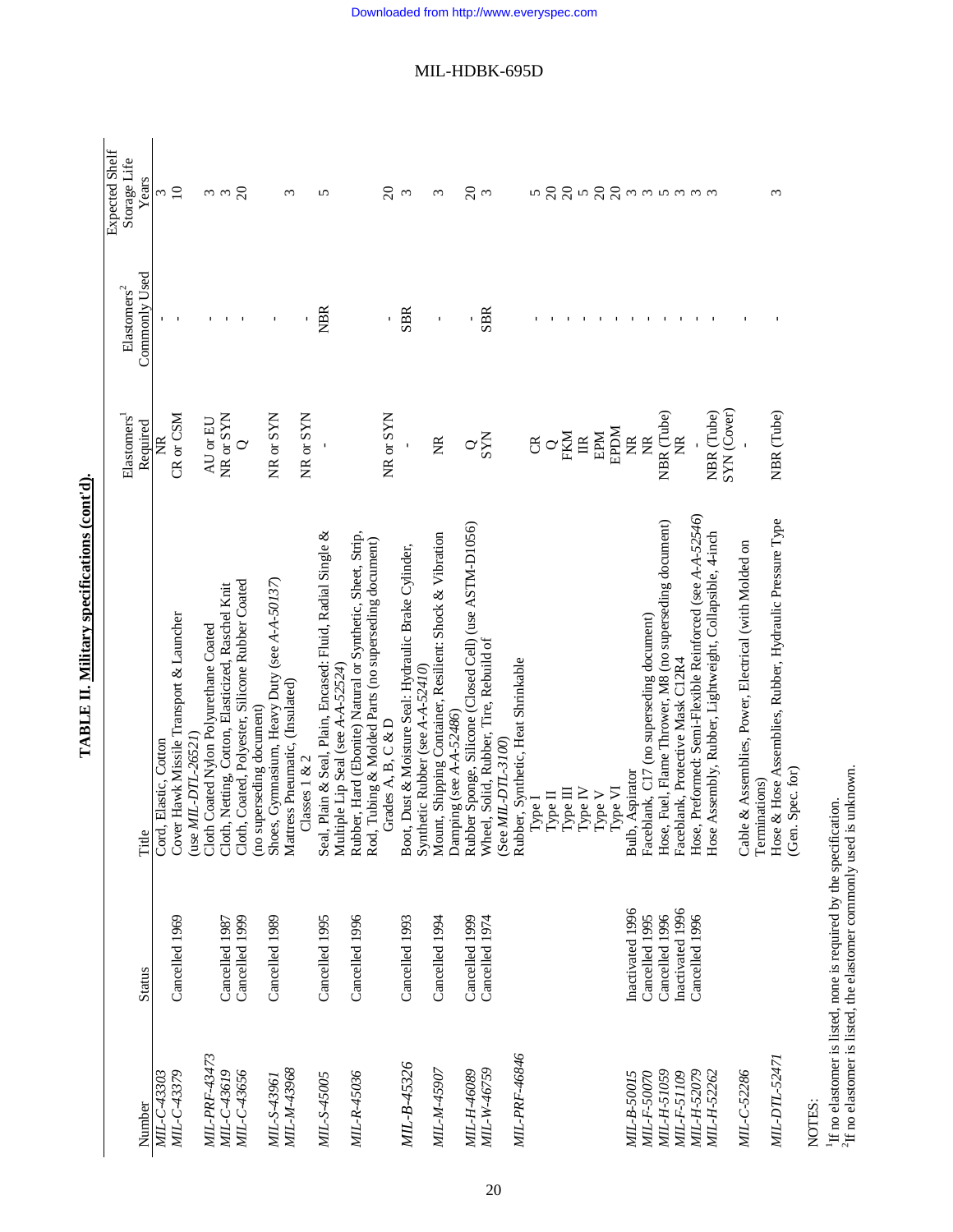|                    |                    |                                                                            |                         |                          | <b>Expected Shelf</b> |
|--------------------|--------------------|----------------------------------------------------------------------------|-------------------------|--------------------------|-----------------------|
|                    |                    |                                                                            | Elastomers <sup>1</sup> | ${\rm El}$ astomers $^2$ | Storage Life          |
| Number             | <b>Status</b>      | Title                                                                      | Required                | Commonly Used            | Years                 |
| MIL-H-52544        | Cancelled 1993     | Hose Rubber, Oil Suction, Wire Reinforced (see A-A-52413)                  | $CR$ (Tube)             |                          | 3                     |
|                    |                    |                                                                            | NBR (Cover)             |                          |                       |
| MIL-B-52761        | Cancelled 1983     | Belting, Flat: Conveyor, Rubber Industrial Synthetic                       | NR-SYN                  |                          | $\sim$                |
|                    |                    | Reinforcement (no superseding document)                                    |                         |                          |                       |
| MIL-C-55036        |                    | Cable, Telephone, WM-130 0/G                                               | CR (Jacket)             |                          |                       |
| MIL-C-55040        |                    | Cable, Special Purpose, Electrical (Retractile)I                           |                         |                          |                       |
| MIL-C-55479        | Cancelled 1967     | Cable, Assembly CX-162 & CX-163                                            |                         | ජි                       |                       |
| MIL-C-55480        | Cancelled 1984     | Cable, Telephone WC-534 (no superseding document)                          |                         | ජි                       |                       |
| MIL-C-55483        |                    | Cable Power Electrical Flat Three Conductor                                | g                       |                          | <u>ທ ທ ∞ ∞ ∞ ๓ ๓</u>  |
| MIL-T-62118        | Cancelled 1986     | Tread, Rubber, Strip Form Stock For Retreading Pneumatic                   | NR, IR, SBR             |                          |                       |
|                    |                    | Tires (see ZZ-T-416, cancelled 1995) (see A-A-52518)                       |                         |                          |                       |
| MIL-T-62129        | Cancelled 1997     | Tire, Pneumatic, For Truck, Logistical                                     |                         |                          | ç                     |
|                    |                    | (no superseding document)                                                  |                         |                          |                       |
| MIL-PRF-62136      |                    | Wheel & Tire Assemblies, Foam Inflated Low Speed                           |                         |                          | ç                     |
| MIL-T-62157        | Cancelled 1992     | Highway & Off-Road<br>Tire, Pneumatic, With Flap, 1400-20 Run Flat         |                         |                          | r                     |
|                    |                    | (no superseding document)                                                  |                         |                          |                       |
| MIL-R-81090        | Inactivated 1995   | Rubber, Electrically Conductive Fuel Resistant                             |                         | <b>NBR</b>               | ς                     |
|                    |                    | (no superseding document)                                                  |                         |                          |                       |
| MIL-H-81581        | Inactivated 1997   | Hose Assembly, Breathing Oxygen & Air                                      |                         |                          | $\Omega$              |
| MIL-H-82127        | Inactivated 4/5/99 | Hose Assembly, Rubber (Synthetic): Fuel, Discharge,                        | <b>SYN</b>              |                          | $\mathfrak{g}$        |
|                    |                    | Collapsible                                                                |                         |                          |                       |
| MIL-H-82142        | Cancelled 1985     | Hood, Rain, Woman's: Nylon, Rubber Coated Green                            | <b>NBR</b>              |                          | ξ                     |
| MIL-R-82190        | Cancelled 1985     | Raincoat, Woman's, Nylon, Rubber Coated Green<br>(no superseding document) | <b>NBR</b>              |                          | $\sim$                |
|                    |                    | (see MIL-C-29381)                                                          |                         |                          |                       |
| MIL-G-82242        |                    | Glove Shells, Radioactive Contaminants, Protective                         | Ĕ                       |                          | m                     |
| MIL-C-82255        | Cancelled 1999     | Cloth, Coated, Synthetic Rubber (Nitrile & Polychloroprene)                |                         |                          |                       |
|                    |                    | (no superseding document)                                                  |                         |                          |                       |
|                    |                    | Types I, II, IV                                                            | g                       |                          | ∽                     |
|                    |                    | Type II                                                                    | <b>NBR</b>              |                          | ω                     |
| MIL-S-82258        | Cancelled 1988     | Swim Fins, Rubber (no superseding document)                                | NR or IR                |                          | $\omega$              |
| <i>MIL-T-82270</i> | Cancelled 1989     | Trousers, Wet Suit (Chloroprene Foam)<br>(no superseding document)         | g                       |                          |                       |
|                    |                    |                                                                            |                         |                          |                       |

TABLE II. Military specifications (cont'd). **TABLE II. Military specifications (cont'd).**

NOTES:

 $^1\rm H$  no elastomer is listed, none is required by the specification.  $^2\rm H$  no elastomer is listed, the elastomer commonly used is unknown.  ${}^{2}$ If no elastomer is listed, the elastomer commonly used is unknown. 1If no elastomer is listed, none is required by the specification.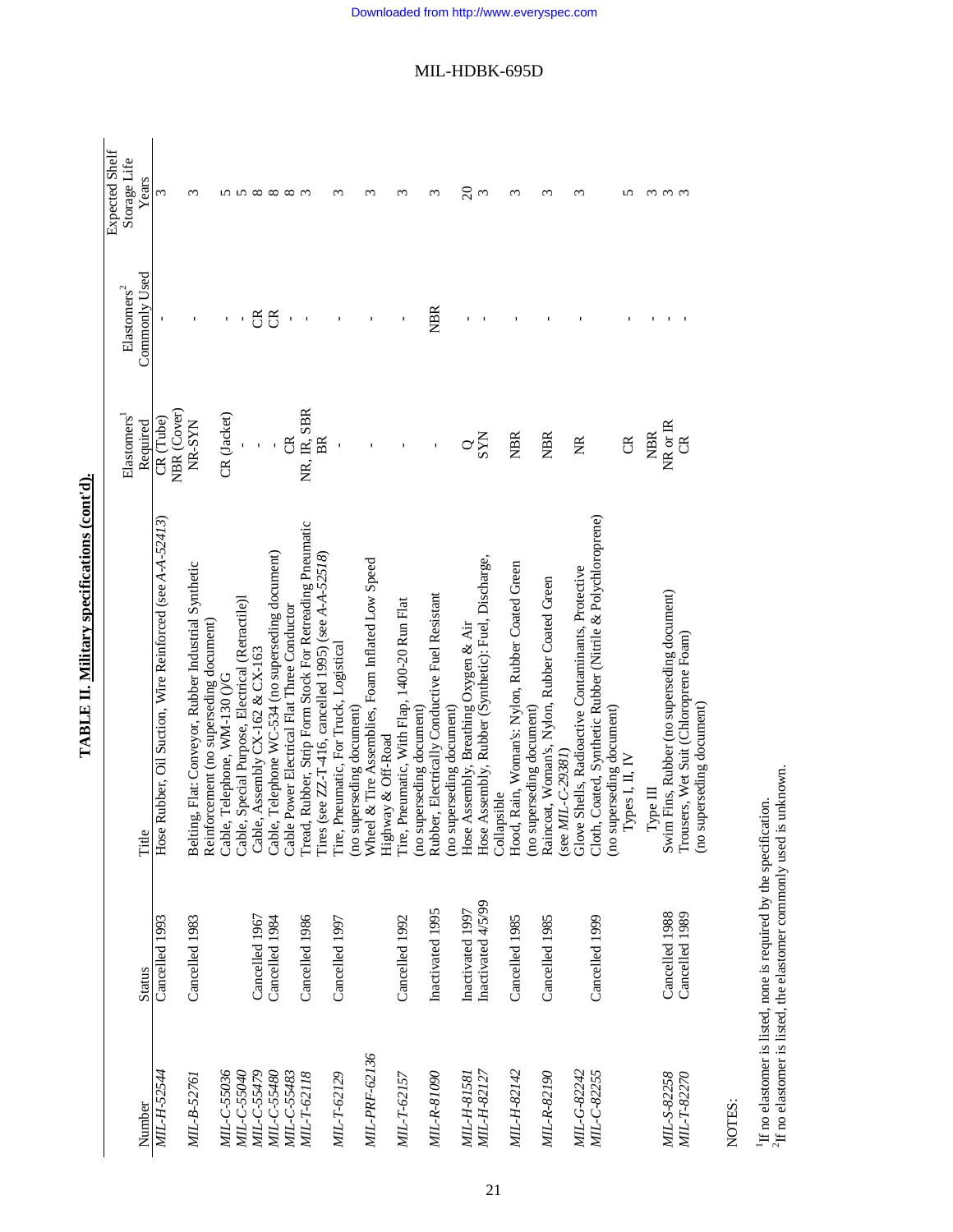|                    |                  |                                                                                                                                                                                                                                               |             |                         | <b>Expected Shelf</b> |
|--------------------|------------------|-----------------------------------------------------------------------------------------------------------------------------------------------------------------------------------------------------------------------------------------------|-------------|-------------------------|-----------------------|
|                    |                  |                                                                                                                                                                                                                                               | Elastomers  | Elastomers <sup>2</sup> | Storage Life          |
| Number             | Status           | Title                                                                                                                                                                                                                                         | Required    | Commonly Used           | Years                 |
| MIL-M-82272        | Cancelled 1989   | Mittens, Wet Suit (Chloroprene Foam)                                                                                                                                                                                                          | రో          |                         |                       |
|                    |                  |                                                                                                                                                                                                                                               |             |                         |                       |
| MIL-C-83008        | Cancelled 1975   | (no superseding document)<br>Cloth, Coated, Cotton & Nylon, Polyurethane (Microporus)<br>Coated (no superseding document)<br>Rubber, Ethylene-Propylene, General Purpose<br>Rubber, Carboxy-Nitroso; Nitrogen Tetroxide (N204)<br>Resistant ( | AU or EU    |                         |                       |
|                    |                  |                                                                                                                                                                                                                                               |             |                         |                       |
| <b>MIL-R-83285</b> | Inactivated 1997 |                                                                                                                                                                                                                                               | <b>NGGE</b> |                         |                       |
| IIL-R-83322        | Cancelled 1988   |                                                                                                                                                                                                                                               | <b>SYN</b>  |                         |                       |
|                    |                  |                                                                                                                                                                                                                                               |             |                         |                       |
| MIL-C-83398        | Cancelled 1988   | Cloth, Coated, Stretch, Polychloroprene Knitted Nylon                                                                                                                                                                                         |             |                         |                       |
|                    |                  | (no superseding document)                                                                                                                                                                                                                     |             |                         |                       |
|                    |                  |                                                                                                                                                                                                                                               |             |                         |                       |
| NOTES:             |                  |                                                                                                                                                                                                                                               |             |                         |                       |

TABLE II. Military specifications (cont'd). **TABLE II. Military specifications (cont'd).**

NOTES:

 $\frac{1}{2}$  If no elastomer is listed, none is required by the specification.  $\frac{2}{1}$  in elastomer is listed, the elastomer commonly used is unknown.  ${}^{2}\text{H}$  no elastomer is listed, the elastomer commonly used is unknown. 1If no elastomer is listed, none is required by the specification.

22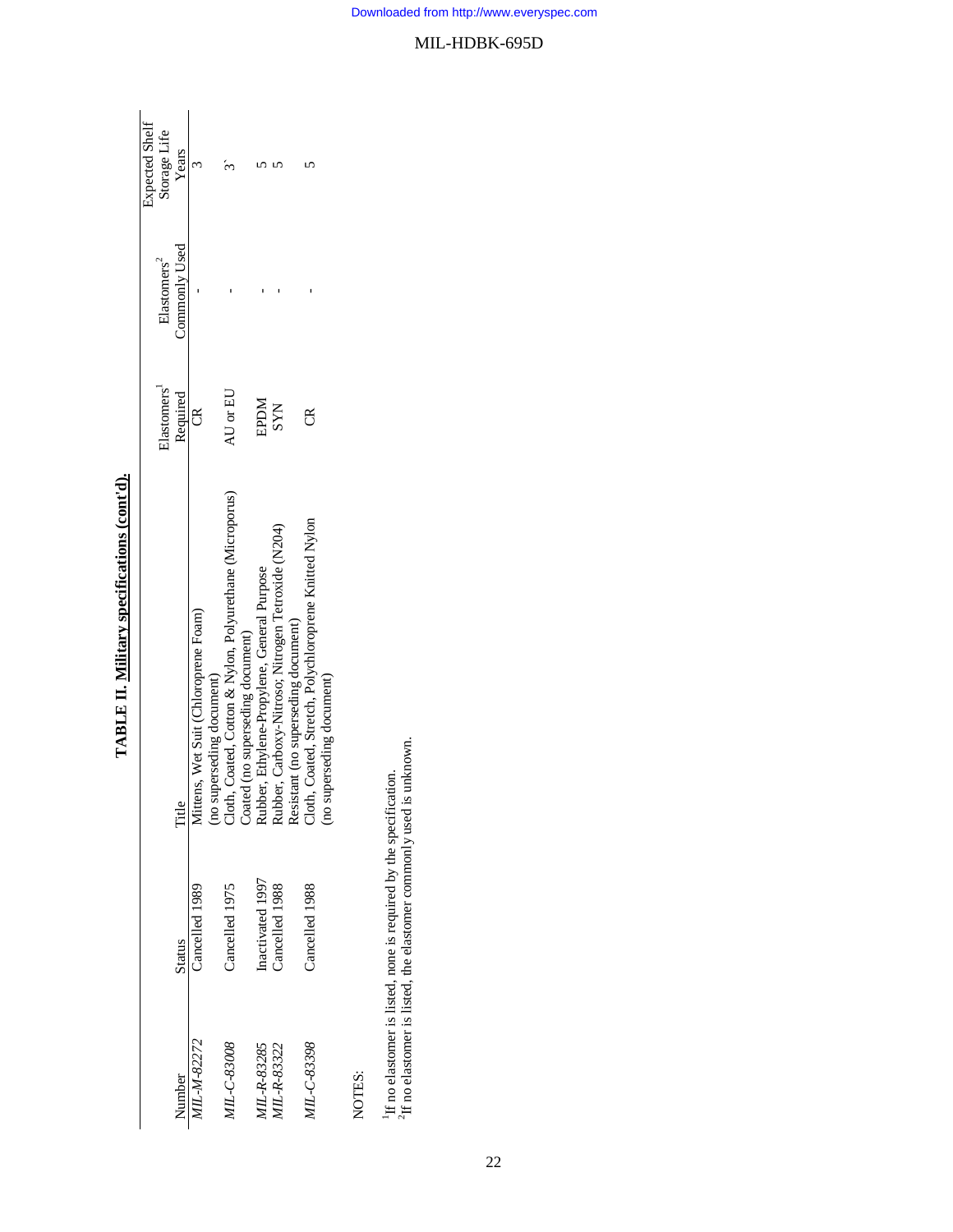|             |                |                                                                                                                                                             |              |                                                                                                                                                   | Expected Shelf |
|-------------|----------------|-------------------------------------------------------------------------------------------------------------------------------------------------------------|--------------|---------------------------------------------------------------------------------------------------------------------------------------------------|----------------|
|             |                |                                                                                                                                                             | Elastomers   | ${\rm El}$ astomers<br>$^2$                                                                                                                       | Storage Life   |
| Number      | <b>Status</b>  | Title                                                                                                                                                       | Required     | Commonly Used                                                                                                                                     | Years          |
| MIL-STD-417 | Cancelled 1995 | Classification System and Tests for<br>Solid Elastomeric Materials<br>Rubber Compositions, Vulcanized General<br>(no superseding document)<br>Purpose Solid |              |                                                                                                                                                   |                |
|             |                |                                                                                                                                                             |              |                                                                                                                                                   |                |
|             |                |                                                                                                                                                             |              |                                                                                                                                                   |                |
|             |                |                                                                                                                                                             |              |                                                                                                                                                   |                |
|             |                |                                                                                                                                                             | E            |                                                                                                                                                   |                |
|             |                | Class RN with Suffix A                                                                                                                                      | $\mathbf{I}$ | IIR or SBR                                                                                                                                        |                |
|             |                | Class RS with Suffices A <sub>1</sub> C <sub>1</sub>                                                                                                        | $\mathbf I$  |                                                                                                                                                   |                |
|             |                | Class SA                                                                                                                                                    |              |                                                                                                                                                   |                |
|             |                |                                                                                                                                                             |              |                                                                                                                                                   |                |
|             |                | $\begin{array}{c} \mathrm{Class~SB} \\ \mathrm{Class~SC} \\ \mathrm{Class~TA} \end{array}$                                                                  |              | $ \frac{1}{2}$ $\frac{1}{2}$ $\frac{1}{2}$ $\frac{1}{2}$ $\frac{1}{2}$ $\frac{1}{2}$                                                              |                |
|             |                |                                                                                                                                                             |              |                                                                                                                                                   |                |
|             |                | Class TB                                                                                                                                                    |              |                                                                                                                                                   |                |
| MIL-STD-670 | Cancelled 1995 | Classification System & Tests for<br>Cellular Elastomeric Materials (no superseding document)                                                               |              |                                                                                                                                                   |                |
|             |                |                                                                                                                                                             |              |                                                                                                                                                   |                |
|             |                | Type R - Styles C, E, 0 & U                                                                                                                                 |              | NR or SBR                                                                                                                                         |                |
|             |                |                                                                                                                                                             |              |                                                                                                                                                   |                |
|             |                |                                                                                                                                                             |              |                                                                                                                                                   | ოო Rოო         |
|             |                |                                                                                                                                                             |              |                                                                                                                                                   |                |
|             |                |                                                                                                                                                             |              |                                                                                                                                                   |                |
|             |                | Class SB - Styles E & 0<br>Class SC - Styles E & 0<br>Types T - Styles E & 0<br>Types U - Styles C & U<br>Type V - Styles C, E, 0 & U                       |              | $\begin{array}{c} \mathtt{MBR} \\ \mathtt{CR} \\ \mathtt{Q} \\ \mathtt{A} \mathtt{U} \, \mathtt{or} \, \mathtt{EU} \\ \mathtt{Winyl} \end{array}$ |                |
| NOTE.       |                |                                                                                                                                                             |              |                                                                                                                                                   |                |
|             |                |                                                                                                                                                             |              |                                                                                                                                                   |                |

**TABLE III. Military standards TABLE III. Military standards**

NOTE:<br><sup>1</sup>If elastomer is not listed, none is required by the specification.<br><sup>2</sup>If elastomer is not listed, the elastomer commonly used is unknown. 1If elastomer is not listed, none is required by the specification.  ${}^{2}$ If elastomer is not listed, the elastomer commonly used is unknown.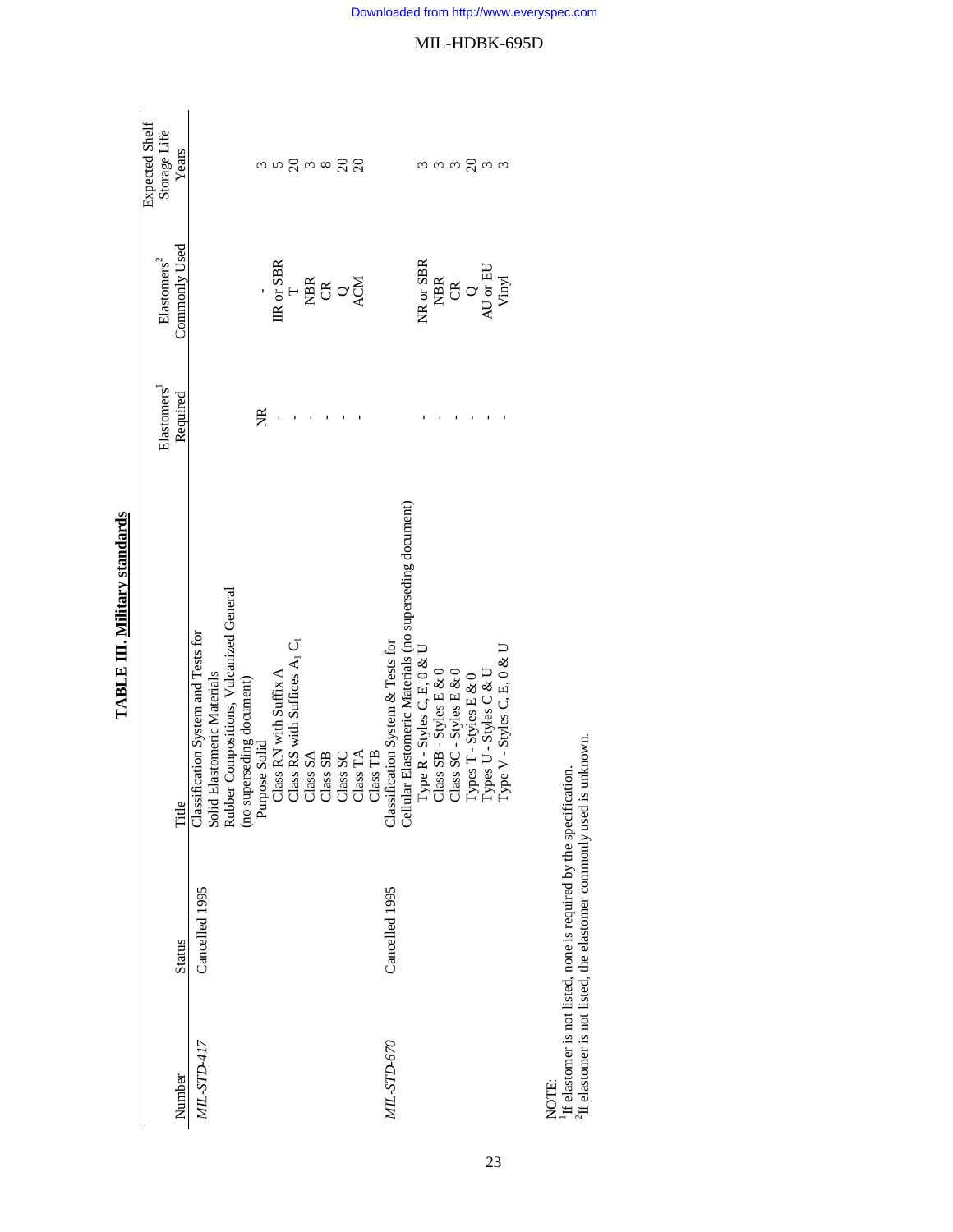|                |                |                                                                |                          |                          | Expected Shelf         |
|----------------|----------------|----------------------------------------------------------------|--------------------------|--------------------------|------------------------|
|                |                |                                                                | Elastomers <sup>1</sup>  | ${\rm El}$ astomers $^2$ | Storage Life           |
| Number         | <b>Status</b>  | Title                                                          | Required                 | Commonly Used            | Years                  |
| $J-C-96$       |                | Cable, Telephone (W-108-B)                                     | <b>SBR</b>               |                          | 5                      |
|                |                |                                                                | (insulation)             |                          |                        |
| $J-C-I75$      |                | e Assembly, Power, Electrical, For 125-Volt, 250-Volt,<br>Cabl |                          | E                        | $\epsilon$             |
|                |                | and 125/250-Volt, 50-6-Hz. Equipment                           |                          |                          |                        |
| $J - C - 580$  |                | Cord, Flexible, & Wire, Fixture (Electrical, 0 to 600-Volt     |                          |                          |                        |
|                |                | Service)                                                       |                          |                          |                        |
|                |                | Types C, K, P, P-2, PD, PO-2, PW PW-2, S, SO, SJ,              | CR (Outer                |                          | 3                      |
|                |                | SJO, SP-2, AFS, HC, HPD, HS, HSJ, HSJO, HSO, HPN,              | Jacket)                  |                          |                        |
|                |                | SP-3, SV, SVO, E, EO, SRD, SRDT, RF-2, FF-2, RFH-2             |                          |                          |                        |
|                |                | and FFH-2                                                      |                          |                          |                        |
|                |                |                                                                | ℺                        |                          | $\Omega$               |
| $J - L - 23I$  | Cancelled 1998 | Types SF-2 & SFF-2<br>Lead, Storage - Battery (see A-A-59215)  |                          |                          |                        |
|                |                | ${\rm Type~II}$                                                |                          |                          |                        |
| $L - H - 520$  | Cancelled 1998 | Hose & Hose Assemblies, (Nonmetallic, Rubber, Plastic)         | NR or SYN                |                          | ო ო                    |
|                |                | (see $A - 59270$ )                                             |                          |                          |                        |
| $L - P - 386$  |                | Plastic Material, Cellular, Urethane Flexible                  | AU, EU                   | $\mathbf{I}$             | $\sim$                 |
| DD-B-599       |                | le, Stopper, Vaccine, Round & Stopper, Bottle, Rubber<br>Bottl |                          | $\frac{a}{b}$            | $\omega$ $\omega$      |
| GG-C-846       | Cancelled 1958 | Set, Polishing, Dental Handpiece (Rubber) (no<br>Cup           | NR or SYN                |                          |                        |
|                |                | superseding document)                                          |                          |                          |                        |
| GG-P-655       | Cancelled 1996 | Printing Set, Rubber Type (see A-A-2991)                       | NR or SYN                |                          | $\sim$                 |
| $GG - S - 727$ | Cancelled 1953 | Stamp Set, Rubber, Anatomical (no superseding document)        | Ţ                        |                          | S                      |
| HH-F-341       |                | Filler, Expansion Joint: Bituminous (Asphalt & Tar) and        |                          |                          |                        |
|                |                | Nonbituminous (Non-extruding & Preformed for Concrete)         |                          |                          |                        |
|                |                | Type II, Class A                                               | NR or SYN                |                          | ო ო                    |
| HH-G-156       |                | Gaskets Material, General Purpose Rubber Sheets Strips &       | NR or SYN                |                          |                        |
|                |                | Special Shapes                                                 |                          |                          |                        |
| HH-1-573       | Cancelled 1983 | Insulation, Thermal, (Flexible Unicellular Sheet & Pipe        |                          | EU, AU                   | 3                      |
|                |                | Covering) (see ASTM-C-534)                                     |                          |                          |                        |
| HH-P-15.       |                | Packing; Rubber Sheet, Cloth Insert                            |                          |                          |                        |
|                |                | Class <sub>1</sub>                                             | $NR$ or $SYN$            |                          | ω                      |
|                |                | Class <sub>2</sub>                                             | $\widetilde{\mathbb{C}}$ |                          |                        |
|                |                | Class 3                                                        | <b>SBR</b>               |                          | $\omega \omega \omega$ |
|                |                | Class 4                                                        | <b>NBR</b>               |                          |                        |
| $JJ-W-155$     |                | Webbing, Textile, (Cotton, Elastic)                            |                          |                          |                        |
|                |                | Types I & II, All Classes                                      | NR or SYN                |                          |                        |

TABLE IV. Federal specifications. **TABLE IV. Federal specifications.**

NOTE:

<sup>1</sup>If elastomer is not listed, none is required by the specification.<br><sup>2</sup>If elastomer is not listed, the elastomer commonly used is unknown.  ${}^{2}$ If elastomer is not listed, the elastomer commonly used is unknown. 1If elastomer is not listed, none is required by the specification.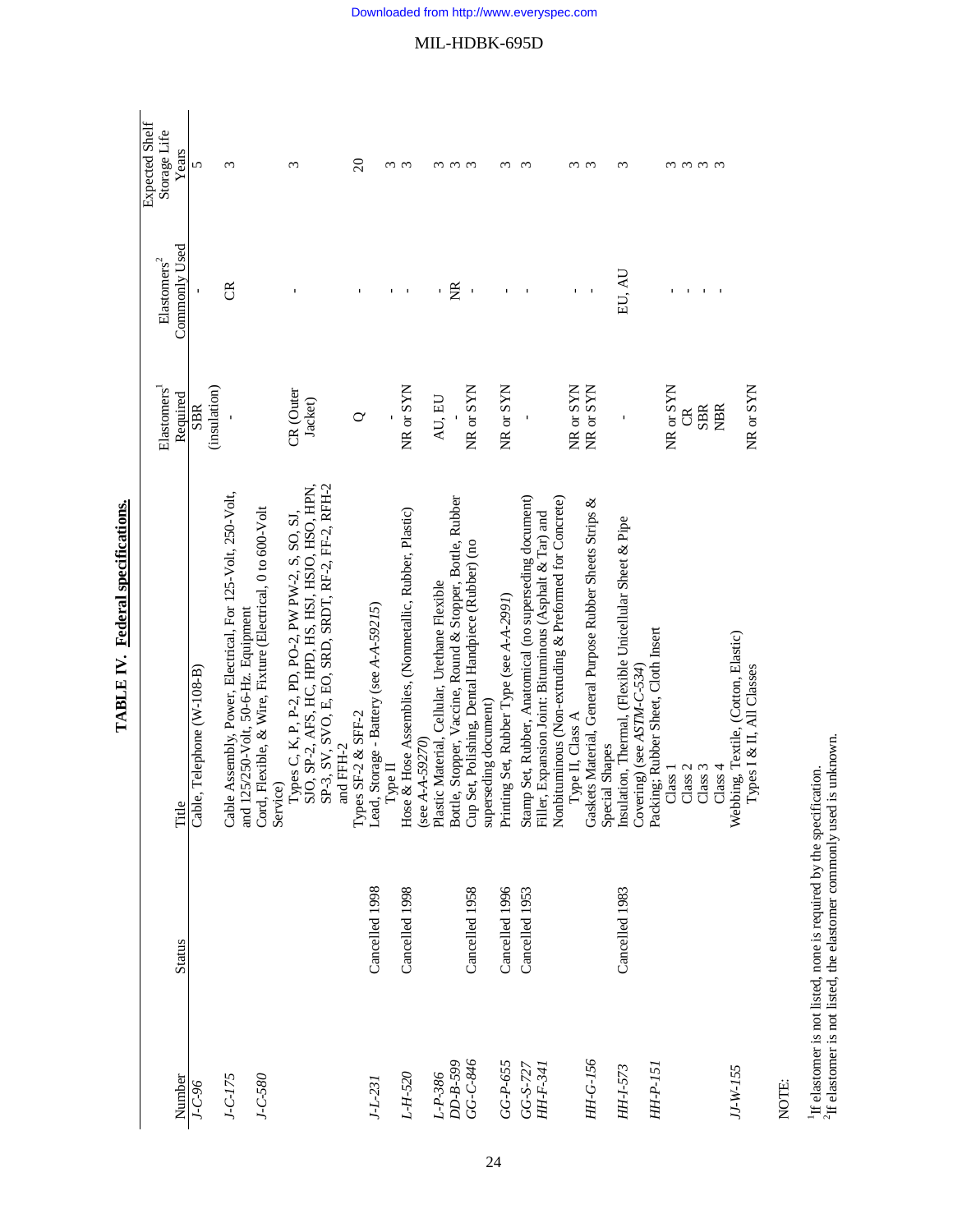| Number         | <b>Status</b>  | Title                                                                                             | Elastomers <sup>1</sup><br>Required | Commonly Used<br>${\rm El}$ astomers $^2$ | Expected Shelf<br>Storage Life<br>Years |
|----------------|----------------|---------------------------------------------------------------------------------------------------|-------------------------------------|-------------------------------------------|-----------------------------------------|
| RR-T-650       |                | Tread, Metallic & Nonmetallic, Nonskid<br>Type A                                                  | NR or SYN                           |                                           | 3                                       |
| TT-1-600       |                | g Pad, Rubber Stamp<br>Гуре Ш<br>Inkin                                                            | NR or SYN                           |                                           |                                         |
| $ZZ-B-7I$      | Cancelled 1993 | Bags, Politzer (no superseding document)                                                          |                                     |                                           |                                         |
|                |                | Class A                                                                                           | NR, IIR, CR,<br>or SBR              |                                           | ξ                                       |
|                |                | Class B                                                                                           | g                                   |                                           |                                         |
| ZZ-B-101       | Cancelled 1944 | Bandages, Rubber (no superseding document)                                                        | E                                   |                                           |                                         |
| $ZZ - B - I17$ | Cancelled 1989 | Band, Ligature, Dental, Rubber (no superseding document)                                          | Ě                                   |                                           | <u>ທ ຕ ຕ G</u>                          |
| ZZ-B-190       | Cancelled 1993 | Belt, V, Engine-Accessory-Drive, Minus 40°F (Gen. Spec.<br>For) (see A-A-52155)                   | NR or SYN                           |                                           |                                         |
| ZZ-B-206       | Cancelled 1966 | Belting, Flat, Conveyor; Rubber All Types                                                         | NR, IIR, CR, or                     |                                           | 5                                       |
|                |                | (see MIL-B-52761, cancelled - no superseding document)                                            | <b>SBR</b>                          |                                           |                                         |
| ZZ-B-215       | Cancelled 1994 | Belt, V, Light Duty or Fractional Horsepower<br>(see $A - A - 52490$ )                            | NR or SYN                           |                                           | $\circ$                                 |
| ZZ-B-220       | Cancelled 1968 | Belting, V, Adjustable Link (no superseding document)                                             |                                     |                                           |                                         |
|                |                | Type I                                                                                            | E                                   |                                           |                                         |
| ZZ-B-225       | Cancelled 1995 | Belt, V, Industrial (Multiple Drive) (see A-A-52160)                                              |                                     |                                           | 0 O                                     |
| $ZZ - B - 530$ | Cancelled 1990 | Boots, Knee & Hip (Rubber) (see A-A-50063)                                                        |                                     |                                           |                                         |
|                |                | Type I & II                                                                                       | NR or SYN                           |                                           |                                         |
| ZZ-B-586       | Cancelled 1989 | Bags, Ice and Hot Water (see A-A-50982 & A-A-51294)                                               | NR, CR, or SBR                      |                                           | $\omega$ $\omega$ $\omega$              |
| ZZ-B-616       | Cancelled 1990 | , Plaster of Paris Mixing (see A-A-50908)<br>Bowl                                                 | NR or SYN                           |                                           |                                         |
| ZZ-C-101       | Cancelled 1988 | Catheters, Urethral, Rubber                                                                       |                                     |                                           |                                         |
|                |                | All Types (no superseding document)                                                               | $\widetilde{\Xi}$                   |                                           | $\epsilon$                              |
| ZZ-C-450       | Cancelled 1997 | Cloth, Coated (Rubber & Plastic) % Plastic Sheeting for<br>Hospital Use (no superseding document) |                                     |                                           |                                         |
|                |                | Type I                                                                                            | NR or SYN                           |                                           |                                         |
| ZZ-C-766       | Cancelled 1993 | Cushions, Chair and Stool (see A-A-2800)                                                          | NR or SYN                           |                                           | $\omega$ $\omega$ $\omega$              |
| ZZ-C-796       | Cancelled 1991 | Cushions; Ring, Inflatable (see A-A-54367, cancelled 1992)                                        | NR or SYN                           |                                           |                                         |
|                |                | (no superseding document)                                                                         |                                     |                                           |                                         |
| ZZ-C-811       | Cancelled 1998 | Cushion (Underlay), Carpet & Rug Rubber and Synthetic                                             |                                     |                                           |                                         |
|                |                | Rubber (no superseding document)                                                                  |                                     |                                           |                                         |
|                |                | $[Y_{\text{pres}} 1 & \& 1]$                                                                      | NR or SYN                           |                                           | ω                                       |
| ZZ-D-800       | Cancelled 1987 | Dustpan (Rubber) (no superseding document)                                                        | NR or SYN                           |                                           | $\overline{10}$                         |
| ZZ-E-661       | Cancelled 1986 | Erasers, Rubber & Rubber Substitute (see A-A-132)                                                 |                                     |                                           |                                         |
|                |                | Types I, II, III & IV a                                                                           | NR or SYN                           |                                           | 3                                       |

TABLE IV. Federal specifications. **TABLE IV. Federal specifications.**

NOTE:

<sup>1</sup>If elastomer is not listed, none is required by the specification.<br><sup>2</sup>If elastomer is not listed, the elastomer commonly used is unknown.  ${}^{2}$ If elastomer is not listed, the elastomer commonly used is unknown. 1If elastomer is not listed, none is required by the specification.

Downloaded from http://www.everyspec.com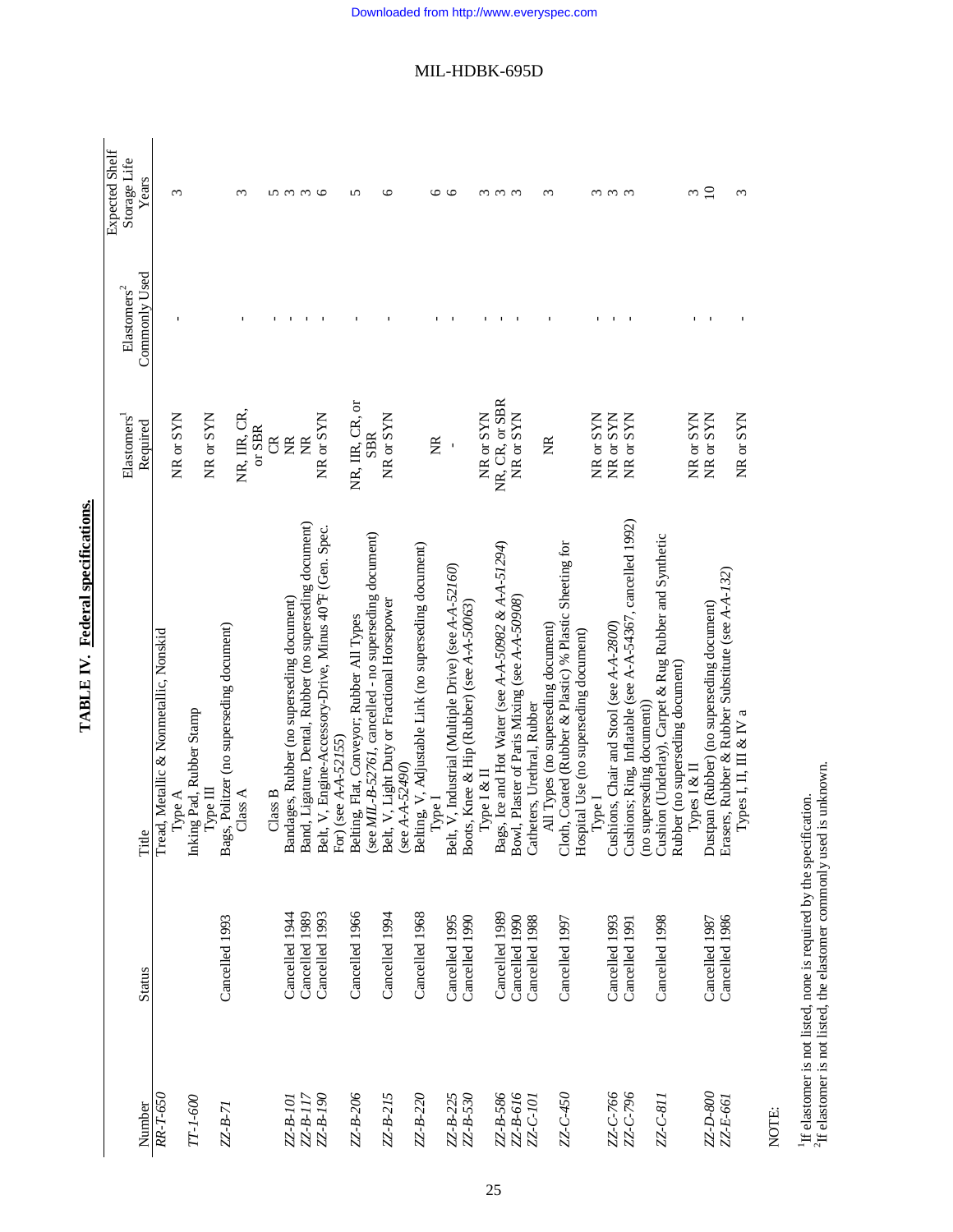| Years<br>$\begin{array}{c} 2 \ 3 \ 4 \end{array}$<br>ოოო<br>ოო<br>$\mathfrak{m}$<br>ო ო<br>${}^{\circ}$<br>ო ო<br>ო ო ო<br>ო ო<br>Commonly Used<br><b>RPDM</b><br><b>NBR</b><br>$\mathfrak{S}$<br>$\mathbb{R}$<br>ž<br>ž<br>g<br>$\mathbf{I}$<br>I,<br>I.<br>$\mathbf{I}$<br>ı<br>NR or SYN<br>NR or SYN<br>NR or SYN<br>NR or SYN<br>NR or SYN<br>NR or SYN<br>Required<br><b>SBR</b><br>$\widetilde{\Xi}$<br>$\widetilde{\Xi}$<br>E<br>$\mathfrak{S}$<br>Hose, Rubber (Sleeve, Dredging) (no superseding document)<br>Hose, Rubber & Hose Assemblies, Rubber Pneumatic (Yarn<br>Connection with Apparatus or Circuits not Exceeding 5,000<br>Hose Nonmetallic and Hose Preformed, (For The Coolant<br>Systems of Automotive and other liquid Cooled Engines)<br>Hose Assembly, Metal, (Rubber Covered), Hydrocarbon<br>Hose, Fire Woven. Jacketed Rubber or Latex or Rubber<br>Hydrogen, Air and Oxygen (see RMA IP-7 & CGA-EI)<br>Hose and Hose Assembly, Chemical (Industrial & Fire<br>Coated Fabric Lined, with Couplings (see A-A-59226)<br>Gloves, Rubber (For) Electrical Workers (For Use in<br>Hose and Hose Assembly, Rubber, Gas (Acetylene,<br>Heel, Orthopedic, Cast (no superseding document)<br>Finger Cot, Surgical Disposable (see A-A-50855)<br>Hose and Hose Assemblies, Nonmetallic, Spray<br>Conveying (no superseding document)<br>Fighting) (no superseding document)<br>Volts to Ground) (see ASTM-D120)<br>Finger Pads, Rubber (see A-A-134)<br>. Rubber (see $A - A - 55204$ )<br>Gloves, Rubber, Industrial<br>Classes 1, 2, 3, 5 $& 6$<br>Gloves, Rubber, Autopsy<br>or Fabric Reinforced)<br>All Grades & Types<br>Type $\Pi \& \Pi$<br>Grade A<br>Grade B<br>Class 3<br>Class 4<br>Class 1<br>Class 2<br>Class 1<br>Class 2<br>Type I<br>Title<br>Heel<br>Cancelled 1986<br>Cancelled 1998<br>Cancelled 1990<br>Cancelled 1958<br>Cancelled 1995<br>Cancelled 1993<br>Cancelled 1969<br>Cancelled 1983<br>Cancelled 1997<br>Cancelled 1991<br><b>Status</b> |  | Elastomers <sup>1</sup> | $E$ lastomers <sup>2</sup> | Expected Shelf<br>Storage Life |
|---------------------------------------------------------------------------------------------------------------------------------------------------------------------------------------------------------------------------------------------------------------------------------------------------------------------------------------------------------------------------------------------------------------------------------------------------------------------------------------------------------------------------------------------------------------------------------------------------------------------------------------------------------------------------------------------------------------------------------------------------------------------------------------------------------------------------------------------------------------------------------------------------------------------------------------------------------------------------------------------------------------------------------------------------------------------------------------------------------------------------------------------------------------------------------------------------------------------------------------------------------------------------------------------------------------------------------------------------------------------------------------------------------------------------------------------------------------------------------------------------------------------------------------------------------------------------------------------------------------------------------------------------------------------------------------------------------------------------------------------------------------------------------------------------------------------------------------------------------------------------------------------------------------------------------------------------------------------------------------------|--|-------------------------|----------------------------|--------------------------------|
|                                                                                                                                                                                                                                                                                                                                                                                                                                                                                                                                                                                                                                                                                                                                                                                                                                                                                                                                                                                                                                                                                                                                                                                                                                                                                                                                                                                                                                                                                                                                                                                                                                                                                                                                                                                                                                                                                                                                                                                             |  |                         |                            |                                |
|                                                                                                                                                                                                                                                                                                                                                                                                                                                                                                                                                                                                                                                                                                                                                                                                                                                                                                                                                                                                                                                                                                                                                                                                                                                                                                                                                                                                                                                                                                                                                                                                                                                                                                                                                                                                                                                                                                                                                                                             |  |                         |                            |                                |
|                                                                                                                                                                                                                                                                                                                                                                                                                                                                                                                                                                                                                                                                                                                                                                                                                                                                                                                                                                                                                                                                                                                                                                                                                                                                                                                                                                                                                                                                                                                                                                                                                                                                                                                                                                                                                                                                                                                                                                                             |  |                         |                            |                                |
|                                                                                                                                                                                                                                                                                                                                                                                                                                                                                                                                                                                                                                                                                                                                                                                                                                                                                                                                                                                                                                                                                                                                                                                                                                                                                                                                                                                                                                                                                                                                                                                                                                                                                                                                                                                                                                                                                                                                                                                             |  |                         |                            |                                |
|                                                                                                                                                                                                                                                                                                                                                                                                                                                                                                                                                                                                                                                                                                                                                                                                                                                                                                                                                                                                                                                                                                                                                                                                                                                                                                                                                                                                                                                                                                                                                                                                                                                                                                                                                                                                                                                                                                                                                                                             |  |                         |                            |                                |
|                                                                                                                                                                                                                                                                                                                                                                                                                                                                                                                                                                                                                                                                                                                                                                                                                                                                                                                                                                                                                                                                                                                                                                                                                                                                                                                                                                                                                                                                                                                                                                                                                                                                                                                                                                                                                                                                                                                                                                                             |  |                         |                            |                                |
|                                                                                                                                                                                                                                                                                                                                                                                                                                                                                                                                                                                                                                                                                                                                                                                                                                                                                                                                                                                                                                                                                                                                                                                                                                                                                                                                                                                                                                                                                                                                                                                                                                                                                                                                                                                                                                                                                                                                                                                             |  |                         |                            |                                |
|                                                                                                                                                                                                                                                                                                                                                                                                                                                                                                                                                                                                                                                                                                                                                                                                                                                                                                                                                                                                                                                                                                                                                                                                                                                                                                                                                                                                                                                                                                                                                                                                                                                                                                                                                                                                                                                                                                                                                                                             |  |                         |                            |                                |
|                                                                                                                                                                                                                                                                                                                                                                                                                                                                                                                                                                                                                                                                                                                                                                                                                                                                                                                                                                                                                                                                                                                                                                                                                                                                                                                                                                                                                                                                                                                                                                                                                                                                                                                                                                                                                                                                                                                                                                                             |  |                         |                            |                                |
|                                                                                                                                                                                                                                                                                                                                                                                                                                                                                                                                                                                                                                                                                                                                                                                                                                                                                                                                                                                                                                                                                                                                                                                                                                                                                                                                                                                                                                                                                                                                                                                                                                                                                                                                                                                                                                                                                                                                                                                             |  |                         |                            |                                |
|                                                                                                                                                                                                                                                                                                                                                                                                                                                                                                                                                                                                                                                                                                                                                                                                                                                                                                                                                                                                                                                                                                                                                                                                                                                                                                                                                                                                                                                                                                                                                                                                                                                                                                                                                                                                                                                                                                                                                                                             |  |                         |                            |                                |
|                                                                                                                                                                                                                                                                                                                                                                                                                                                                                                                                                                                                                                                                                                                                                                                                                                                                                                                                                                                                                                                                                                                                                                                                                                                                                                                                                                                                                                                                                                                                                                                                                                                                                                                                                                                                                                                                                                                                                                                             |  |                         |                            |                                |
|                                                                                                                                                                                                                                                                                                                                                                                                                                                                                                                                                                                                                                                                                                                                                                                                                                                                                                                                                                                                                                                                                                                                                                                                                                                                                                                                                                                                                                                                                                                                                                                                                                                                                                                                                                                                                                                                                                                                                                                             |  |                         |                            |                                |
|                                                                                                                                                                                                                                                                                                                                                                                                                                                                                                                                                                                                                                                                                                                                                                                                                                                                                                                                                                                                                                                                                                                                                                                                                                                                                                                                                                                                                                                                                                                                                                                                                                                                                                                                                                                                                                                                                                                                                                                             |  |                         |                            |                                |
|                                                                                                                                                                                                                                                                                                                                                                                                                                                                                                                                                                                                                                                                                                                                                                                                                                                                                                                                                                                                                                                                                                                                                                                                                                                                                                                                                                                                                                                                                                                                                                                                                                                                                                                                                                                                                                                                                                                                                                                             |  |                         |                            |                                |
|                                                                                                                                                                                                                                                                                                                                                                                                                                                                                                                                                                                                                                                                                                                                                                                                                                                                                                                                                                                                                                                                                                                                                                                                                                                                                                                                                                                                                                                                                                                                                                                                                                                                                                                                                                                                                                                                                                                                                                                             |  |                         |                            |                                |
|                                                                                                                                                                                                                                                                                                                                                                                                                                                                                                                                                                                                                                                                                                                                                                                                                                                                                                                                                                                                                                                                                                                                                                                                                                                                                                                                                                                                                                                                                                                                                                                                                                                                                                                                                                                                                                                                                                                                                                                             |  |                         |                            |                                |
|                                                                                                                                                                                                                                                                                                                                                                                                                                                                                                                                                                                                                                                                                                                                                                                                                                                                                                                                                                                                                                                                                                                                                                                                                                                                                                                                                                                                                                                                                                                                                                                                                                                                                                                                                                                                                                                                                                                                                                                             |  |                         |                            |                                |
|                                                                                                                                                                                                                                                                                                                                                                                                                                                                                                                                                                                                                                                                                                                                                                                                                                                                                                                                                                                                                                                                                                                                                                                                                                                                                                                                                                                                                                                                                                                                                                                                                                                                                                                                                                                                                                                                                                                                                                                             |  |                         |                            |                                |
|                                                                                                                                                                                                                                                                                                                                                                                                                                                                                                                                                                                                                                                                                                                                                                                                                                                                                                                                                                                                                                                                                                                                                                                                                                                                                                                                                                                                                                                                                                                                                                                                                                                                                                                                                                                                                                                                                                                                                                                             |  |                         |                            |                                |
|                                                                                                                                                                                                                                                                                                                                                                                                                                                                                                                                                                                                                                                                                                                                                                                                                                                                                                                                                                                                                                                                                                                                                                                                                                                                                                                                                                                                                                                                                                                                                                                                                                                                                                                                                                                                                                                                                                                                                                                             |  |                         |                            |                                |
|                                                                                                                                                                                                                                                                                                                                                                                                                                                                                                                                                                                                                                                                                                                                                                                                                                                                                                                                                                                                                                                                                                                                                                                                                                                                                                                                                                                                                                                                                                                                                                                                                                                                                                                                                                                                                                                                                                                                                                                             |  |                         |                            |                                |
|                                                                                                                                                                                                                                                                                                                                                                                                                                                                                                                                                                                                                                                                                                                                                                                                                                                                                                                                                                                                                                                                                                                                                                                                                                                                                                                                                                                                                                                                                                                                                                                                                                                                                                                                                                                                                                                                                                                                                                                             |  |                         |                            |                                |
|                                                                                                                                                                                                                                                                                                                                                                                                                                                                                                                                                                                                                                                                                                                                                                                                                                                                                                                                                                                                                                                                                                                                                                                                                                                                                                                                                                                                                                                                                                                                                                                                                                                                                                                                                                                                                                                                                                                                                                                             |  |                         |                            |                                |
|                                                                                                                                                                                                                                                                                                                                                                                                                                                                                                                                                                                                                                                                                                                                                                                                                                                                                                                                                                                                                                                                                                                                                                                                                                                                                                                                                                                                                                                                                                                                                                                                                                                                                                                                                                                                                                                                                                                                                                                             |  |                         |                            |                                |
|                                                                                                                                                                                                                                                                                                                                                                                                                                                                                                                                                                                                                                                                                                                                                                                                                                                                                                                                                                                                                                                                                                                                                                                                                                                                                                                                                                                                                                                                                                                                                                                                                                                                                                                                                                                                                                                                                                                                                                                             |  |                         |                            |                                |
|                                                                                                                                                                                                                                                                                                                                                                                                                                                                                                                                                                                                                                                                                                                                                                                                                                                                                                                                                                                                                                                                                                                                                                                                                                                                                                                                                                                                                                                                                                                                                                                                                                                                                                                                                                                                                                                                                                                                                                                             |  |                         |                            |                                |
|                                                                                                                                                                                                                                                                                                                                                                                                                                                                                                                                                                                                                                                                                                                                                                                                                                                                                                                                                                                                                                                                                                                                                                                                                                                                                                                                                                                                                                                                                                                                                                                                                                                                                                                                                                                                                                                                                                                                                                                             |  |                         |                            |                                |

TABLE IV. Federal specifications (cont'd). **TABLE IV. Federal specifications (cont'd).**

NOTE:

<sup>1</sup>If elastomer is not listed, none is required by the specification.  $2$ If elastomer is not listed, the elastomer commonly used is unknown.  ${}^{2}$ If elastomer is not listed, the elastomer commonly used is unknown. 1If elastomer is not listed, none is required by the specification.

MIL-HDBK-695D

26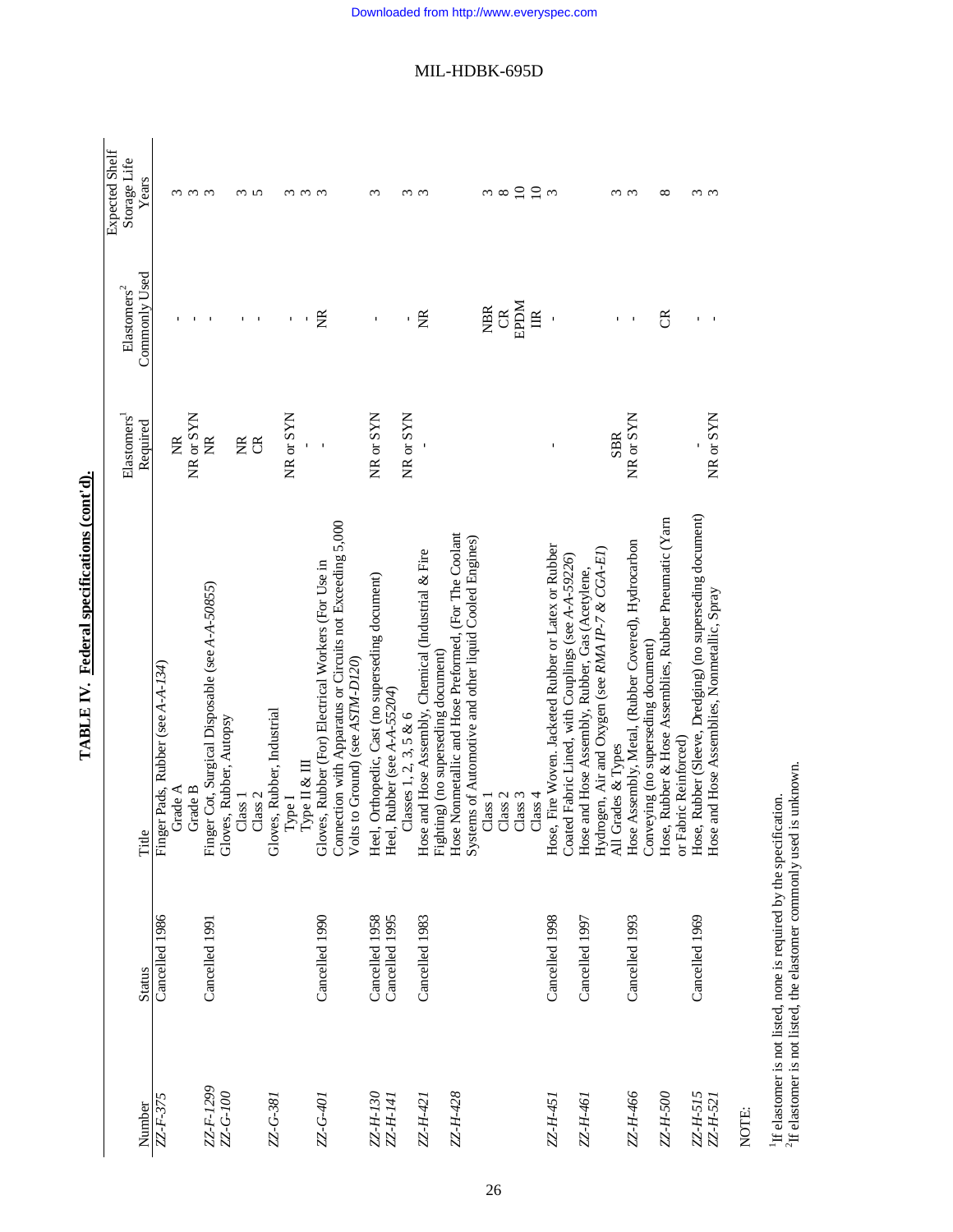| Number         | <b>Status</b>  | Title                                                                                | Elastomers<br>Required | Commonly Used<br>${\rm El}$ astomers<br>$\sp2$ | Expected Shelf<br>Storage Life<br>Years |
|----------------|----------------|--------------------------------------------------------------------------------------|------------------------|------------------------------------------------|-----------------------------------------|
| ZZ-H-561       |                | Hose, Rubber, and Hose Assemblies, Rubber, Smooth Bore,                              |                        | ජි                                             | 5                                       |
| ZZ-H-601       |                | Hose and Hose Assemblies, Rubber (Wrapped or Braided,<br>Water Suction and Discharge |                        |                                                |                                         |
|                |                | Water Service                                                                        |                        |                                                |                                         |
|                |                | Grade 1                                                                              | <b>MCGE</b>            |                                                | $\Omega$                                |
|                |                | Grade 2                                                                              | <b>EPDM</b>            |                                                | $\overline{10}$                         |
|                |                | Grade 3                                                                              |                        |                                                | $\sim$                                  |
| ZZ-H-617       |                | Hose, Rubber, Windshield Wiper                                                       |                        |                                                |                                         |
|                |                | ${\rm Type\,I}$                                                                      |                        |                                                | $\omega$ $\omega$                       |
|                |                | Type II                                                                              | NR or SYN              |                                                |                                         |
| ZZ-1-550       |                | Inner Tube, Pneumatic Tire                                                           |                        |                                                |                                         |
|                |                | All Classes & Groups                                                                 | NR or IIR              |                                                | n w                                     |
| ZZ-M-42        | Cancelled 1990 | Mats, Floor, Dental-Chair, Rubber (no superseding                                    | NR or SYN              |                                                |                                         |
| ZZ-M-46        | Cancelled 1997 | Mats, Floor (Link-Type)<br>document)                                                 |                        |                                                |                                         |
|                |                |                                                                                      |                        |                                                |                                         |
| $ZZ-M-7i$      | Cancelled 1997 | Classes 1, 2, 3 & 4 (see $A - A - 2854$ )<br>Matting, Rubber and Vinyl               | NR or SYN              |                                                | $\epsilon$                              |
|                |                |                                                                                      |                        |                                                |                                         |
|                |                | All Classes & Styles (no superseding document)                                       | Reclaim<br>SYN or      |                                                | S                                       |
| ZZ-M-81        | Cancelled 1984 | Matting, Rubber & Plastic (Special Dielectric)                                       |                        |                                                |                                         |
|                |                | Classes $A \& B$ (no superseding document)                                           | $\mathbf I$            |                                                |                                         |
| ZZ-M-85        | Cancelled 1990 | Matting Floor, Rubber, Sponge Base Anti-Fatigue (no                                  | $\blacksquare$         |                                                | ო ო                                     |
|                |                | superseding document)                                                                |                        |                                                |                                         |
| <b>ZZ-M-91</b> | Cancelled 1995 | Mattress, Bed, Latex Foam (no superseding document)                                  | NR or SYN              |                                                | $\omega$                                |
| ZZ-M-001033    | Cancelled 1984 | Matting Floor, Rubber, Aperture Surface (no superseding                              | NR or SYN              |                                                | $\epsilon$                              |
|                |                | document)                                                                            |                        |                                                |                                         |
| ZZ-P-46        | Cancelled 1978 | Pads, Operating Table (Sectional) (no superseding document)                          | NR or SYN              |                                                |                                         |
| $ZZ-P-75$      | Cancelled 1990 | Pads, Typewriter, Sponge Rubber (see A-A-2704)                                       | NR or SYN              | $\mathbf I$                                    |                                         |
| $ZZ-P-35I$     | Cancelled 1944 | Pillows: Air, Rubber (no superseding document)                                       | NR or IIR              |                                                |                                         |
| ZZ-R-00675     | Cancelled 1964 | Rubber Band, Four Way (no superseding document)                                      | NR or SYN              |                                                |                                         |
| ZZ-R-690       | Cancelled 1989 | Rubber Dam, Dental (see A-A-53986)                                                   | $\mathbf I$            | ž                                              | mmmmmm                                  |
| ZZ-R-710       |                | Rubber Gasket Material 35 Durometer Hardness                                         |                        | $\mathbf I$                                    |                                         |
| ZZ-R-768       |                | Rubber for Mountings (Unbonded-spool & Compression                                   | <b>NBR</b>             | $\mathbf{I}$                                   |                                         |
| ZZ-R-785       | Cancelled 1968 | Rubber Sheet, Cellular Hardboard (no superseding<br>Types)                           | SYN or                 |                                                | $\sim$                                  |
|                |                | document)                                                                            | Reclaim                |                                                |                                         |
| ZZ-R-800       |                | Rubber Stamp, Band Type                                                              | NR or SYN              |                                                |                                         |
| ZZ-R-804       |                | Rubber Stamp, Fixed Type                                                             | NBR, NR or             |                                                | $\omega$ $\omega$                       |
|                |                |                                                                                      | <b>SYN</b>             |                                                |                                         |

TABLE IV. Federal specifications (cont'd). **TABLE IV. Federal specifications (cont'd).**

NOTE:<br><sup>1</sup>If elastomer is not listed, none is required by the specification.<br><sup>2</sup>If elastomer is not listed, the elastomer commonly used is unknown. 1If elastomer is not listed, none is required by the specification.

 ${}^{2}$ If elastomer is not listed, the elastomer commonly used is unknown.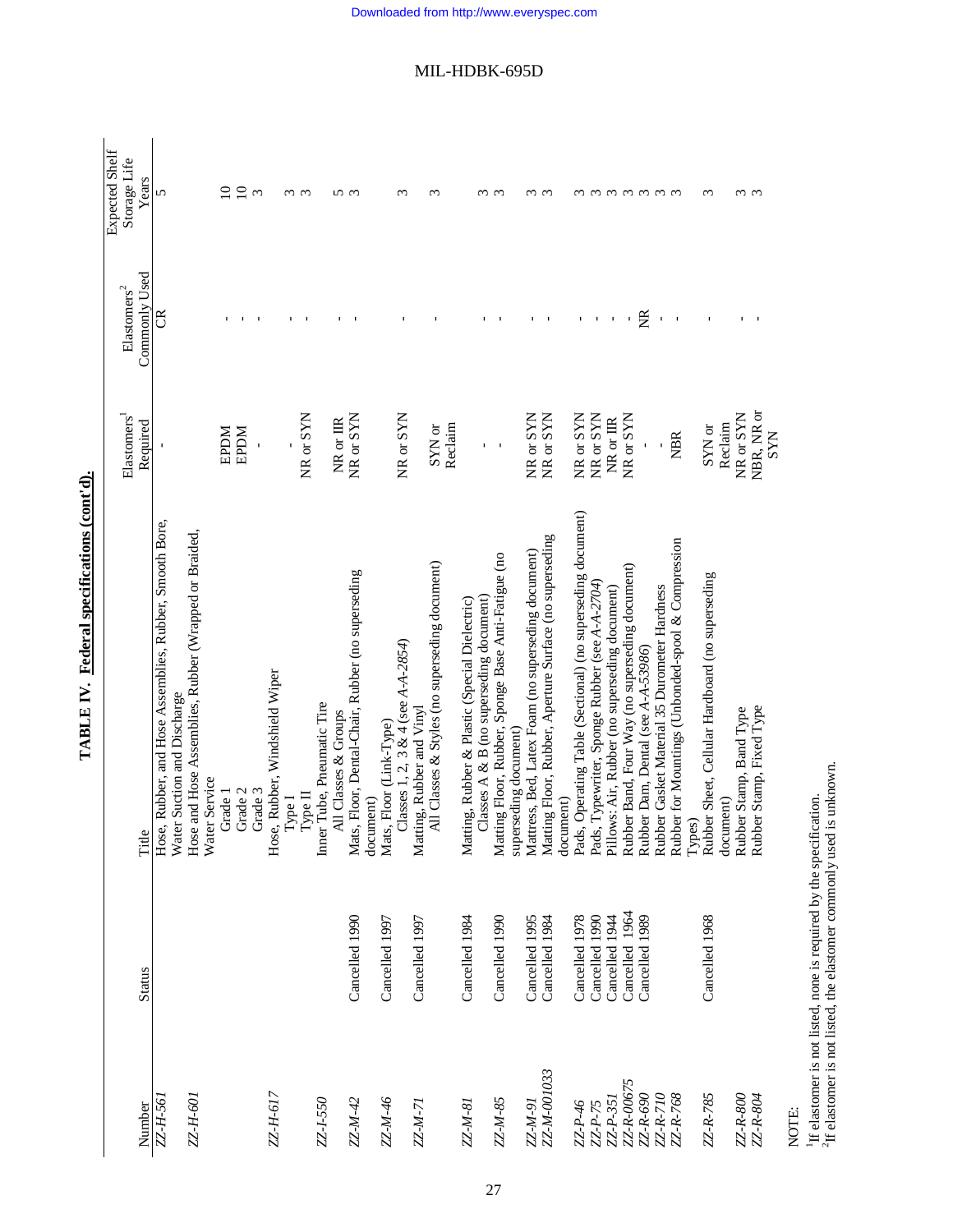|                      |                  |                                                                               |                                     |                                             | <b>Expected Shelf</b> |
|----------------------|------------------|-------------------------------------------------------------------------------|-------------------------------------|---------------------------------------------|-----------------------|
| Number               | <b>Status</b>    | Title                                                                         | Elastomers <sup>1</sup><br>Required | Commonly Used<br>$E$ lastomers <sup>2</sup> | Storage Life<br>Years |
| ZZ-R-001207          | Cancelled 1996   | Rubber Stamp, Fixed Type, Pre-inked (no superseding                           | NR or SYN                           |                                             | 3                     |
|                      |                  | document)                                                                     |                                     |                                             |                       |
| ZZ-R-1415            |                  | Rubber Band                                                                   | NR, SBR, IR<br>$\alpha$ SYN         |                                             | ω                     |
| ZZ-S-666             | Cancelled 1995   | Squeegees, Floor & Window (no superseding document)                           | NR or SYN                           |                                             | $\sim$                |
| ZZ-S-751             | Cancelled 9/7/90 | Stoppers, Bottle, Rubber                                                      |                                     |                                             |                       |
|                      |                  | All Types & Grades (see A-A-54194)                                            | NR or SYN                           |                                             | S                     |
| ZZ-T-351<br>ZZ-T-381 | Cancelled 1990   | Tips, Cane and Crutch, Rubber (see A-A-30081)                                 | NR or SYN                           |                                             | $\infty$              |
|                      | Inactivated 1998 | Tires, Pneumatic, Vehicular (Highway)                                         |                                     |                                             |                       |
|                      |                  | All Types, Groups & Classes                                                   | NR or SYN                           |                                             |                       |
| ZZ-T-401             | Cancelled 1961   | Tire, Pneumatic; Inner Tube, Pneumatic                                        |                                     |                                             |                       |
|                      |                  | Tire; (Bicycle) (no superseding document)                                     |                                     |                                             |                       |
|                      |                  | Tires, Classes A & B                                                          | NR or SYN                           |                                             | 5                     |
|                      |                  | Tubes                                                                         | $\mathbb{R}$                        |                                             |                       |
| $ZZ$ -7-410          | Inactivated 1998 | Tires, Pneumatic, Industrial Tires                                            | NR or SYN                           |                                             | $2n \sigma$           |
| ZZ-T-441             | Inactivated 1998 | Tire, Pneumatic: Retreaded & Repaired                                         |                                     |                                             |                       |
|                      |                  | All Types & Classes                                                           | NR or SYN                           |                                             |                       |
| $ZZT$ -721           | Cancelled 1957   | Tube; Inner, Pneumatic, for Tires (Automobiles, Trucks,                       | $\mathbb{E}$                        |                                             | ≘                     |
|                      |                  | Motorcycles, and Other Ground Vehicles) (no superseding                       |                                     |                                             |                       |
|                      |                  | document)                                                                     |                                     |                                             |                       |
| ZZ-T-751<br>ZZ-T-791 | Cancelled 1961   | Tubes; Colon, Surgical                                                        | NR or SYN                           |                                             | $\epsilon$            |
|                      | Cancelled 1988   | Tube, Stomach, Surgical (Formerly Tubes, Lavage &                             | NR or SYN                           |                                             | $\infty$              |
|                      |                  | Stomach) (see $A-A-51779$ )                                                   |                                     |                                             |                       |
| ZZ-T-831             | Cancelled 1993   | ing, Rubber and Plastic (see A-A-52047)<br>Tub                                |                                     |                                             |                       |
|                      |                  | Grade A                                                                       | NR or SYN                           |                                             |                       |
|                      |                  | Grade B                                                                       | <b>SYN</b>                          |                                             |                       |
|                      |                  | Grade C & L                                                                   | Ž                                   |                                             | ო ო                   |
|                      |                  | Grade D                                                                       | NR or SYN                           |                                             |                       |
| ZZ-T-1083            |                  | Tire, Pneumatic, Low Speed, Off Highway                                       | NR or SYN                           |                                             | ოოო                   |
| <b>BBB-C-606</b>     | Cancelled 1946   | Coats & Trousers, Rubber-Coated (Foul-Weather-Clothing)                       | NR or SYN                           |                                             |                       |
| GGG-R-00620          | Cancelled 1996   | ler, Hand (Rubber Roller) (see A-A-3034)<br>(no superseding document)<br>Roll | NR or SYN                           |                                             |                       |
|                      |                  |                                                                               |                                     |                                             |                       |

TABLE IV. Federal specifications (cont'd). **TABLE IV. Federal specifications (cont'd).**

NOTE:

 ${}^{1}\text{H}$  elastomer is not listed, none is required by the specification.  ${}^{2}\text{H}$  elastomer is not listed, the elastomer commonly used is unknown.  ${}^{2}$ If elastomer is not listed, the elastomer commonly used is unknown. 1If elastomer is not listed, none is required by the specification.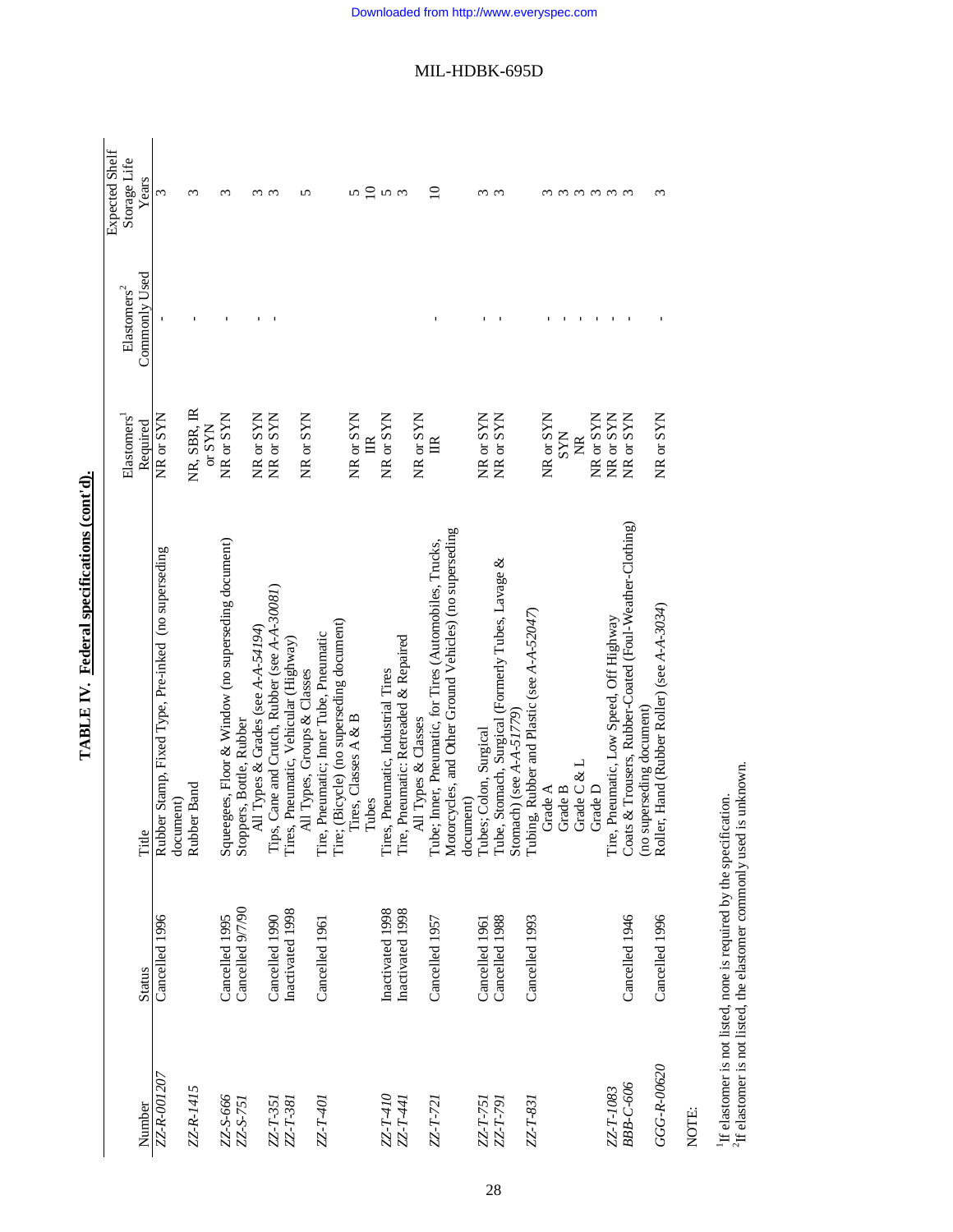| <b>Status</b> | Title                                                                               | Elastomers<br>Required           | Commonly Used<br>${\rm El}$ astomers<br>$\sp2$ | Expected Shelf<br>Storage Life<br>Years |
|---------------|-------------------------------------------------------------------------------------|----------------------------------|------------------------------------------------|-----------------------------------------|
|               | Silicone Rubber Sponge, Closed Cell, Medium, Extreme<br>Low Pressure                |                                  |                                                | $\overline{20}$                         |
|               | Silicone Rubber Sponge, Closed Cell, Firm, Extreme Low<br>Temperature               |                                  |                                                | $\Omega$                                |
|               | age, Silicone Rubber, Closed Cell, Medium<br>Spon                                   |                                  |                                                |                                         |
|               | ge, Silicone Rubber, Closed Cell, Firm<br>Spon                                      |                                  |                                                |                                         |
|               | ge, Chloroprene-Rubber, Soft<br>Spon                                                | g                                |                                                |                                         |
|               | ge, Chloroprene-Rubber, Medium<br>Sponge, Chloroprene-Rubber, Firm<br>Spon          | $\mathfrak{B}$<br>$\mathfrak{S}$ |                                                | $R$ $R$ ៣៣៣                             |
|               | Rubber Nitrile, Petroleum Base Hydraulic Fluid Resistant<br>$(55 - 65)$             | <b>NBR</b>                       |                                                | $\epsilon$                              |
|               | Rubber Nitrile, Dry Heat Resistant (35-45)                                          | NBR                              |                                                |                                         |
|               | Rubber Nitrile, Dry Heat Resistant (55-65)                                          |                                  |                                                |                                         |
|               | Rubber Synthetic, Low Temperature Resistant (25-35)                                 | <b>EEE</b><br>EEE                |                                                |                                         |
|               | Rubber Synthetic, Low Temperature Resistant (45-55)                                 |                                  |                                                |                                         |
|               | Chloroprene Rubber, Weather Resistant, (25-35)                                      |                                  |                                                | m m x x x                               |
|               | Chloroprene Rubber, Weather Resistant, (45-55)                                      | <b>ABA</b>                       |                                                |                                         |
|               | Chloroprene Rubber, Electrical Resistant, (65-75)                                   |                                  |                                                |                                         |
|               | Synthetic Rubber General Purpose, Fluid Resistant (55-65)                           |                                  |                                                | $\infty$ n n                            |
|               | Synthetic Rubber, Hot Oil Resistant, High Swell (45-55)                             | $\mathfrak{B}$                   |                                                |                                         |
|               | Acrylonitrile Butadiene (NBR) Rubber, Hot Oil & Coolant                             | <b>NBR</b>                       |                                                |                                         |
|               | Resistant (65-75) (no superseding document)                                         |                                  |                                                |                                         |
|               | Chloroprene Rubber Sheet, Cotton Fabric Reinforced,<br>Weather Resistant            | g                                |                                                | ∽                                       |
|               | Chloroprene Rubber Sheet, Nylon Fabric Reinforced                                   | g                                |                                                | 5                                       |
|               | Weather Resistant                                                                   |                                  |                                                |                                         |
|               | Nitrile Rubber Sheet, Nylon Fabric Reinforced, Aromatic                             | <b>NBR</b>                       |                                                | 3                                       |
|               | Resistant<br>Fuel                                                                   |                                  |                                                |                                         |
|               | Silicone Rubber Sheet, Glass Fabric Reinforced, VMQ Type                            |                                  |                                                | ສ ສ                                     |
|               | Silicone Rubber Sheet, Glass Fabric Reinforced, Heat &<br>Weather Resistant (60-80) | 0                                |                                                |                                         |
|               | Silicone Rubber, Extreme Low Temperature Resistant                                  |                                  |                                                | $\Omega$                                |
|               | $(15-30)$                                                                           |                                  |                                                |                                         |

TABLE V. Aerospace Materials Specifications. **TABLE V. Aerospace Materials Specifications.**

NOTE:

 $^1\rm H$  no elastomer is listed, none is required by the specification.  $^2\rm H$  no elastomer is listed, the elastomer commonly used is unknown.  ${}^{2}$ If no elastomer is listed, the elastomer commonly used is unknown. 1If no elastomer is listed, none is required by the specification.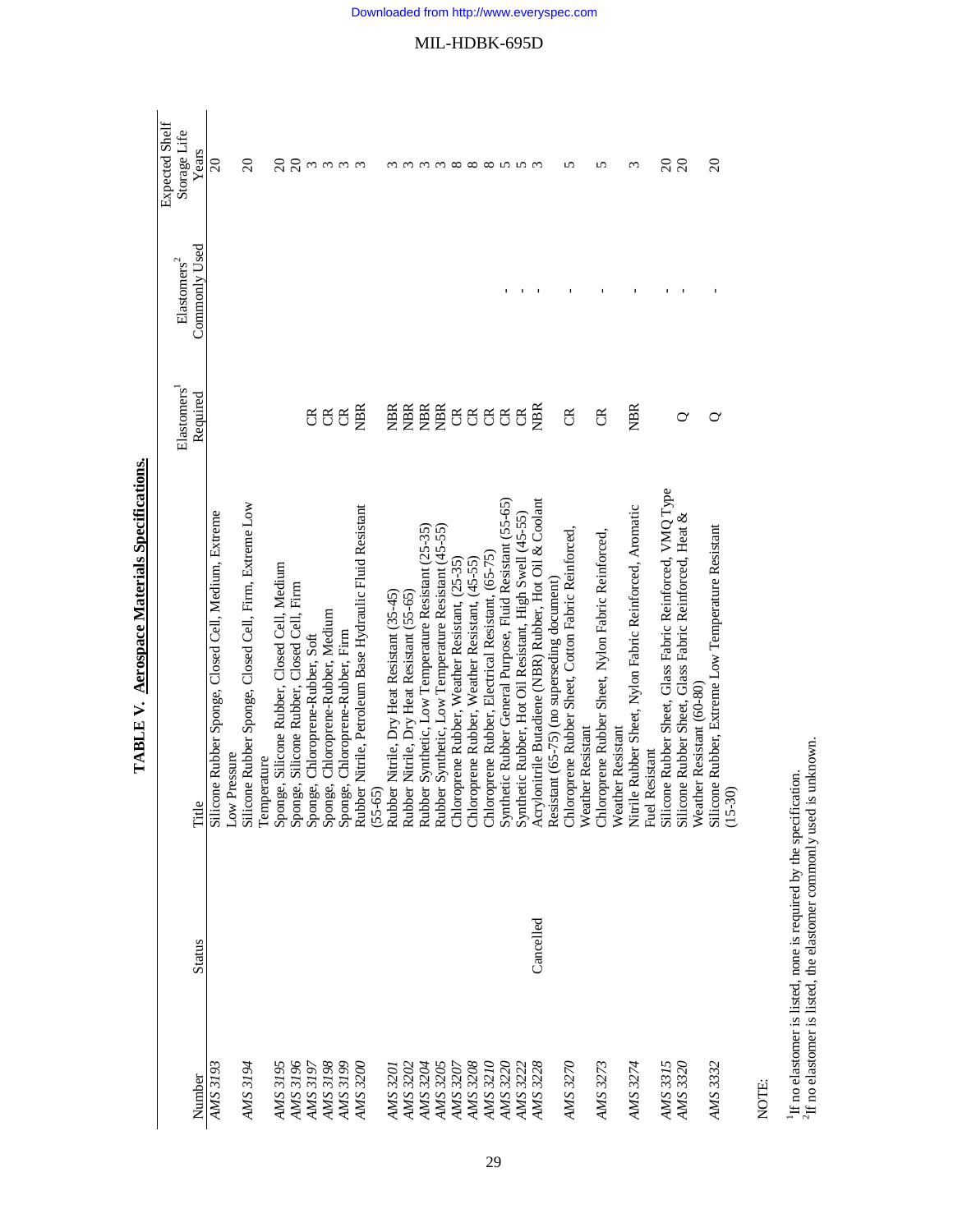|                      |                                 |                                                                                                                                                             |                         |                                              | Expected Shelf                    |
|----------------------|---------------------------------|-------------------------------------------------------------------------------------------------------------------------------------------------------------|-------------------------|----------------------------------------------|-----------------------------------|
| Number               |                                 | Title                                                                                                                                                       | Elastomers <sup>1</sup> | Commonly Used<br>${\rm El}$ astomers<br>$^2$ | Storage Life                      |
| AMS 3344             | Cancelled 1970<br><b>Status</b> | Silicone Rubber - 1800 psi (45-55) (no superseding                                                                                                          | Required<br>$\rm \sim$  |                                              | Years<br>$\overline{\mathcal{S}}$ |
|                      |                                 | document)                                                                                                                                                   |                         |                                              |                                   |
| AMS 3386             |                                 | Hose, Synthetic Rubber, Aircraft Fueling, Textile Reinforced<br>Collapsing                                                                                  | $\mathbf{I}$            | <b>NBR</b>                                   | 3                                 |
| AMS 3387             |                                 | Hose, Nitrile Rubber, Aircraft Fueling, Textile Reinforced,<br>Chloroprene Covered Noncollapsing                                                            | <b>NBR</b>              | ı                                            | $\epsilon$                        |
| AMS 3388             |                                 | Hose, Synthetic Rubber, Aircraft Fueling, Single Wire Braid<br>Reinforced, Noncollapsing                                                                    |                         | <b>NBR</b>                                   | 3                                 |
| AMS 3389             |                                 | Hose, Synthetic Rubber, Aircraft Fueling Double Wire Braid<br>Reinforced, Noncollapsing                                                                     | $\mathbf{I}$            | <b>NBR</b>                                   | 3                                 |
| AMS 3570<br>AMS 3650 |                                 | Foam, Flexible Polyurethane Open Cell, Medium Flexibility<br>Packing, Preformed, AMS 3650, Seal                                                             | AU, EU<br>PCTFE         | Ţ                                            | 3                                 |
| AMS-C-6183           |                                 | Cork and Rubber Composition Sheet, for Aromatic Fuel and<br>Resistant Gaskets<br><b>Jill</b>                                                                |                         | <b>NBR</b>                                   |                                   |
| AMS-R-6855           |                                 | Elastomer, Synthetic, Sheets, Strips, Molded or Extruded<br>Shapes                                                                                          |                         | NBR, CR,<br><b>SBR</b>                       | 5                                 |
| AMS 7261             |                                 | Rings, Phosphonitrilic Fluororelastomer High-Temperature-<br>Fluid Resistant                                                                                | E                       |                                              | $\Omega$                          |
| AMS 7263             |                                 | Rings, Packing, Synthetic Rubber - Phosphate Ester<br>Hydraulic Fluid Resistant (85-95) Butyl Type<br>(Reference document)                                  | 臣                       |                                              | $\Omega$                          |
| <b>AMS 7275</b>      | Cancelled                       | Rings, Sealing, Synthetic Rubber-Synthetic Lubricant<br>Resistant (65-85) Fluorocarbon Type (no superseding<br>document)                                    | FKM                     |                                              | $\Omega$                          |
| AMS 7277             | Cancelled                       | Rings, Sealing, Synthetic Rubber Phosphate Ester Hydraulic<br>Fluid Resistant (70-85) Butyl Type (no superseding<br>document)                               | $\mathbb{R}$            |                                              | $\Omega$                          |
| <b>AMS 7278</b>      | Cancelled                       | Rings, Sealing, Synthetic Rubber High Temperature Fluid<br>Resistant (70-80) Fluorocarbon Type (see AMS 7276<br>referenced in SAE ARP5316)                  | FKM                     |                                              | $\Omega$                          |
| AMS 7279             | Cancelled                       | Rings, Sealing, Synthetic Rubber High Temperature Fluid<br>Resistant (85-95) Fluorocarbon Type (see AMS 7259<br>referenced in SAE ARP5316)                  | FKM                     |                                              | $\Omega$                          |
| AMS 7280             | Inactivated                     | Fluid Resistant, Low Compression Set, FKM Type (70-80)<br>Rings, Sealing, Fluorocarbon Rubber, High Temperature<br>(see AMS 7276 referenced in SAE ARP5316) | FKM                     |                                              | $\Omega$                          |

TABLE V. Acrospace Materials Specifications (cont'd). **TABLE V. Aerospace Materials Specifications (cont'd).**

NOTE:

 $^1\rm H$  no elastomer is listed, none is required by the specification.  $^2\rm H$  no elastomer is listed, the elastomer commonly used is unknown.  $2$  If no elastomer is listed, the elastomer commonly used is unknown. 1If no elastomer is listed, none is required by the specification.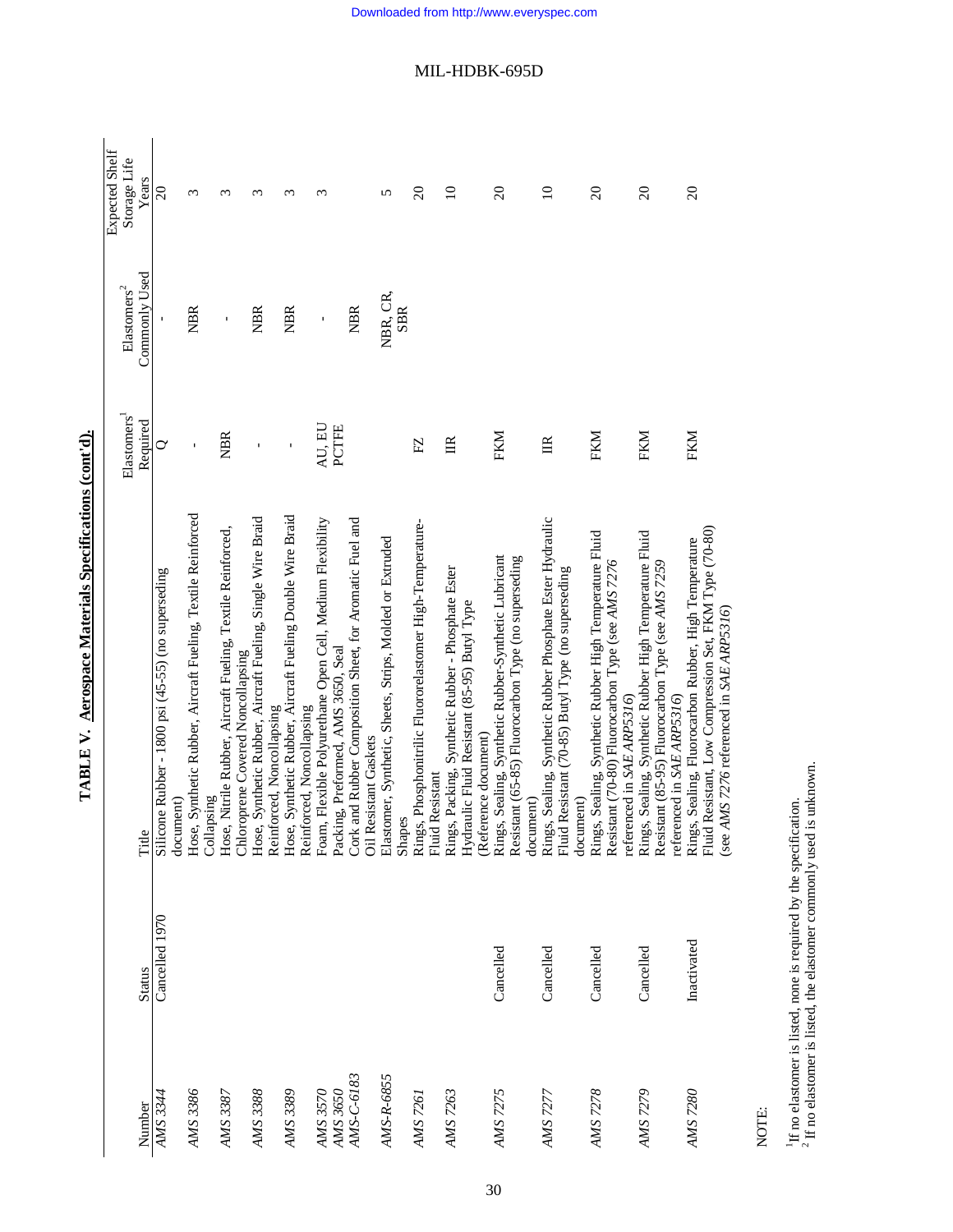|                        |                |                                                                          |                                     |                                              | <b>Expected Shelf</b>      |
|------------------------|----------------|--------------------------------------------------------------------------|-------------------------------------|----------------------------------------------|----------------------------|
| Number                 | <b>Status</b>  | Title                                                                    | Elastomers <sup>1</sup><br>Required | Commonly Used<br>$\rm \mathbf{Elastomers}^2$ | Storage Life<br>Years      |
| ASTM C443              |                | Joints For Circular Concrete Sewer & Culvert Pipe, Using                 | NR or SYN                           |                                              |                            |
|                        |                | Gaskets<br>Rubber <sub>(</sub>                                           |                                     |                                              |                            |
| ASTM D178              |                | insulating Matting<br>Rubber I                                           |                                     |                                              |                            |
| ASTM <sub>D296</sub>   | Cancelled 1984 | Rubber-Lined Fire Hose with Woven Jacket                                 |                                     |                                              |                            |
| ASTM D353              | Cancelled 1995 | Natural Rubber Performance Insulation for Wire & Cable 60<br>C Operation | E                                   |                                              |                            |
| ASTM D469              | Cancelled 1995 | Natural Rubber Heat-Resisting Insulation for Wire & Cable,               | ž                                   |                                              |                            |
|                        |                | 75 C Operation                                                           |                                     |                                              |                            |
| ASTM D532              |                | Natural Rubber Jacket For Wire & Cable                                   |                                     |                                              |                            |
|                        |                |                                                                          |                                     |                                              |                            |
| ASTM D574<br>ASTM D752 | Cancelled 1984 | Ozone-Resisting Insulation for Wire & Cable                              | U                                   |                                              | ${}^{\circ}$               |
|                        | Cancelled 1984 | Heavy-Duty Black Polychloroprene for Wire & Cable<br>(see ASTM $D4247$ ) |                                     |                                              |                            |
| ASTM D753              | Cancelled 1984 | General Purpose Polychloroprene for Wire & Cable                         | ◡                                   |                                              | ∞                          |
|                        |                | (see ASTM D4247)                                                         |                                     |                                              |                            |
| ASTM D754              | Cancelled 1984 | Synthetic Rubber Insulation for Wire & Cable 75 C                        |                                     |                                              | S                          |
|                        |                | Operation (no superseding document)                                      |                                     |                                              |                            |
| ASTM D755              | Cancelled 1984 | Synthetic Rubber Insulation for Wire & Cable60C                          |                                     |                                              | $\epsilon$                 |
|                        |                | Operation (no superseding document)                                      |                                     |                                              |                            |
| ASTM D866              |                | Styrene-Butadiene (SBR) Synthetic Rubber Jacket for Wire                 | <b>SBR</b>                          |                                              | ς                          |
|                        |                | & Cable                                                                  |                                     |                                              |                            |
| <b>ASTM DI048</b>      |                | Rubber Insulating Blankets                                               | NR or IR                            |                                              |                            |
| ASTM D1050             |                | Rubber Insulating Line Hose                                              |                                     | $\overline{\phantom{a}}$                     | ო ო                        |
| ASTM D1055             |                | Flexible Cellular Materials - Latex Foam                                 |                                     |                                              |                            |
|                        |                | Grades RC & RU                                                           |                                     | ž                                            | S                          |
| ASTM D1056             |                | Flexible Cellular Materials-Sponge or Expanded                           |                                     |                                              |                            |
|                        |                | Type R - Classes 0 & E                                                   |                                     | ž                                            |                            |
|                        |                | Type SB - Classes 0 & E                                                  |                                     | <b>NBR</b>                                   | $\omega$ $\omega$ $\omega$ |
|                        |                | Type SC - Classes 0 & E                                                  |                                     | $\mathfrak{S}$                               |                            |
| ASTM D1330             |                | Sheet Rubber Gaskets                                                     |                                     |                                              |                            |
|                        |                | Grades $I \& II$                                                         | NR or SYN                           |                                              | 3                          |
| ASTM DI352             |                | Ozone-Resisting Butyl Rubber Insulation for Wire & Cable                 | 旨                                   |                                              | $\overline{0}$             |
| ASTM DI520             | Cancelled 1984 | Synthetic Rubber Heat or Moisture Resisting Insulation for               |                                     |                                              | $\mathfrak{g}$             |
|                        |                | Wire & Cable (see ASTM D1679)                                            |                                     |                                              |                            |
| ASTM DI521             | Cancelled 1976 | Synthetic Rubber Performance, Moisture Resisting Insulation              |                                     |                                              | $\epsilon$                 |
|                        |                | & Cable (no superseding document)<br>for Wire                            |                                     |                                              |                            |
| ASTM D1523             |                | Synthetic Rubber Insulation for Wire & Cable 90 C                        |                                     |                                              | ς                          |
|                        |                | Operation                                                                |                                     |                                              |                            |

TABLE VI. American Society for Testing and Materials Specifications. **TABLE VI. American Society for Testing and Materials Specifications.**

NOTE:

 $^1\rm H$  no elastomer is listed, none is required by the specification.  $^2\rm H$  no elastomer is listed, the elastomer commonly used is unknown. 1If no elastomer is listed, none is required by the specification.

 ${}^{2}\text{H}$  no elastomer is listed, the elastomer commonly used is unknown.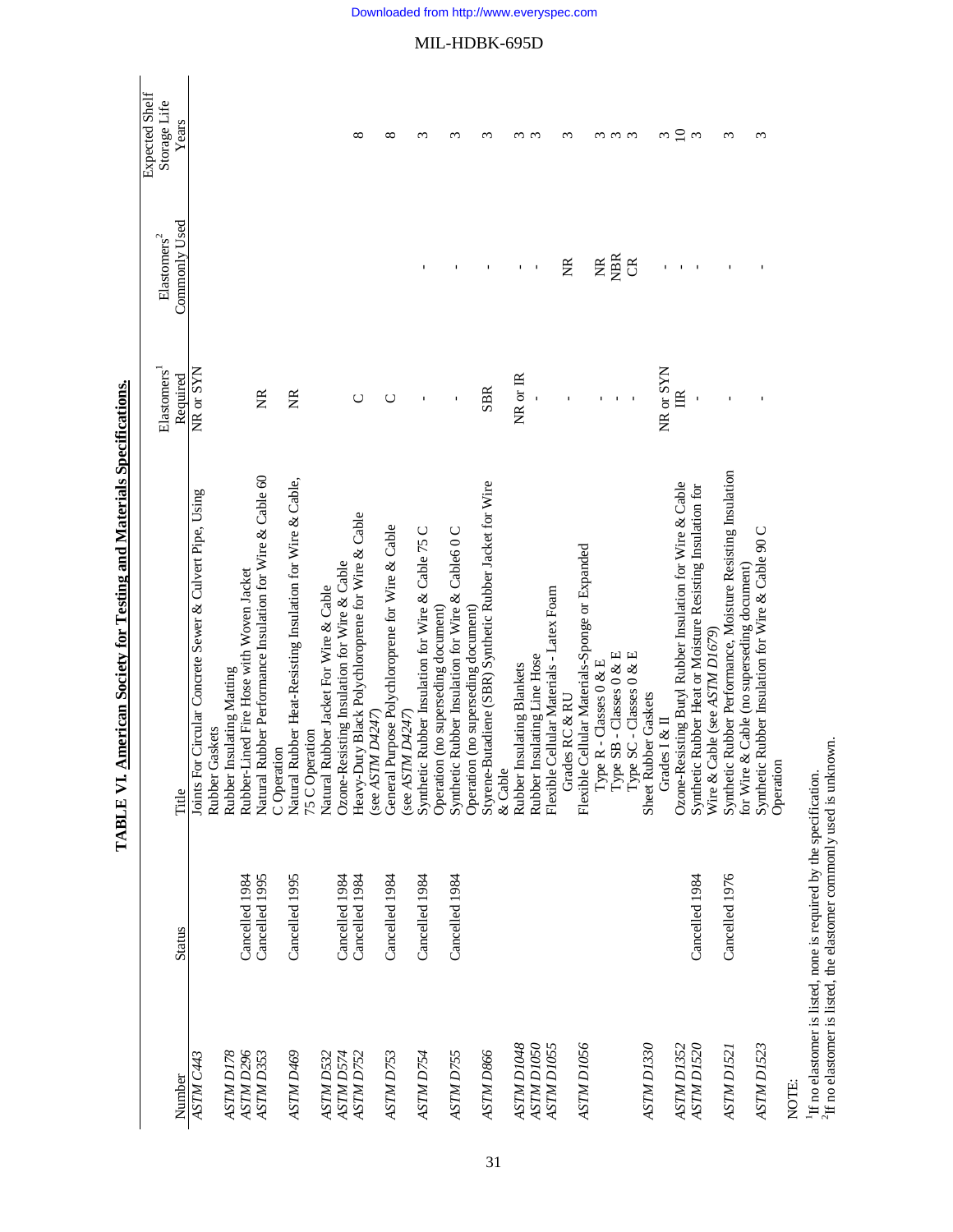| Number                          | <b>Status</b>  | Title                                                                                                                                  | Elastomers <sup>1</sup><br>Required | Commonly Used<br>${\rm El}$ astomers<br>$^2$                                                                                                                                                                                                                                                                                                                                                                                                                   | Expected Shelf<br>Storage Life<br>Years |
|---------------------------------|----------------|----------------------------------------------------------------------------------------------------------------------------------------|-------------------------------------|----------------------------------------------------------------------------------------------------------------------------------------------------------------------------------------------------------------------------------------------------------------------------------------------------------------------------------------------------------------------------------------------------------------------------------------------------------------|-----------------------------------------|
| ASTM D1564                      | Cancelled 1979 | Urethane Foam (see ASTM D3574)<br>Grades US & UU<br>Flexible                                                                           | AU, EU                              |                                                                                                                                                                                                                                                                                                                                                                                                                                                                | 3                                       |
| ASTM D1565                      | Cancelled 1998 | Copolymers (Open-Cell Foam) (no superseding document)<br>Flexible Cellular Materials-Vinyl Chloride Polymers and<br>Grades VC, VU & VO |                                     |                                                                                                                                                                                                                                                                                                                                                                                                                                                                |                                         |
| ASTM D1667                      |                | Flexible Cellular Materials-Vinyl Chloride Polymers and                                                                                | Viny<br>Vinyl                       |                                                                                                                                                                                                                                                                                                                                                                                                                                                                | $\omega$ $\omega$                       |
| ASTM D1679                      |                | Synthetic Rubber Heat & Moisture Resisting Insulation for<br>Copolymers (Closed-Cell Vinyl)<br>Wire & Cable, 75 C Operation            |                                     |                                                                                                                                                                                                                                                                                                                                                                                                                                                                | $\sim$                                  |
| ASTM D1764                      |                | Rubber Latex Products for Automotive Applications                                                                                      |                                     |                                                                                                                                                                                                                                                                                                                                                                                                                                                                |                                         |
|                                 |                | Class LSB<br>Type LR                                                                                                                   |                                     | <b>WEG</b>                                                                                                                                                                                                                                                                                                                                                                                                                                                     | mmnma                                   |
|                                 |                | Class LSC                                                                                                                              |                                     |                                                                                                                                                                                                                                                                                                                                                                                                                                                                |                                         |
| ASTM D1869<br><b>ASTM D1931</b> |                | Fully Cured Silicone Rubber-Coated Glass Fabric & Tapes<br>Rubber Rings for Asbestos - Cement Pipe                                     | NR or SYN                           |                                                                                                                                                                                                                                                                                                                                                                                                                                                                |                                         |
| ASTM D2000                      |                | Rubber Products In Automotive Applications<br>for Electrical Insulation                                                                |                                     |                                                                                                                                                                                                                                                                                                                                                                                                                                                                |                                         |
|                                 |                | Classification System for                                                                                                              |                                     |                                                                                                                                                                                                                                                                                                                                                                                                                                                                |                                         |
|                                 |                | Material Designation AA with Suffix A13                                                                                                |                                     | NR, SBR or IIR                                                                                                                                                                                                                                                                                                                                                                                                                                                 |                                         |
|                                 |                | Material Designation AK                                                                                                                |                                     |                                                                                                                                                                                                                                                                                                                                                                                                                                                                |                                         |
|                                 |                | Material Designation BA with Suffices A14 & C12                                                                                        |                                     | SBR or IIR                                                                                                                                                                                                                                                                                                                                                                                                                                                     | 3 2 38833 2 1 2 3 2 2 2 2 2 4 3         |
|                                 |                | Material Designation BC                                                                                                                |                                     | $\mathfrak{g}$ $\mathfrak{g}$                                                                                                                                                                                                                                                                                                                                                                                                                                  |                                         |
|                                 |                | Material Designation BE                                                                                                                |                                     |                                                                                                                                                                                                                                                                                                                                                                                                                                                                |                                         |
|                                 |                | Material Designation BF                                                                                                                |                                     |                                                                                                                                                                                                                                                                                                                                                                                                                                                                |                                         |
|                                 |                | Material Designation BG                                                                                                                |                                     | $\begin{array}{l} \mathtt{MBR} \\ \mathtt{A}\mathtt{U}, \mathtt{EU} \\ \mathtt{CSM} \\ \mathtt{CSM} \\ \mathtt{MBR} \\ \mathtt{ACM} \\ \mathtt{ACM} \\ \mathtt{FCM} \\ \mathtt{WOM} \\ \mathtt{C} \\ \mathtt{WOM} \\ \mathtt{C} \\ \mathtt{WOM} \\ \mathtt{C} \\ \mathtt{WOM} \\ \mathtt{C} \\ \mathtt{WOM} \\ \mathtt{C} \\ \mathtt{WOM} \\ \mathtt{C} \\ \mathtt{WOM} \\ \mathtt{C} \\ \mathtt{WOM} \\ \mathtt{C} \\ \mathtt{WOM} \\ \mathtt{C} \\ \mathtt{$ |                                         |
|                                 |                | Material Designation BK                                                                                                                |                                     |                                                                                                                                                                                                                                                                                                                                                                                                                                                                |                                         |
|                                 |                | Material Designation CE                                                                                                                |                                     |                                                                                                                                                                                                                                                                                                                                                                                                                                                                |                                         |
|                                 |                | Material Designation CH                                                                                                                |                                     |                                                                                                                                                                                                                                                                                                                                                                                                                                                                |                                         |
|                                 |                | Material Designation DH                                                                                                                |                                     |                                                                                                                                                                                                                                                                                                                                                                                                                                                                |                                         |
|                                 |                | Material Designation FC                                                                                                                |                                     |                                                                                                                                                                                                                                                                                                                                                                                                                                                                |                                         |
|                                 |                | Material Designation FK                                                                                                                |                                     |                                                                                                                                                                                                                                                                                                                                                                                                                                                                |                                         |
|                                 |                | Material Designation GE                                                                                                                |                                     |                                                                                                                                                                                                                                                                                                                                                                                                                                                                |                                         |
|                                 |                | Material Designation HK                                                                                                                |                                     |                                                                                                                                                                                                                                                                                                                                                                                                                                                                |                                         |
| ASTM D2903                      |                | Neoprene, Heat Shrinkable Tubing                                                                                                       | g                                   |                                                                                                                                                                                                                                                                                                                                                                                                                                                                |                                         |
| ASTM D3574                      |                | Flexible Cellular Materials-Slab, Bonded, and Molded                                                                                   | AU, EU                              |                                                                                                                                                                                                                                                                                                                                                                                                                                                                |                                         |
|                                 |                | Urethane Foams                                                                                                                         |                                     |                                                                                                                                                                                                                                                                                                                                                                                                                                                                |                                         |

TABLE VI. American Society for Testing and Materials Specifications. **TABLE VI. American Society for Testing and Materials Specifications.**

1If no elastomer is listed, none is required by the specification.

NOTE:<br><sup>1</sup>If no elastomer is listed, none is required by the specification.<br><sup>2</sup> If no elastomer is listed, the elastomer commonly used is unknown.  $2$  If no elastomer is listed, the elastomer commonly used is unknown.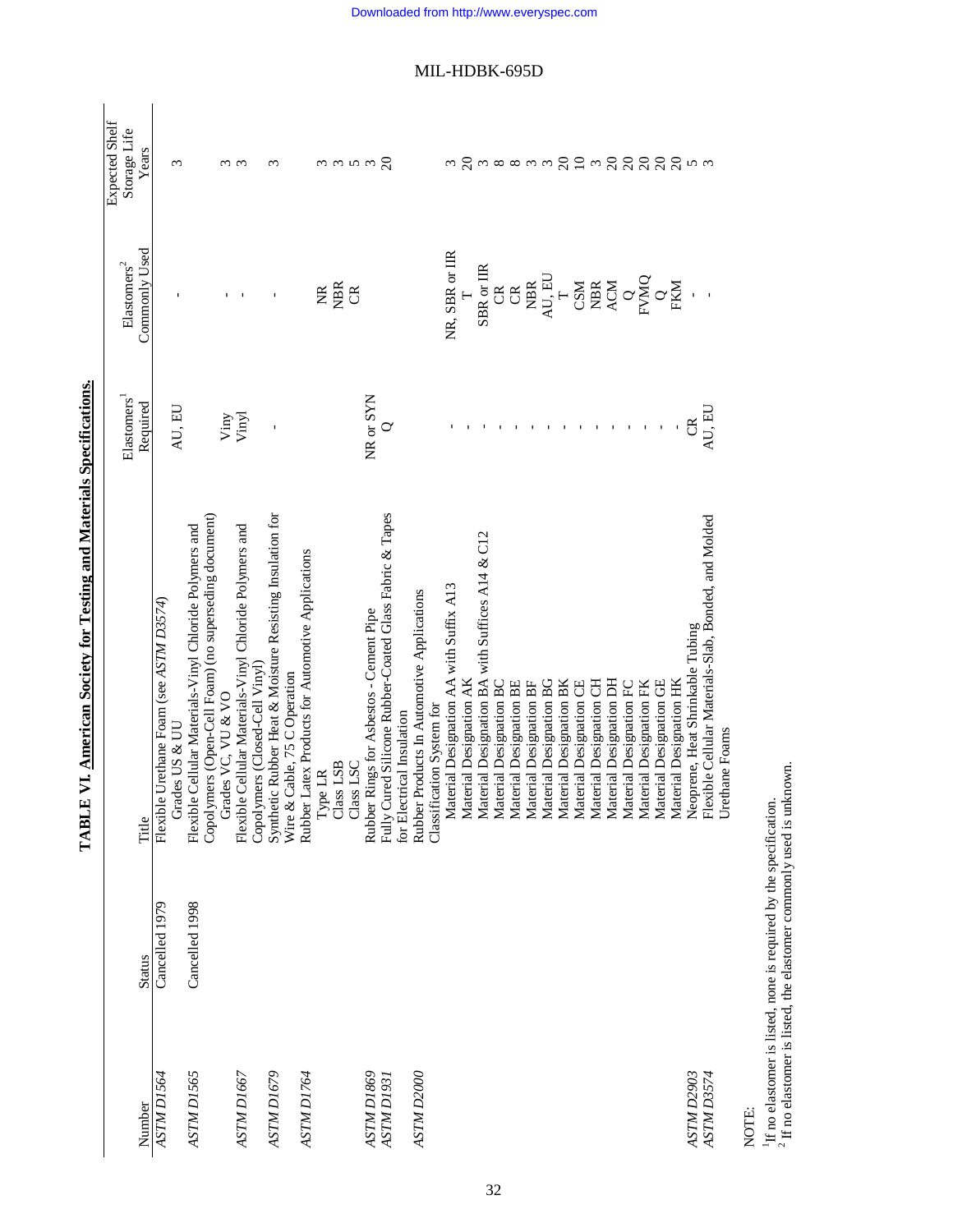|                                      |                  |                                                      |                                     |                                             | Expected Shelf                           |
|--------------------------------------|------------------|------------------------------------------------------|-------------------------------------|---------------------------------------------|------------------------------------------|
| Number                               | <b>Status</b>    | Title                                                | Elastomers <sup>1</sup><br>Required | Commonly Used<br>$\mathrm{E}$ astomers $^2$ | Storage Life<br>Years                    |
| NAS <sub>II</sub>                    | Inactivated 1957 | Valve Assembly - Flapper                             | <b>AMS 3212</b>                     | <b>NBR</b>                                  |                                          |
|                                      |                  |                                                      |                                     |                                             |                                          |
| NAS 244<br>NAS 485                   | Inactivated 1947 | Cap - Rigid Tube or Hose Fitting Synthetic           | AMS 3208 (CR)                       |                                             | $\frac{1}{2}$ $\infty$ $\infty$ $\infty$ |
|                                      | Inactivated 1951 | Hose-Oil & Coolant                                   |                                     | $\mathfrak{B}$                              |                                          |
| NAS 617                              |                  | Packing, Preformed, String Thread Tube Fitting Boss, | MIL-R-7362                          | <b>NBR</b>                                  |                                          |
|                                      |                  | Synthetic Lubricant Resistant                        | Comp. A                             |                                             |                                          |
|                                      |                  |                                                      | (Inactivated)                       |                                             |                                          |
| NAS <sub>1369</sub>                  |                  | Duct, Air, Flexible & Semi-Rigid                     |                                     |                                             |                                          |
|                                      |                  | Type A                                               | <b>Glass Fabric</b>                 | $\mathbf{I}$                                | $\mathbf{r}$                             |
|                                      |                  |                                                      | impreg with CR                      |                                             |                                          |
|                                      |                  | Type B                                               | Glass Fabric                        |                                             | $\Omega$                                 |
|                                      |                  |                                                      | impreg with Q                       |                                             |                                          |
| NAS 1370 thru<br>NAS <sub>1379</sub> |                  | Duct, Air, Flexible, Helix Wire Supported            |                                     |                                             |                                          |
|                                      |                  | $-65$ to $+275$ F                                    | Fiberglass                          |                                             | 5                                        |
|                                      |                  |                                                      | impreg with CR                      |                                             |                                          |
|                                      |                  | $-75$ to $+500$ F                                    | Fiberglass                          |                                             | $\overline{c}$                           |
|                                      |                  |                                                      | impreg with                         |                                             |                                          |
| <b>NAS 1515</b>                      |                  | Washers - Plastic & Synthetic Rubber                 |                                     |                                             |                                          |
|                                      |                  | Code Letter A                                        | ZZ-R-765                            |                                             | $\overline{c}$                           |
|                                      |                  |                                                      | (Referenced in                      |                                             |                                          |
|                                      |                  |                                                      | <b>SAE ARP5316</b>                  |                                             |                                          |
|                                      |                  | Code Letter B                                        | ZZ-R-765                            |                                             | $\overline{c}$                           |
|                                      |                  |                                                      | (Referenced in                      |                                             |                                          |
|                                      |                  |                                                      | <b>SAE ARP5316</b>                  |                                             |                                          |
|                                      |                  | Code Letter C                                        | MIL-R-6855                          | <b>NBR</b>                                  | $\epsilon$                               |
|                                      |                  |                                                      | Class I Cancelled                   |                                             |                                          |
|                                      |                  |                                                      | (see SAE-AMS-R-                     |                                             |                                          |
|                                      |                  |                                                      | 6855)                               |                                             |                                          |
|                                      |                  | Code Letter D                                        | MIL-R-6855                          | g                                           | ${}^{\circ}$                             |
|                                      |                  |                                                      | Class II Cancelled                  |                                             |                                          |
|                                      |                  |                                                      | (see SAE-AMS-R-                     |                                             |                                          |
|                                      |                  |                                                      | 6855)                               |                                             |                                          |
|                                      |                  | Code Letter E                                        | MIL-R-6855                          | g                                           | $\infty$                                 |
|                                      |                  |                                                      | Class IV                            |                                             |                                          |
|                                      |                  |                                                      | Cancelled (see                      |                                             |                                          |
|                                      |                  |                                                      | SAE-AMS-R-                          |                                             |                                          |
| NOTE:                                |                  |                                                      | 6855)                               |                                             |                                          |

TABLE VII. National Aerospace Standards. **TABLE VII. National Aerospace Standards.**

NOTE:<br><sup>1</sup>If no elastomer is listed, none is required by the specification.<br><sup>2</sup>If no elastomer is listed, the elastomer commonly used is unknown. 1If no elastomer is listed, none is required by the specification.

 ${}^{2}$ If no elastomer is listed, the elastomer commonly used is unknown.

Downloaded from http://www.everyspec.com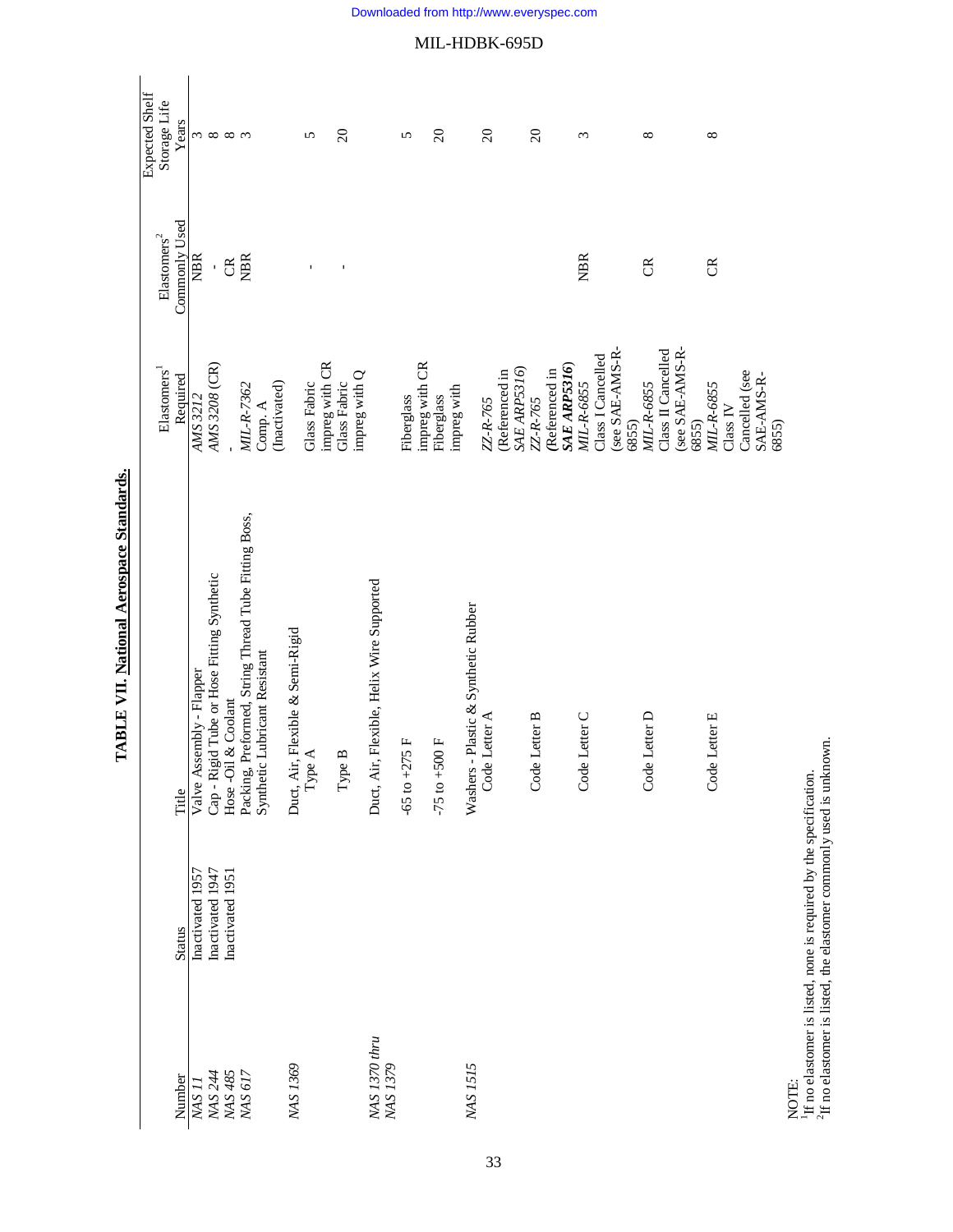| Expected Shelf<br>Storage Life | Years         | 3             |        |                    | ${}^{\circ}$  |                    |              | $\overline{10}$ |                    |                | $\overline{10}$                | $\overline{10}$ |               |             |           | 3                     |                  |                  |                    | 3                             |                  |                  |                    | $\overline{c}$                                                |                                        | $\overline{c}$                                        |                                       |                   | $\overline{c}$                                                                                  |                   |                  |
|--------------------------------|---------------|---------------|--------|--------------------|---------------|--------------------|--------------|-----------------|--------------------|----------------|--------------------------------|-----------------|---------------|-------------|-----------|-----------------------|------------------|------------------|--------------------|-------------------------------|------------------|------------------|--------------------|---------------------------------------------------------------|----------------------------------------|-------------------------------------------------------|---------------------------------------|-------------------|-------------------------------------------------------------------------------------------------|-------------------|------------------|
| $\mathrm{Elastomers}^2$        | Commonly Used | <b>NBR</b>    |        |                    |               |                    |              |                 |                    |                |                                |                 |               |             |           | <b>NBR</b>            |                  |                  |                    | <b>NBR</b>                    |                  |                  |                    | FKM                                                           |                                        | FKM                                                   |                                       |                   | FKM                                                                                             |                   |                  |
| Elastomers <sup>1</sup>        | Required      | MIL-R-7362    | Comp A | (Inactivated 1997) | AMS 3209      | (Referenced in SAE | ARP5316)(CR) | AMS 3238        | (Referenced in SAE | ARP5316) (IIR) | AMS 3650 (FKM)                 | AMS 3651 (FKM)  | Cancelled (no | superseding | document) | MIL-C-6183            | (Cancelled 1998) | (see AMS-C-6183) | Class <sub>I</sub> | MIL-C-6183                    | (Cancelled 1998) | (see AMS-C-6183) | Class <sub>I</sub> | (Cancelled 1970)<br>MIL-R-25897                               | (see MIL-R-83248,<br>Inactivated 1997) | MIL-R-25897                                           | (see MIL-R-83248)<br>(Cancelled 1970) | Inactivated 1997) | (Cancelled 1970)<br>MIL-R-25897                                                                 | (see MIL-R-83248, | Inactivated 1997 |
|                                | Title         | Code Letter F |        |                    | Code Letter J |                    |              | Code Letter K   |                    |                | Code Letter L<br>Code Letter M |                 |               |             |           | Gasket - Junction Box |                  |                  |                    | Switch Fitting Box<br>Gasket, |                  |                  |                    | Packing, Preformed - MIL-R-25897 Rubber, 75 Shore "0"<br>Ring |                                        | Packing, Preformed - MIL-R-25897 Rubber, 90 Shore "0" | Ring                                  |                   | Packing, Preformed Straight Thread Tube Fitting Boss, MIL-<br>R-25897 Rubber, 75 Shore "O" Ring |                   |                  |
|                                | <b>Status</b> |               |        |                    |               |                    |              |                 |                    |                |                                |                 |               |             |           | Inactivated 1981      |                  |                  |                    | Inactivated 1981              |                  |                  |                    | Inactivated 1973                                              |                                        | Inactivated 1973                                      |                                       |                   | Inactivated 1973                                                                                |                   |                  |
|                                | Number        |               |        |                    |               |                    |              |                 |                    |                |                                |                 |               |             |           | NAS 1570              |                  |                  |                    | NAS 1577                      |                  |                  |                    | NAS <sub>1593</sub>                                           |                                        | NAS <sub>1594</sub>                                   |                                       |                   | NAS 1595                                                                                        |                   |                  |

TABLE VII. National Aerospace Standards (cont'd). **TABLE VII. National Aerospace Standards (cont'd).**

NOTE:

 $^1\rm H$  no elastomer is listed, none is required by the specification.  $^2\rm H$  no elastomer is listed, the elastomer commonly used is unknown.  ${}^{2}$ If no elastomer is listed, the elastomer commonly used is unknown. 1If no elastomer is listed, none is required by the specification.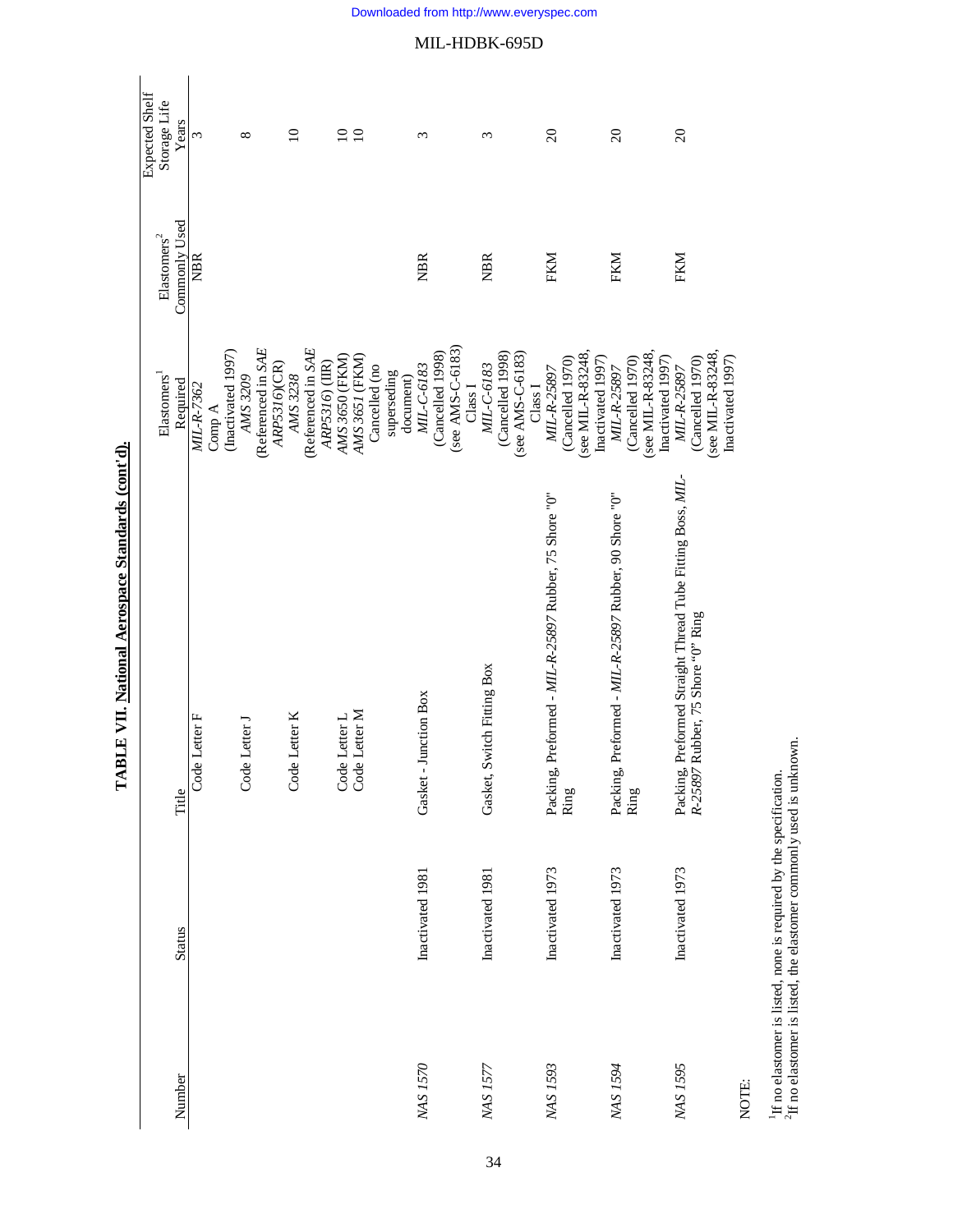| Number        | <b>Status</b>    | Title                                                                                               | Elastomers <sup>1</sup><br>Required                                                            | Commonly Used<br>$\rm \mathbf{Elastomers}^2$ | Expected Shelf<br>Storage Life<br>Years |
|---------------|------------------|-----------------------------------------------------------------------------------------------------|------------------------------------------------------------------------------------------------|----------------------------------------------|-----------------------------------------|
| NAS 1596      | Inactivated 1973 | Packing, Preformed Straight Thread Tube Fitting Boss, MIL-<br>R-25897 Rubber, 90 Shore if 0 to Ring | 83248, Inactivated<br>$\left(\text{Cancelled 1970}\right)$ (see MIL-R-<br>MIL-R-25897<br>1997) | FKM                                          | $\overline{20}$                         |
| NAS 1598      | Inactivated 1997 | Sealing<br>Code $Y$<br>Washer-                                                                      | Inactivated 1997<br>$MIL-R-7362$                                                               | <b>NBR</b>                                   | ς                                       |
|               |                  | Code R                                                                                              | Inactivated 1997<br>Comp A<br>$MIL-R-25988$                                                    | FVMQ                                         | $\overline{c}$                          |
|               |                  | Code N                                                                                              | <b>SAE ARP5316</b><br>Referenced in<br>AMS 3238<br>$\widetilde{\Xi}$                           |                                              | $\supseteq$                             |
| $\frac{1}{2}$ |                  |                                                                                                     |                                                                                                |                                              |                                         |

TABLE VII. National Aerospace Standards (cont'd). **TABLE VII. National Aerospace Standards (cont'd).**

NOTE:

35

 $^1\rm H$  no elastomer is listed, none is required by the specification.  $^2\rm H$  no elastomer is listed, the elastomer commonly used is unknown.  ${}^{2}$ If no elastomer is listed, the elastomer commonly used is unknown. 1If no elastomer is listed, none is required by the specification.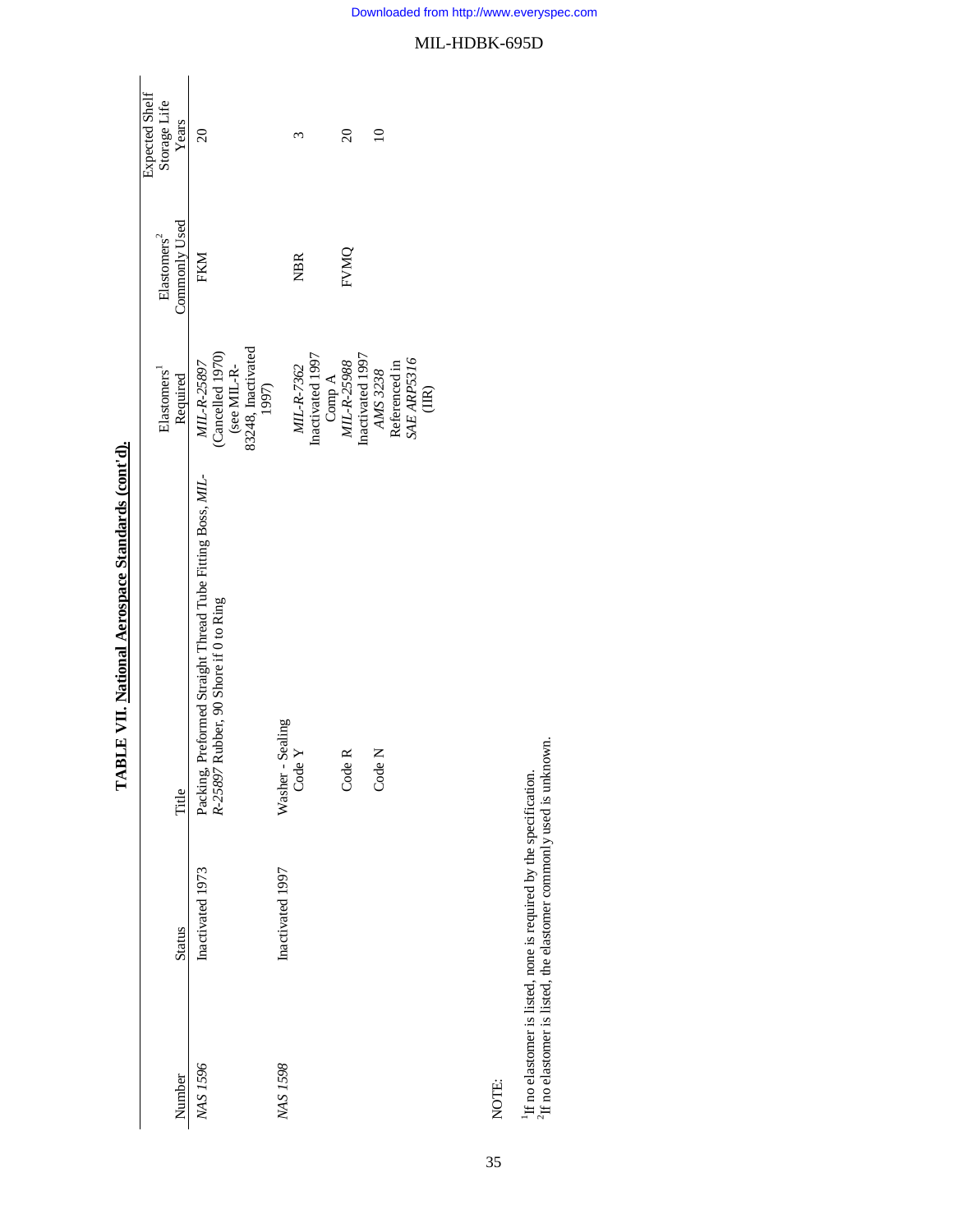|                          |                |                                                                                                                                                                                                                                                      | Elastomers <sup>1</sup> | ${\rm El}$ astomers $^2$       | Expected Shelf<br>Storage Life  |
|--------------------------|----------------|------------------------------------------------------------------------------------------------------------------------------------------------------------------------------------------------------------------------------------------------------|-------------------------|--------------------------------|---------------------------------|
| Number                   | <b>Status</b>  | Title                                                                                                                                                                                                                                                | Required                | Commonly Used                  | Years                           |
| ARP 610                  | Cancelled 1969 | Synthetic or Natural Rubber Lined Pneumatic Hose                                                                                                                                                                                                     |                         |                                |                                 |
|                          |                | Assemblies, Aircraft (no superseding document)                                                                                                                                                                                                       |                         |                                |                                 |
|                          |                | $\rm Class\,I$                                                                                                                                                                                                                                       |                         |                                | ო ო                             |
|                          |                | Class II                                                                                                                                                                                                                                             |                         | Ĕ                              |                                 |
| SAEJI4                   | Cancelled 1980 | Specifications for Elastomer Compounds for Automotive<br>Applications (see SAE J200)                                                                                                                                                                 |                         |                                |                                 |
|                          |                |                                                                                                                                                                                                                                                      |                         |                                |                                 |
|                          |                |                                                                                                                                                                                                                                                      |                         | NR, SBR or IIR                 |                                 |
|                          |                |                                                                                                                                                                                                                                                      | $\blacksquare$          |                                |                                 |
|                          |                |                                                                                                                                                                                                                                                      | ٠                       |                                |                                 |
|                          |                |                                                                                                                                                                                                                                                      | $\mathbf I$             | $\frac{1}{2}$ is $\frac{1}{2}$ | $m \gtrsim m \approx \gtrsim 2$ |
|                          |                |                                                                                                                                                                                                                                                      | $\mathbf{L}$            |                                |                                 |
|                          |                |                                                                                                                                                                                                                                                      |                         |                                |                                 |
| SAE JI5                  | Cancelled 1978 | Type R, Class SA<br>Type R, Class SA<br>Type S, Class SS<br>Type S, Class SS<br>Type S, Class SC<br>Type S, Class SC<br>Type T, Class TB<br>Type T, Class TB<br>Type T, Class TB<br>Type T, Class TB<br>Cirades VC, VU & VO<br>Latex Foam Rolubers ( |                         |                                |                                 |
|                          |                |                                                                                                                                                                                                                                                      |                         |                                |                                 |
|                          |                |                                                                                                                                                                                                                                                      | Vinyl                   |                                | ς                               |
| SAEJI7                   | Cancelled 1990 |                                                                                                                                                                                                                                                      |                         |                                |                                 |
|                          |                |                                                                                                                                                                                                                                                      |                         | g                              | ς                               |
| SAE J18                  |                |                                                                                                                                                                                                                                                      |                         |                                |                                 |
|                          |                |                                                                                                                                                                                                                                                      |                         | $\widetilde{\Xi}$              | $\omega$                        |
|                          |                |                                                                                                                                                                                                                                                      | $\mathbf I$             | <b>NBR</b>                     | $\omega$ $\omega$               |
|                          |                |                                                                                                                                                                                                                                                      |                         | $\beta$                        |                                 |
| $\operatorname{SAE}$ J19 |                |                                                                                                                                                                                                                                                      |                         |                                |                                 |
|                          |                |                                                                                                                                                                                                                                                      |                         |                                |                                 |
|                          |                |                                                                                                                                                                                                                                                      |                         | EEB                            | $\omega$ $\omega$               |
|                          |                |                                                                                                                                                                                                                                                      |                         |                                |                                 |
| $\operatorname{SAE}$ J20 |                |                                                                                                                                                                                                                                                      |                         |                                |                                 |
|                          |                |                                                                                                                                                                                                                                                      |                         | $\rm \alpha_{\widetilde{B}}$   | $\overline{c}$                  |
|                          |                | $\begin{array}{c} \textrm{Class A} \\ \textrm{Class B} \end{array}$                                                                                                                                                                                  | ٠                       |                                | $\frac{1}{2}$ $\frac{1}{2}$     |
|                          |                | $\textsc{Class} \gets$                                                                                                                                                                                                                               |                         | $\beta$                        |                                 |
|                          |                | Class D                                                                                                                                                                                                                                              |                         | <b>RPDM</b>                    |                                 |
| SAE J30                  |                | Fuel & Oil Hoses                                                                                                                                                                                                                                     |                         |                                |                                 |
|                          |                | 30R1, 30R2, 30R3 & 30R5<br><b>SAE</b>                                                                                                                                                                                                                |                         | NR (Tube)                      | 3                               |
|                          |                |                                                                                                                                                                                                                                                      |                         |                                |                                 |

TABLE VIII. Society of Automotive Engineers Standards. **TABLE VIII. Society of Automotive Engineers Standards.**

NOTE:

 $^1\rm H$  no elastomer is listed, none is required by the specification.  $^2\rm H$  no elastomer is listed, the elastomer commonly used is unknown.  ${}^{2}\text{H}$  no elastomer is listed, the elastomer commonly used is unknown. 1If no elastomer is listed, none is required by the specification.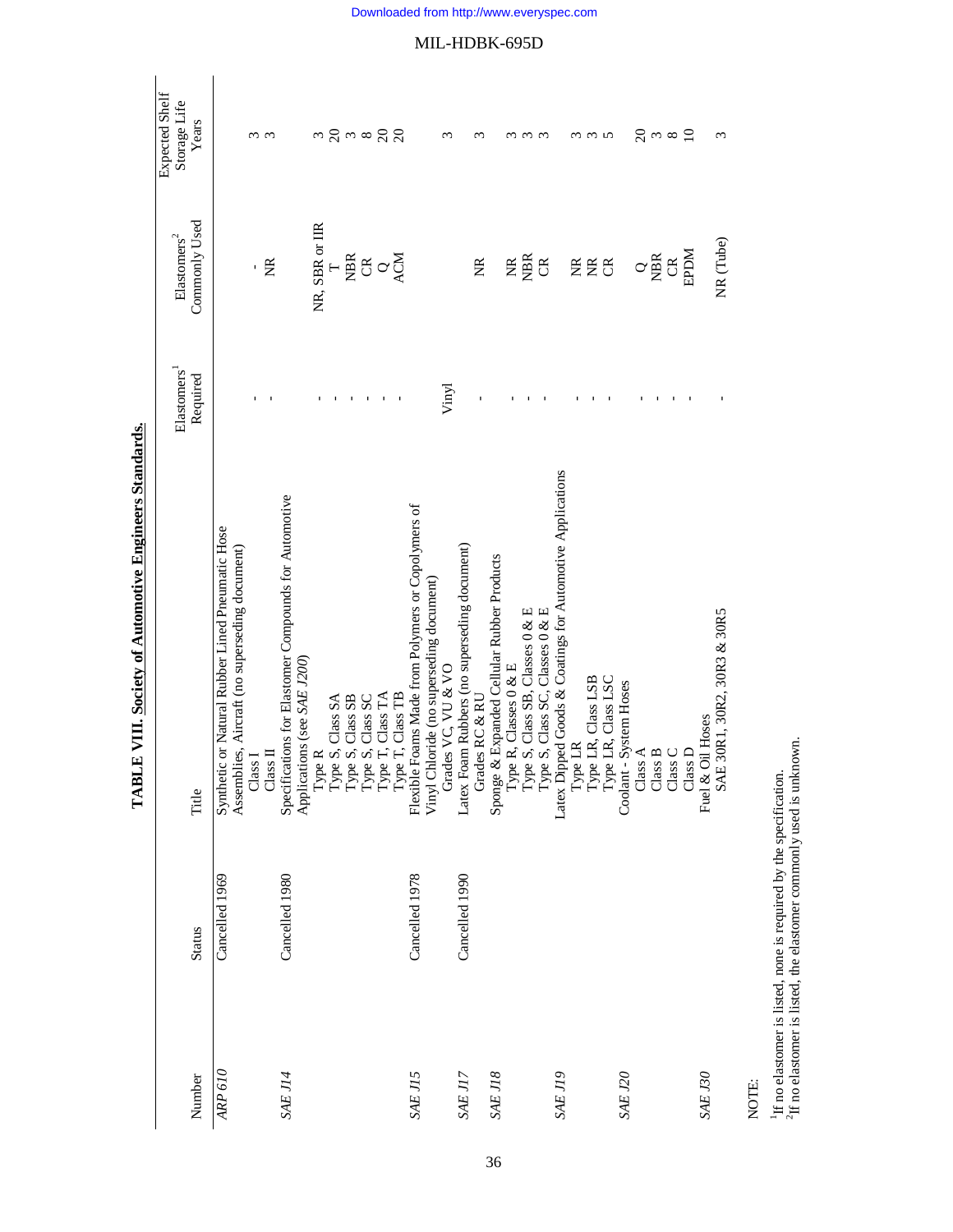|                 |                |                                                        |                         |                                              | Expected Shelf          |
|-----------------|----------------|--------------------------------------------------------|-------------------------|----------------------------------------------|-------------------------|
|                 |                |                                                        | Elastomers <sup>1</sup> | $\rm \mathbf{Elastomers}^2$                  | Storage Life            |
| Number          | <b>Status</b>  | Title                                                  | Required                | Commonly Used                                | Years                   |
| SAE J50         | Cancelled 1987 | Windshield Wiper Hose (no superseding document)        |                         |                                              |                         |
| SAE J51         |                | Automotive Air Conditioning Hose                       |                         | <b>NBR</b>                                   | ო ო                     |
| <b>SAE J60</b>  | Cancelled 1977 | Rubber Cups for Hydraulic Activating (see SAE J1601)   |                         |                                              |                         |
|                 |                | Cylinders SAE 60R1 & SAE 60R2                          |                         | NR or SBR                                    |                         |
| <b>SAE J80</b>  |                | Automotive Rubber Mats - All Types                     |                         |                                              | ო ო                     |
| <b>SAE J120</b> |                | Rubber "0" Rings for Automotive Seal & Packing         |                         |                                              |                         |
|                 |                | Applications                                           |                         |                                              |                         |
|                 |                | Classes $1 & 2$                                        |                         | <b>NBR</b>                                   | ∽                       |
| SAEJ188         |                | Power Steering Pressure Hose-High Volumetric Expansion |                         |                                              | $\mathfrak{g}$          |
|                 |                | Туре                                                   | <b>SYN</b>              |                                              |                         |
| <b>SAE J189</b> |                | Power Steering Return Hose-Low Pressure                | <b>SYN</b>              |                                              | m                       |
| SAE J190        |                | Power Steering Pressure Hose-Wire Braid                | <b>SYN</b>              |                                              | m                       |
| SAE J200        |                | Rubber Materials for Automotive Applications           |                         |                                              |                         |
|                 |                | Classification System                                  |                         |                                              |                         |
|                 |                | Material Designation AA with Suffix A13                |                         | NR, SBR or IIR                               |                         |
|                 |                | Material Designation AK                                |                         |                                              | $\overline{c}$          |
|                 |                | Material Designation BA with Suffices A14 & C12        |                         | SBR or IIR                                   |                         |
|                 |                | Material Designation BC                                |                         | g                                            |                         |
|                 |                | Material Designation BE                                |                         | $\mathfrak{S}$                               |                         |
|                 |                | Material Designation BF                                |                         | <b>NBR</b>                                   | $\omega \propto \infty$ |
|                 |                | Material Designation BG                                |                         | AU, EU                                       | $\epsilon$              |
|                 |                | Material Designation BK                                |                         | T or NBR                                     |                         |
|                 |                | Material Designation CA                                |                         | EPDM                                         | 222n                    |
|                 |                | Material Designation CE                                |                         |                                              |                         |
|                 |                | Material Designation CH                                |                         |                                              |                         |
|                 |                | Material Designation DH                                |                         | <b>CSM</b><br>ACA<br>CHACO<br>CHACO<br>CHACO |                         |
|                 |                | Material Designation FC                                |                         |                                              |                         |
|                 |                | Material Designation FE                                |                         |                                              |                         |
|                 |                | Material Designation FK                                |                         |                                              | នននននន                  |
|                 |                | Material Designation GE                                |                         |                                              |                         |
|                 |                | erial Designation HK<br>Mate                           |                         |                                              |                         |

TABLE VIII. Society of Automotive Engineers Standards (cont'd). **TABLE VIII. Society of Automotive Engineers Standards (cont'd).**

NOTE:

 $^1\rm H$  no elastomer is listed, none is required by the specification.  $^2\rm H$  no elastomer is listed, the elastomer commonly used is unknown.  ${}^{2}$ If no elastomer is listed, the elastomer commonly used is unknown. 1If no elastomer is listed, none is required by the specification.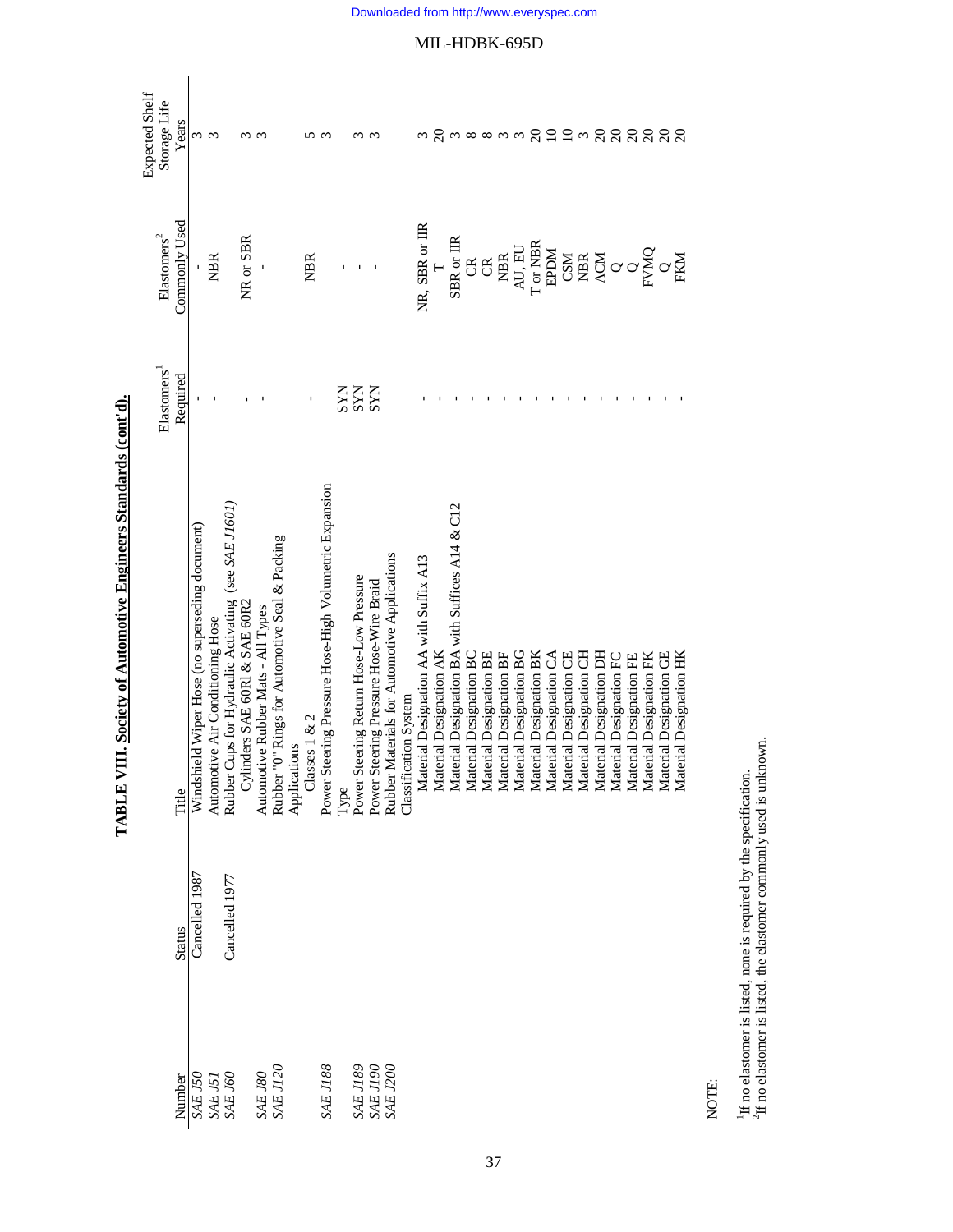|                        |                |                                                        | Elastomers <sup>1</sup> | ${\rm El}$ astomers $^2$ | Expected Shelf        |
|------------------------|----------------|--------------------------------------------------------|-------------------------|--------------------------|-----------------------|
| Number                 | <b>Status</b>  | Title                                                  | Required                | Commonly Used            | Storage Life<br>Years |
| <b>SAE J515</b>        |                | Hydraulic "O" Ring                                     |                         |                          |                       |
|                        |                | Type I                                                 |                         | <b>NBR</b>               | 3                     |
|                        |                | Type $\Pi$                                             |                         | $\mathbb{E}$             | $\overline{10}$       |
| <b>SAE J517</b>        |                | Hydraulic Hose - All Types                             |                         |                          | $\mathfrak{g}$        |
| <b>SAE J557</b>        | Cancelled 1990 | High Tension Ignition Cable (see SAE J2031)            |                         |                          |                       |
|                        |                | Туре НТLR, НТНR, НТS, & НТВ                            | $\widetilde{\Xi}$       |                          | $\mathfrak{m}$        |
|                        |                |                                                        | (insulation)            |                          |                       |
| SAE J560               |                | Seven Conductor Electrical Conductor for Truck-Trailer |                         |                          | S                     |
|                        |                | Jumper Cable                                           |                         |                          |                       |
| SAE J654<br>SAE J1010  |                | Seals-Lathe Cut                                        |                         | NBR or ACM               |                       |
|                        | Cancelled 1983 | Emission Control Hose (no superseding document)        | <b>NGGE</b>             |                          | ທ                     |
| <b>SAE J1037</b>       |                | Windshield Washer Tubing                               |                         |                          |                       |
|                        |                |                                                        | g                       |                          |                       |
|                        |                | Type 1<br>Type 2                                       | <b>SYN</b>              |                          |                       |
| <b>TOFIT 3YS</b>       |                | Road Vehicle - Hydraulic Brake Hose Assemblies for Use | $\overline{1}$          |                          |                       |
|                        |                | with Non-Petroleum Base Hydraulic Fluids               |                         |                          |                       |
| SAE J1402              |                | Automobile Air Brake Hose and Hose Assemblies          | g                       | ı                        | S                     |
| <b>SAE J1403</b>       |                | Vacuum Brake Hose                                      |                         |                          |                       |
|                        |                | Class $A$                                              |                         | <b>SYN</b>               |                       |
|                        |                | Class B                                                |                         | NR or SYN                | $\sim$                |
| <b>SAE J1601</b>       |                | Rubber Cups for Hydraulic Actuating Cylinders          |                         |                          |                       |
| SAE J1603<br>SAE J1604 |                | Rubber Seals for Hydraulic Disc Brake Cylinders        | <b>SYN</b>              |                          |                       |
|                        |                | Rubber Boots for Drum Type Hydraulic Brake Wheel       | <b>SYN</b>              |                          | $\omega$              |
|                        |                | Cylinders                                              |                         |                          |                       |
| <b>SAE J1605</b>       |                | Brake Master Cylinder Reservoir Diaphragm Gaskets      | <b>NAS</b>              |                          | ξ                     |
| <b>SAE J2031</b>       |                | High Tension Ignition Cable                            |                         |                          |                       |
| NOTE:                  |                |                                                        |                         |                          |                       |

TABLE VIII. Society of Automotive Engineers Standards (cont'd). **TABLE VIII. Society of Automotive Engineers Standards (cont'd).**

 $^1\rm H$  no elastomer is listed, none is required by the specification.  $^2\rm H$  no elastomer is listed, the elastomer commonly used is unknown. 1If no elastomer is listed, none is required by the specification.

 ${}^{2}\text{H}$  no elastomer is listed, the elastomer commonly used is unknown.

Downloaded from http://www.everyspec.com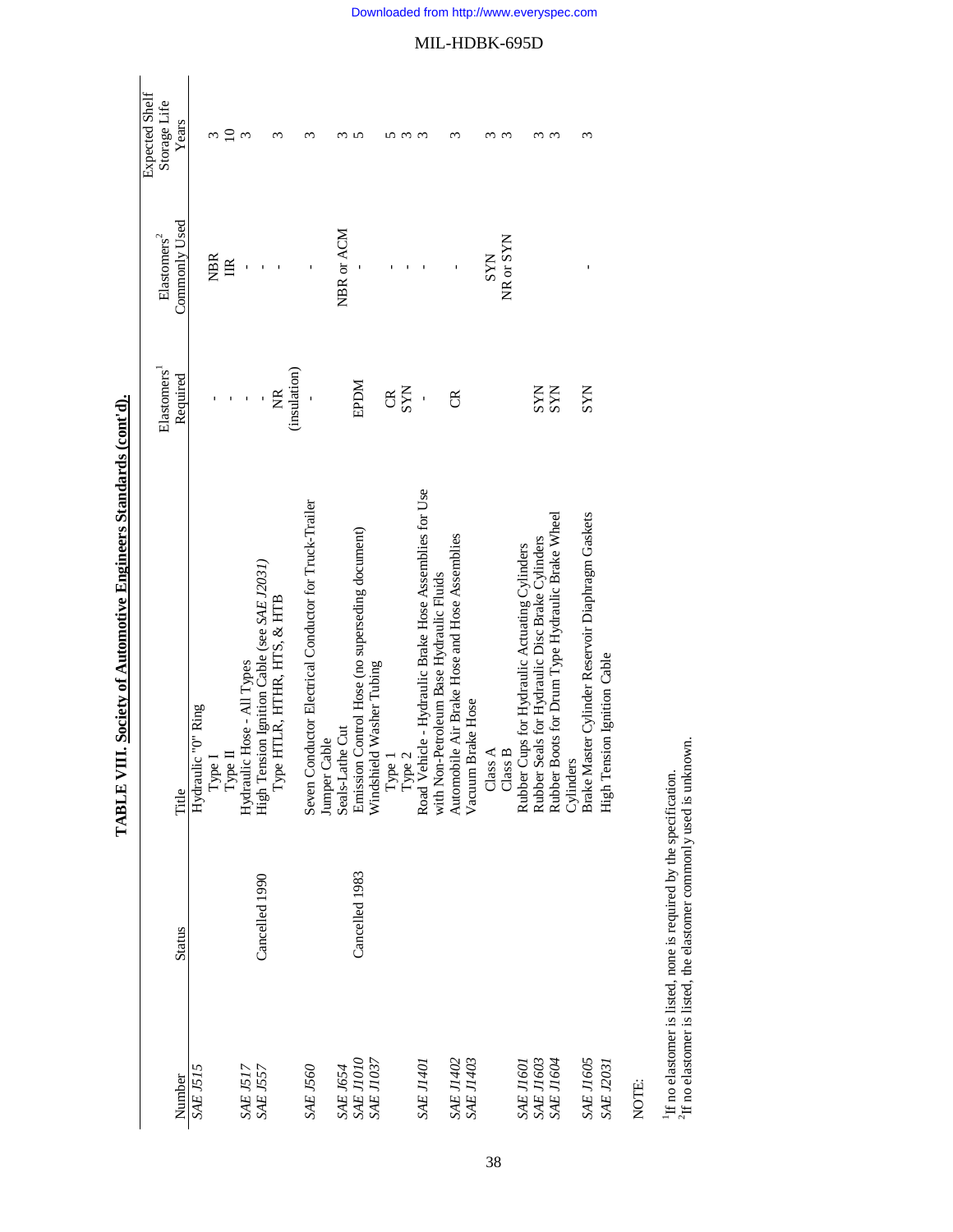# APPENDIX A

# **RELATED DOCUMENTS**

# **A.1 SCOPE**

### **A.1.1 Scope.**

This appendix provides related documents prepared by the Government or by the Government contractors. The listed documents pertain to overall aspects of age control of rubber products.

# **A.2 APPLICABLE DOCUMENTS**

### **A.2.1 General**.

The following list of documents is provided for reference purposes.

1. Defense Industrial Supply Center, Instruction *DISC-HSI 4140.60*, Identification Control and Utilization of Shelf-Life Items, 16 July 1971.

2. Department of the Air Force Technical Manual *T.O. 00-20K-1*, Inspection and Age Control of USAF Shelf Life Equipment, 15 June 1983.

3. Department of the Air Force Technical Manual *AFML-TR-67-235*, Literature Survey on the Effects of Long-Term Shelf Aging of Elastomer Materials, March 1968.

4. Department of the Army Supply Bulletin *SB-740-60*, Storage, Inspection & Shelf-Life Information for Deteriorating Items.

5. Department of Defense *MIL-STD-1523*, Age Control of Age-Sensitive Elastomeric Materials, 1 February 1984.

6. Defense Documentation Center Report *AD 601284*, Bibliography on Aging of Natural and Synthetic Rubber and Rubber Products, 23 May 1961.

7. International Standard *ISO 2230-1973* (E), Vulcanized Rubber-Guide to Storage.

8. Lockheed Aircraft Corporation Specification *OS10674B*, Age Control of Rubber, 2 October 1967.

9. Marshall Space Flight Center *Standard 105A*, Synthetic Rubber, Age Control Of, 21 December 1962.

10. The American Society of Mechanical Engineers *Paper No. 61-AV-25*, Missile System Elastomers - Predicting Field Life Expectancies, (Prepared by Chrysler Corporation, Missile Division) March 1961.

11. Electric Power Research Institute Report *NP-6408,* Guidelines for Establishing, Maintaining, and Extending the Shelf Life Capability of Limited Life Items (NCIG-13), May 1992.

12. Electric Power Research Institute Report *NP-6608*, Shelf Life of Elastomeric Components, May 1994